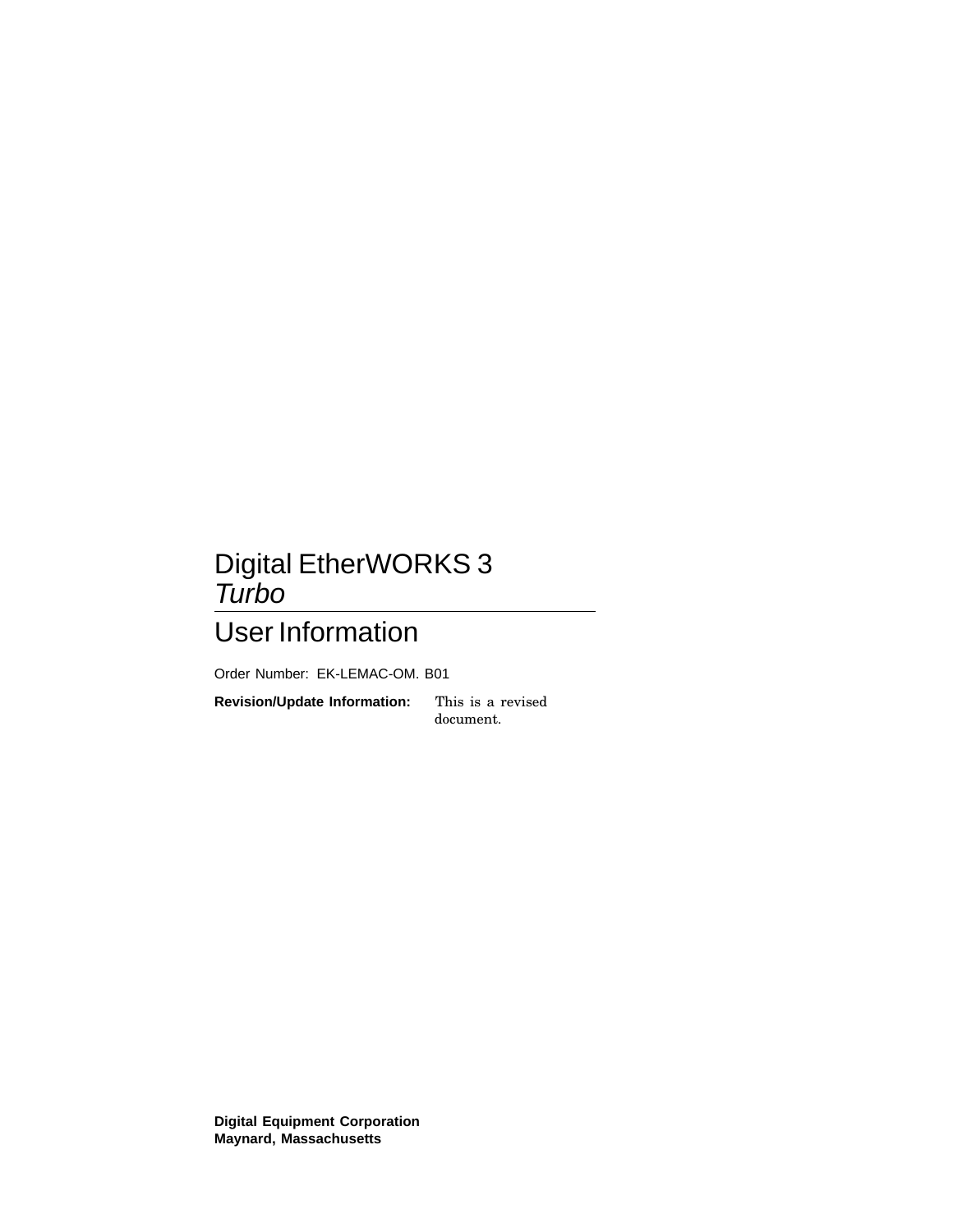FCC ID: AO9-DE203 FCC ID: AO9-DE204 FCC ID: AO9-DE205

**FCC NOTICE:** This device complies with Part 15 of the FCC Rules. Operation is subject to the following conditions: (1) this device may not cause harmful interference, and (2) this device must accept any interference received, including interference that may cause undesired operation.

NOTE: This equipment has been tested and found to comply with the limits for a Class B digital device, pursuant to Part 15 of the FCC rules. These limits are designed to provide reasonable protection against harmful interference in a residential installation.

Any changes or modifications made to this equipment may void the user's authority to operate this equipment.

This equipment generates, uses, and can radiate radio frequency energy and, if not installed and used in accordance with the instructions, may cause harmful interference to radio communications. However, there is no guarantee that interference will not occur in a particular installation. If this equipment does cause harmful interference to radio or television reception, which can be determined by turning the equipment off and on, the user is encouraged to try to correct the interference by one or more of the following measures:

- Re-orient or relocate the receiving antenna
- Increase the separation between the equipment and receiver
- Connect the equipment into an outlet on a circuit different from that to which the receiver is connected
- Consult the dealer or an experienced radio/TV technician for help

The use of unshielded Ethernet cables on ThinWire and thick wire ports with this equipment is prohibited due to non-compliance with FCC regulations for a Class B computing device pursuant to Part 15 of FCC Rules.

This document was prepared using VAX DOCUMENT Version 2.1.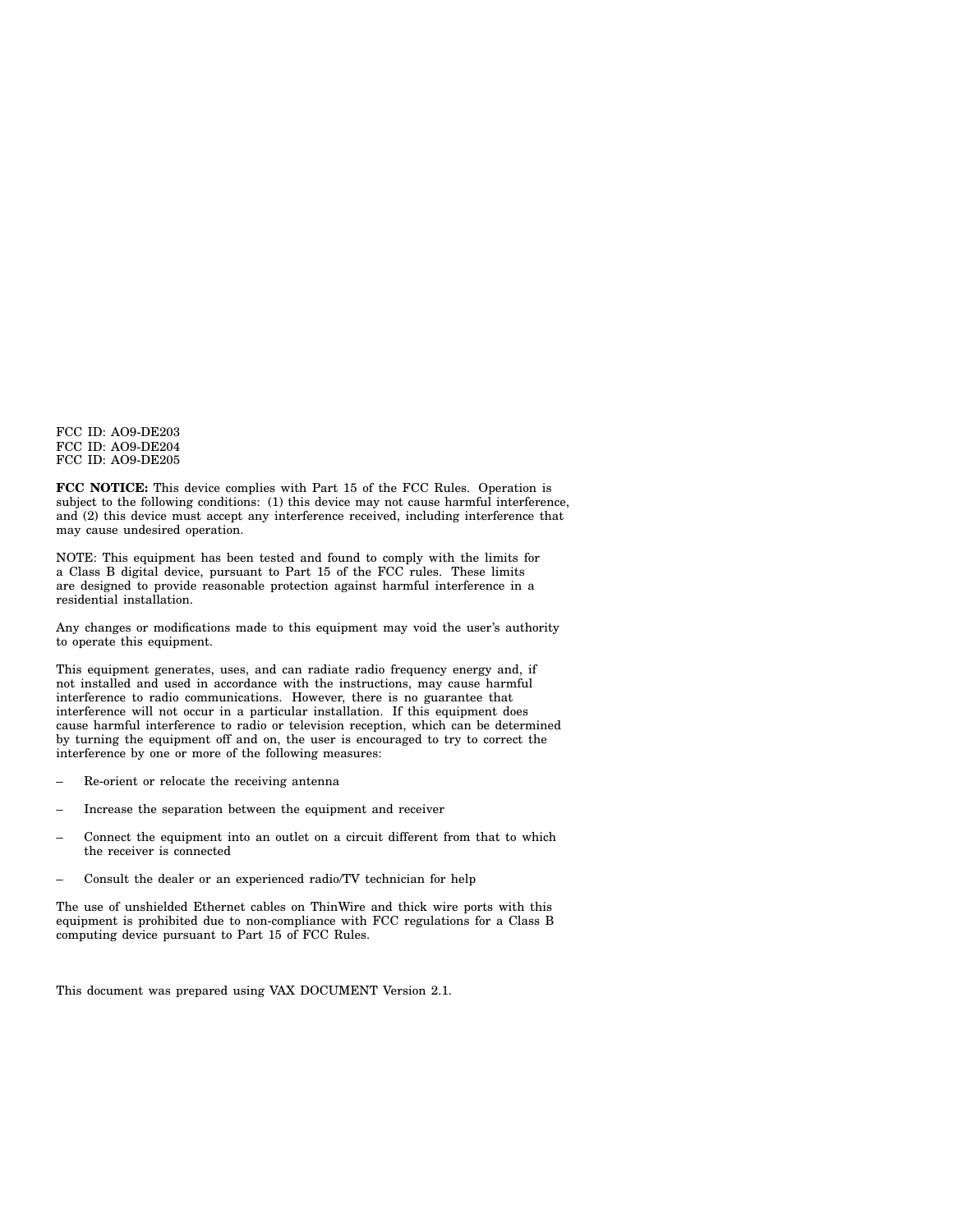BENUTZERHINWEIS: Das Digital EtherWORKS 3 Turbo-Modul in Verbindung mit Turbo Personalcomputersystemem entsprechen den Funkentstöranforderungen der DBP-Verfugung 523/69 und VDE0871 Grenzwertklasse B.

**VCCI Class 2 Notice:**

この装置は,第一種情報装置(商工業地域において使用されるべき情報装置)で商工 業地域での電波障害防止を目的とした情報処理装置等電波障害自主規制協議会 (VCCI) 基準に適合しております。

従って、住宅地域またはその隣接した地域で使用すると、ラジオ、テレビジョン受信 機等に受信障害を与えることがあります。

取扱説明書に従って正しい取り扱いをして下さい。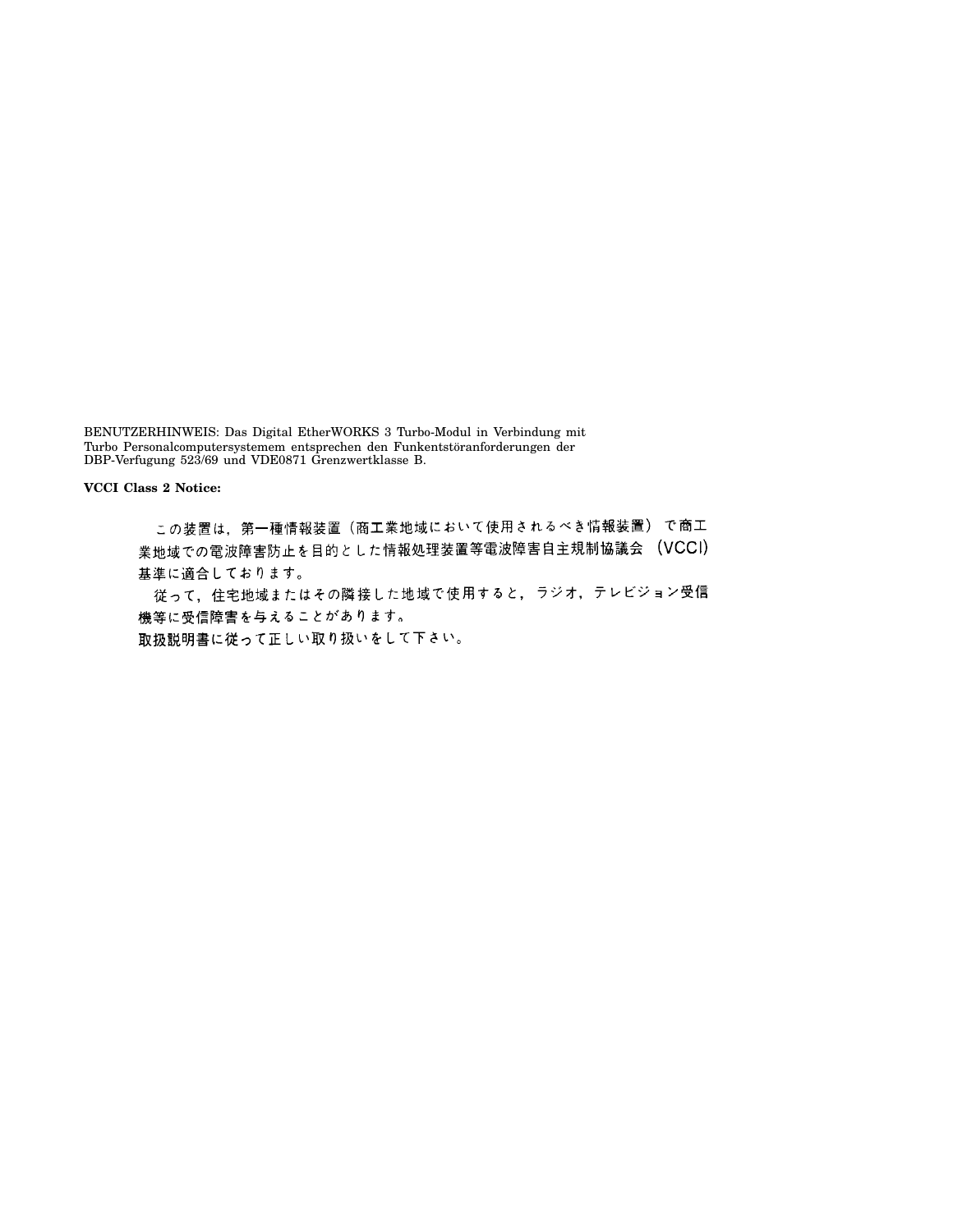#### **First and Second Editions, 1993, 1994**

Digital Equipment Corporation makes no representations that the use of its products in the manner described in this publication will not infringe on existing or future patent rights, nor do the descriptions contained in this publication imply the granting of licenses to make, use, or sell equipment or software in accordance with the description.

© Digital Equipment Corporation 1993. All Rights Reserved. Printed in Australia

The following are trademarks of Digital Equipment Corporation: DEC, EtherWORKS, the DIGITAL logo, PATHWORKS, ThinWire, and VAX DOCUMENT.

IBM is a registered trademark of International Business Machines, Inc.

NetWare is a trademark of Novell Inc.

All other trademarks and registered trademarks are the property of their respective holders.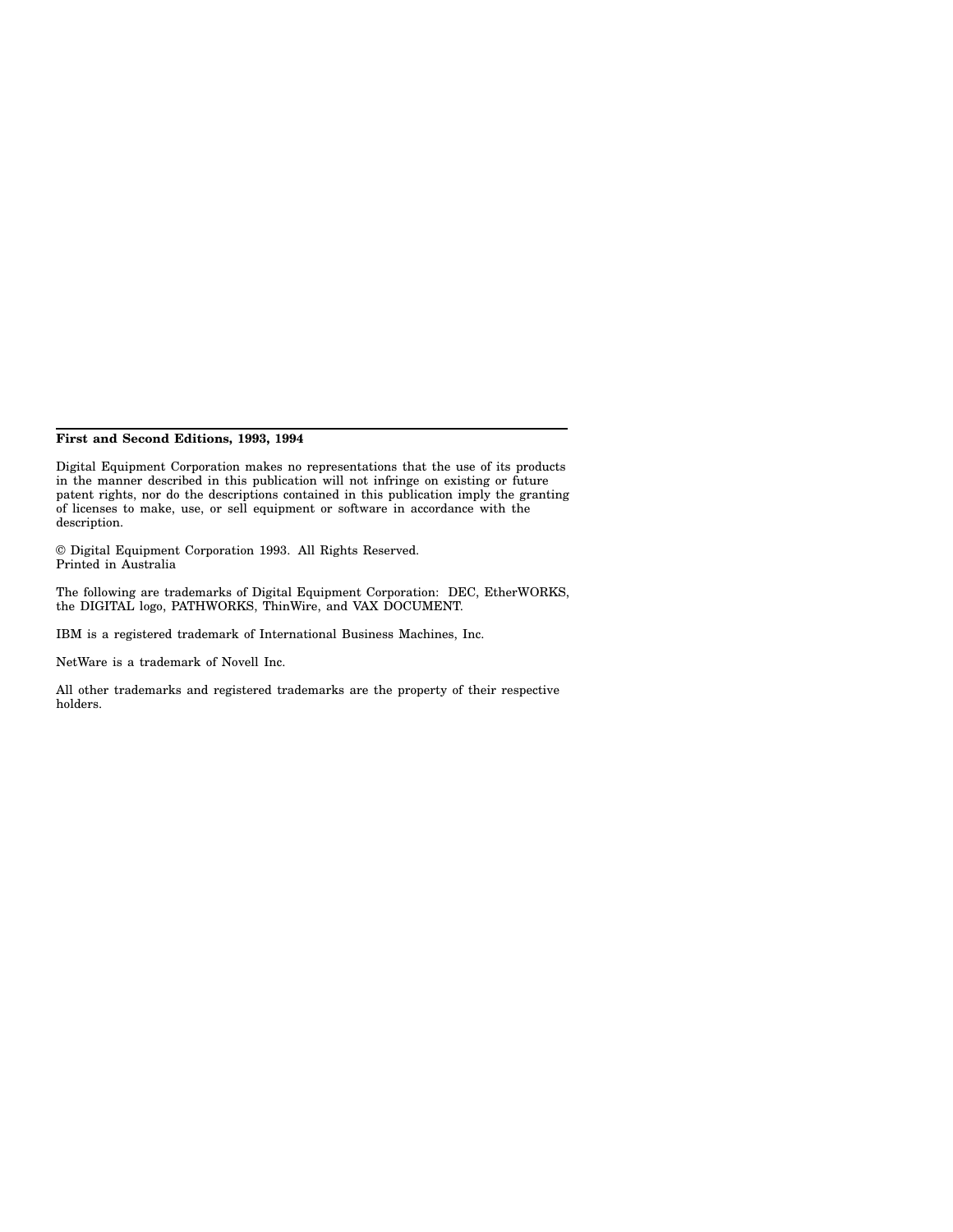# **Contents**

| About This Manual<br>vii |                                                                                                                                                                                                                                           |                                                                                                            |  |
|--------------------------|-------------------------------------------------------------------------------------------------------------------------------------------------------------------------------------------------------------------------------------------|------------------------------------------------------------------------------------------------------------|--|
| 1                        | <b>Introduction</b>                                                                                                                                                                                                                       | $1 - 1$                                                                                                    |  |
| $\mathbf{2}$             | <b>Board Installation</b>                                                                                                                                                                                                                 |                                                                                                            |  |
|                          | Preparing your PC<br>Connecting to an Ethernet Network<br>Selecting the ThinWire and Thick Wire Network                                                                                                                                   | $2 - 2$<br>$2 - 4$<br>$2 - 7$                                                                              |  |
|                          | Resolving BUS Conflicts on ISA and EISA Systems                                                                                                                                                                                           | $2 - 9$<br>$2 - 10$                                                                                        |  |
| 3                        | Configuration                                                                                                                                                                                                                             |                                                                                                            |  |
|                          | Setup/Diagnostic Utility<br>Accessing the Setup/Diagnostic Utility<br>Setup Conventions<br>Default Settings<br>Making Selections from the Setup Menu<br>EISA Configuration<br>EISA Mode Setup<br>Custom Configuration<br>Exiting NICSETUP | $3 - 1$<br>$3 - 2$<br>$3 - 2$<br>$3 - 3$<br>$3 - 4$<br>$3 - 6$<br>$3-6$<br>$3 - 8$<br>$3 - 10$<br>$3 - 10$ |  |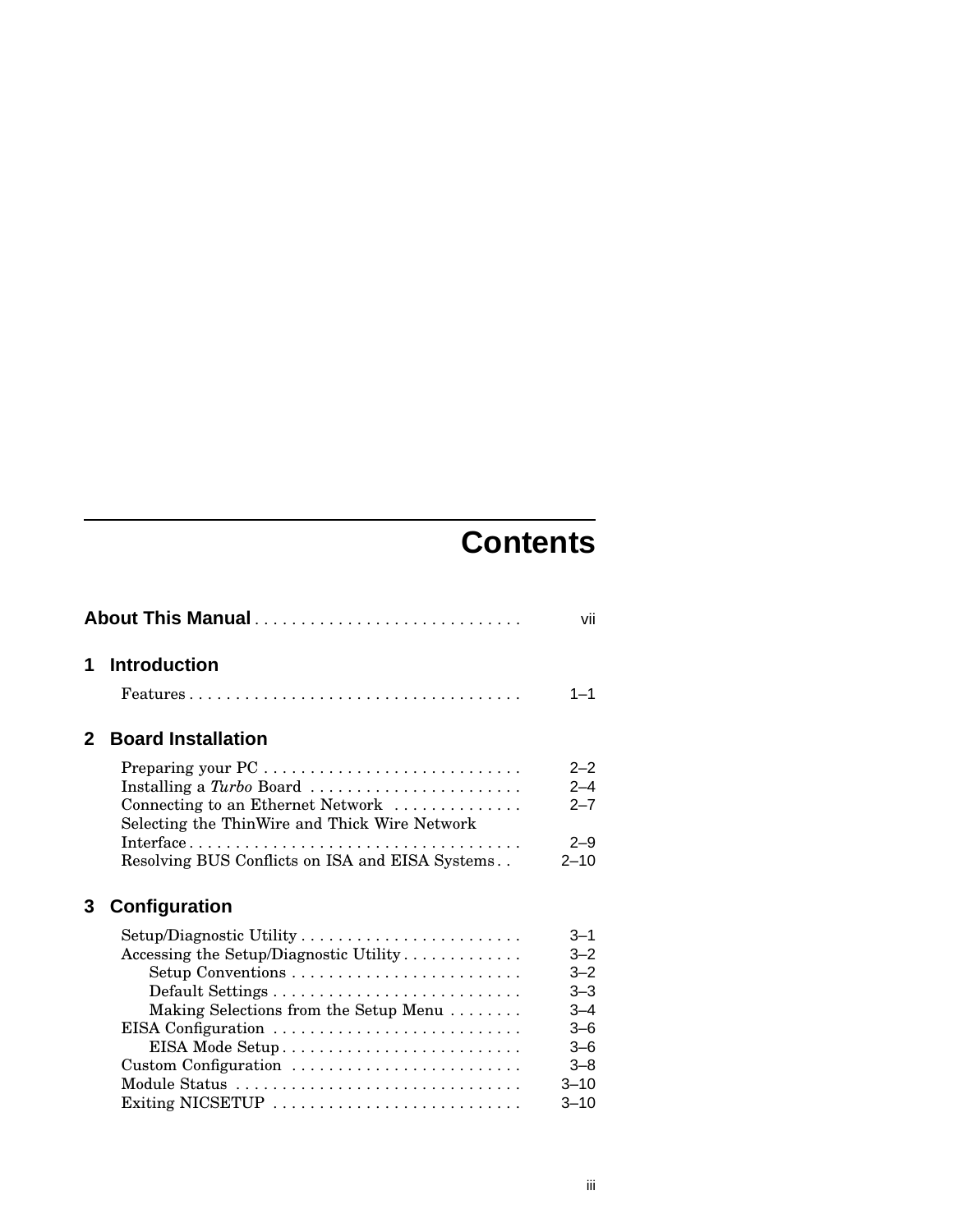### **4 Software Device Driver Installation**

| NDIS-DOS Device Driver Installation    | $4 - 2$ |
|----------------------------------------|---------|
| Using Extended Memory Manager          | $4 - 5$ |
| ODI Client Device Driver Installation  | 4–6     |
| ODI Server Device Driver Installation  |         |
| PATHWORKS Native Datalink Installation | 4–8     |

## **A Problem Solving**

|  | $A - 2$ |
|--|---------|
|  | $A-6$   |

#### **B General Information**

|                                         | $B-1$   |
|-----------------------------------------|---------|
|                                         | $B-2$   |
|                                         | $B-2$   |
| Memory Modes                            | $B-3$   |
| Memory Mode Addresses                   | $B-3$   |
| I/O Base Addresses for the Turbo Boards | B-5     |
|                                         | B-5     |
| Power Requirements                      | $B-6$   |
| PC Operating Environment                | $B-6$   |
| Obtaining EtherWORKS Driver Files       | $B - 7$ |

## **Figures**

| $\overline{\mathbf{1}}$ | Turbo Product Kit (PN DE203-AA)           | x       |
|-------------------------|-------------------------------------------|---------|
| 2                       | <i>Turbo TP</i> Product Kit (PN DE204-AA) | xi      |
| -3                      | Turbo PLUS Product Kit (PN                |         |
|                         |                                           | xii     |
| $2 - 1$                 | Removing the System Unit Cover            | $2 - 3$ |
| $2 - 2$                 | Removing the Slot Cover                   | $2 - 4$ |
| $2 - 3$                 | Installing a Board                        | $2 - 5$ |
| $2 - 4$                 |                                           | $2 - 6$ |
|                         |                                           |         |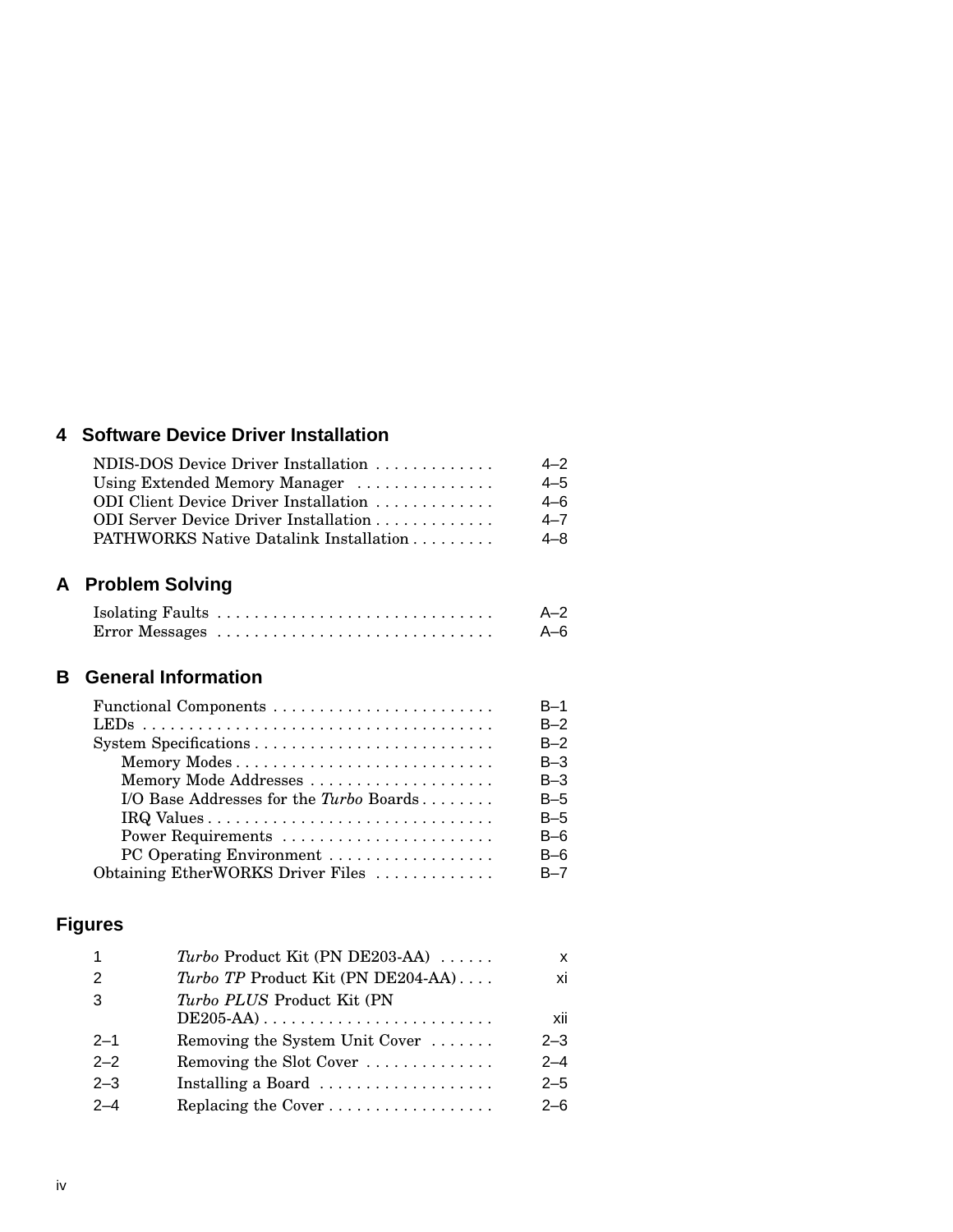| $2 - 5$ | Connecting to ThinWire, Twisted-Pair, and                           |          |  |
|---------|---------------------------------------------------------------------|----------|--|
|         | ThickWire Ethernet                                                  | $2 - 8$  |  |
| $2 - 6$ | Hardstrap Jumpers                                                   | $2 - 12$ |  |
| $4 - 1$ | Distribution Media (Format and                                      |          |  |
|         | $Contents) \ldots \ldots \ldots \ldots \ldots \ldots \ldots \ldots$ | $4 - 2$  |  |
|         |                                                                     |          |  |

#### **Tables**

| $2 - 1$ | Shunt Connector Settings                | $2 - 9$  |
|---------|-----------------------------------------|----------|
| $2 - 2$ | Hardstrap Override for the Turbo, Turbo |          |
|         | TP, and Turbo PLUS Boards               | $2 - 11$ |
| $3 - 1$ | Setup/Diagnostic Conventions            | $3 - 2$  |
| $3 - 2$ |                                         | $3 - 3$  |
| $3 - 3$ | Custom Parameters                       | $3 - 8$  |
| $A-1$   | Fault Isolation By Symptom              | $A-2$    |
| $A-2$   | Error Messages                          | $A-6$    |
| $B-1$   | LED Activity                            | $B-2$    |
| $B-2$   | Memory Mode Addresses                   | $B-4$    |
| $B-3$   | Electrical Parameters                   | B–6      |
|         |                                         |          |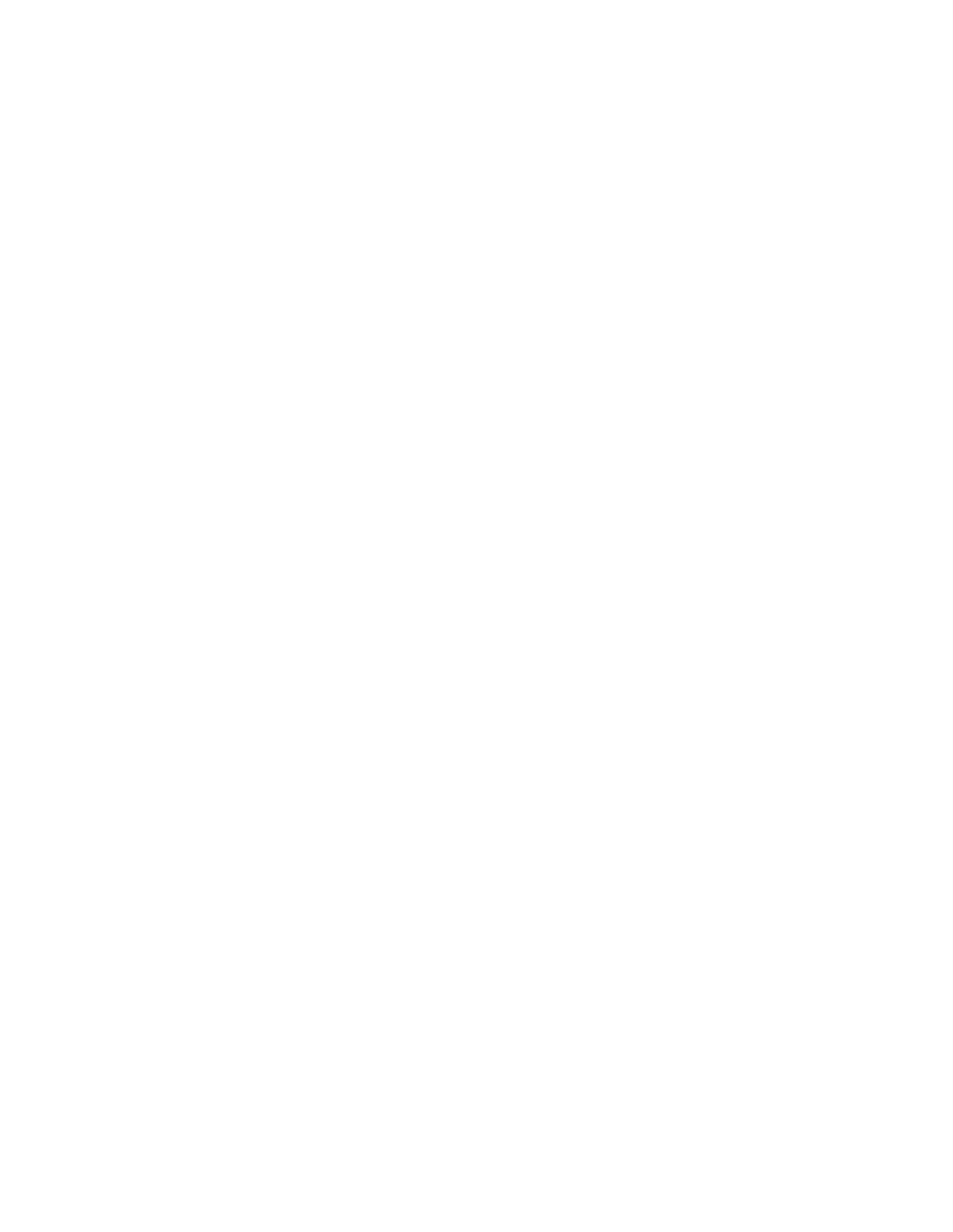# **About This Manual**

The Digital EtherWORKS 3 *Turbo* boards are personal computer (PC) adapter boards that enable you to integrate IBM compatible PCs to local area network (LAN) environments that use IEEE 802.3 and Ethernet protocols.

This manual explains how to install and configure the Digital EtherWORKS 3 *Turbo* boards (also referred to as *Turbo* board(s) or board in this manual).

The three *Turbo* boards and their connectors are as follows:

- *Turbo*–10BASE2 (ThinWire connector)
- *Turbo TP*–10BASE-T (twisted-pair connector)
- *Turbo PLUS*–10BASE-T, 10BASE2, and 10BASE5 (ThinWire, twisted-pair, and AUI thick wire connectors)

To install the *Turbo* boards, you need to understand the basic concepts and uses of Ethernet networks and be familiar with personal computers.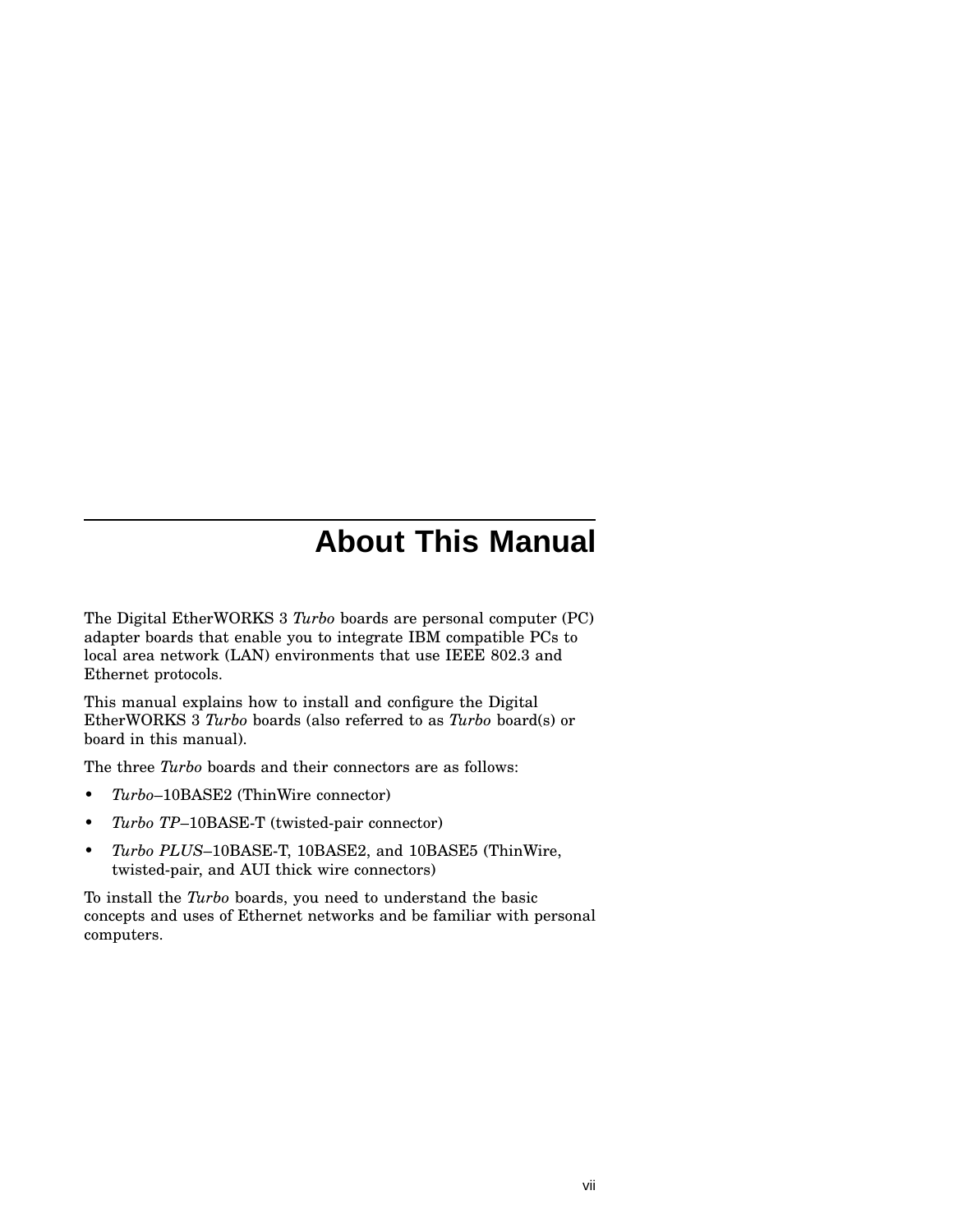## **Manual Organization**

This manual contains 4 chapters and 2 appendices.

| <b>Chapter</b> | <b>Description</b>                                                                                          |
|----------------|-------------------------------------------------------------------------------------------------------------|
|                | Provides an overview of the Digital EtherWORKS 3 Turbo<br>board and briefly describes the board's features. |
| $\overline{2}$ | Describes how to install the <i>Turbo</i> board.                                                            |
| 3              | Explains the <i>board</i> configuration.                                                                    |
| $\overline{4}$ | Contains information about installing the software device<br>drivers.                                       |
| Appendix A     | Describes problems you may encounter and suggests<br>possible causes and solutions.                         |
| Appendix B     | Provides system specifications and cabling requirements.                                                    |

## **Manual Conventions**

This document uses the following conventions:

| <b>Convention</b> | <b>Meaning</b>                                                                                               |  |
|-------------------|--------------------------------------------------------------------------------------------------------------|--|
| <b>Note</b>       | A note contains information of special importance<br>to the reader.                                          |  |
| Caution           | A caution contains information to prevent damage<br>to the equipment.                                        |  |
| <b>PN</b>         | Part number.                                                                                                 |  |
| O                 | A number in a black circle in text refers to<br>the corresponding number in an accompanying<br>illustration. |  |
| Enter             | A word in a box indicates a key on your keyboard.<br>This example indicates the Enter key.                   |  |
| This type         | Text in this type indicates text you enter or text<br>that the system displays.                              |  |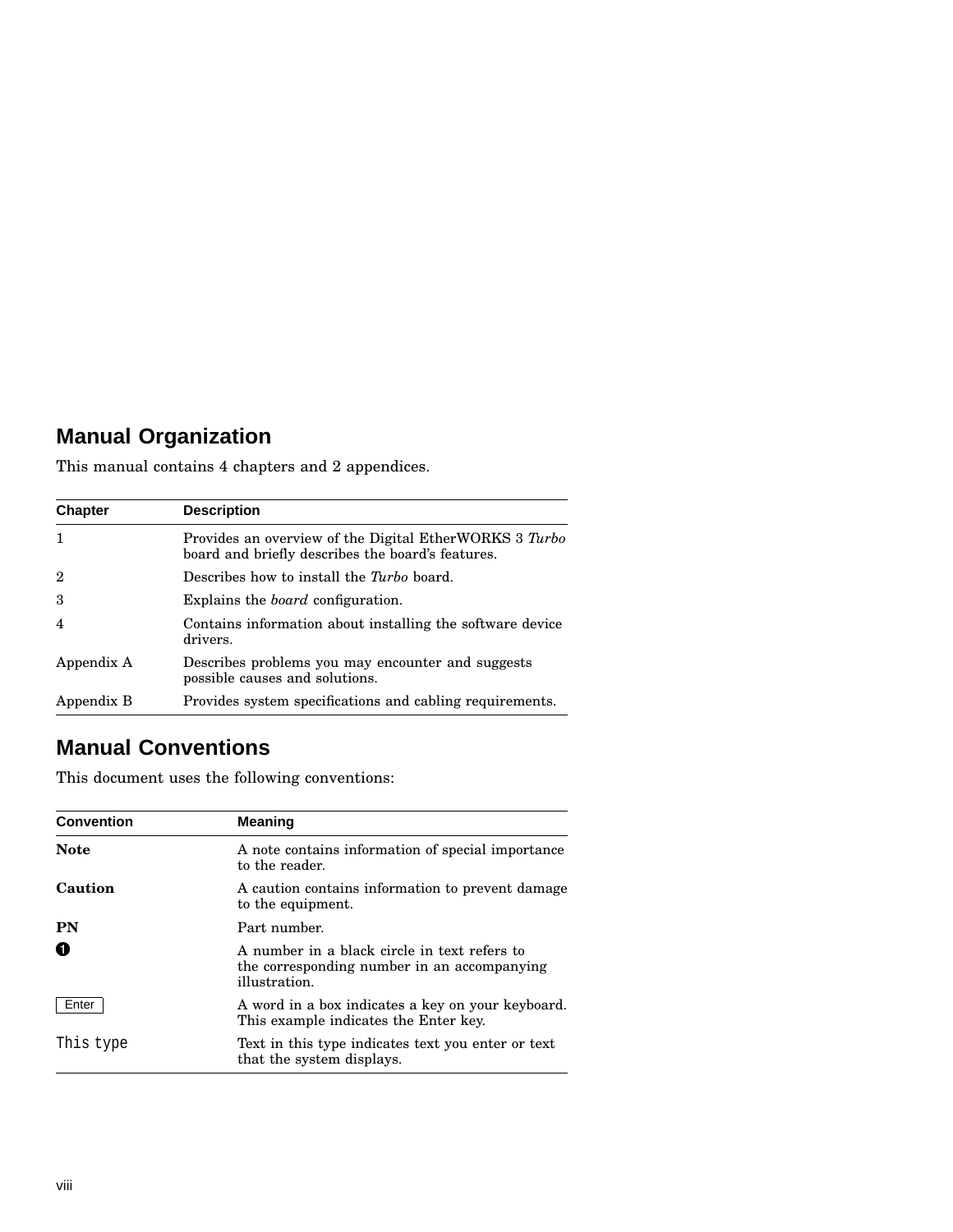## **Product Kit Contents**

The product kit should include the items shown in Figure 1, Figure 2, or Figure 3. Verify that you have the following components before proceeding:

- Digital EtherWORKS 3 *Turbo* board .
- Owner's manual  $\mathbf{\Theta}$ .
- Anti-static packaging  $\bullet$ .
- $3\frac{1}{2}$  inch micro-diskette  $\bullet$  that contains the software device drivers, setup utility, and README texts.
- T-Connector  $\bigcirc$  (supplied with the *Turbo* and *Turbo PLUS* boards only).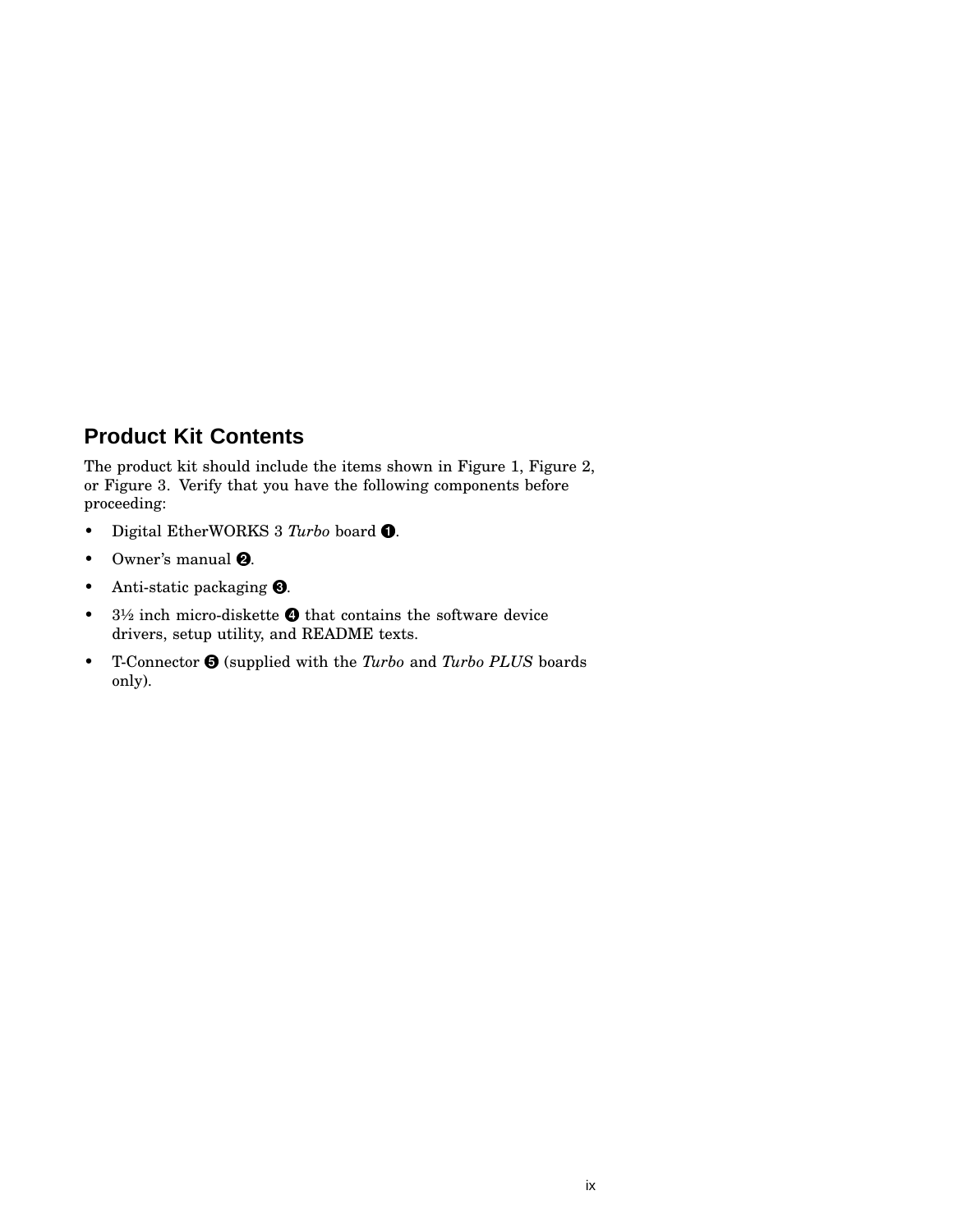



LJ-02592-TI0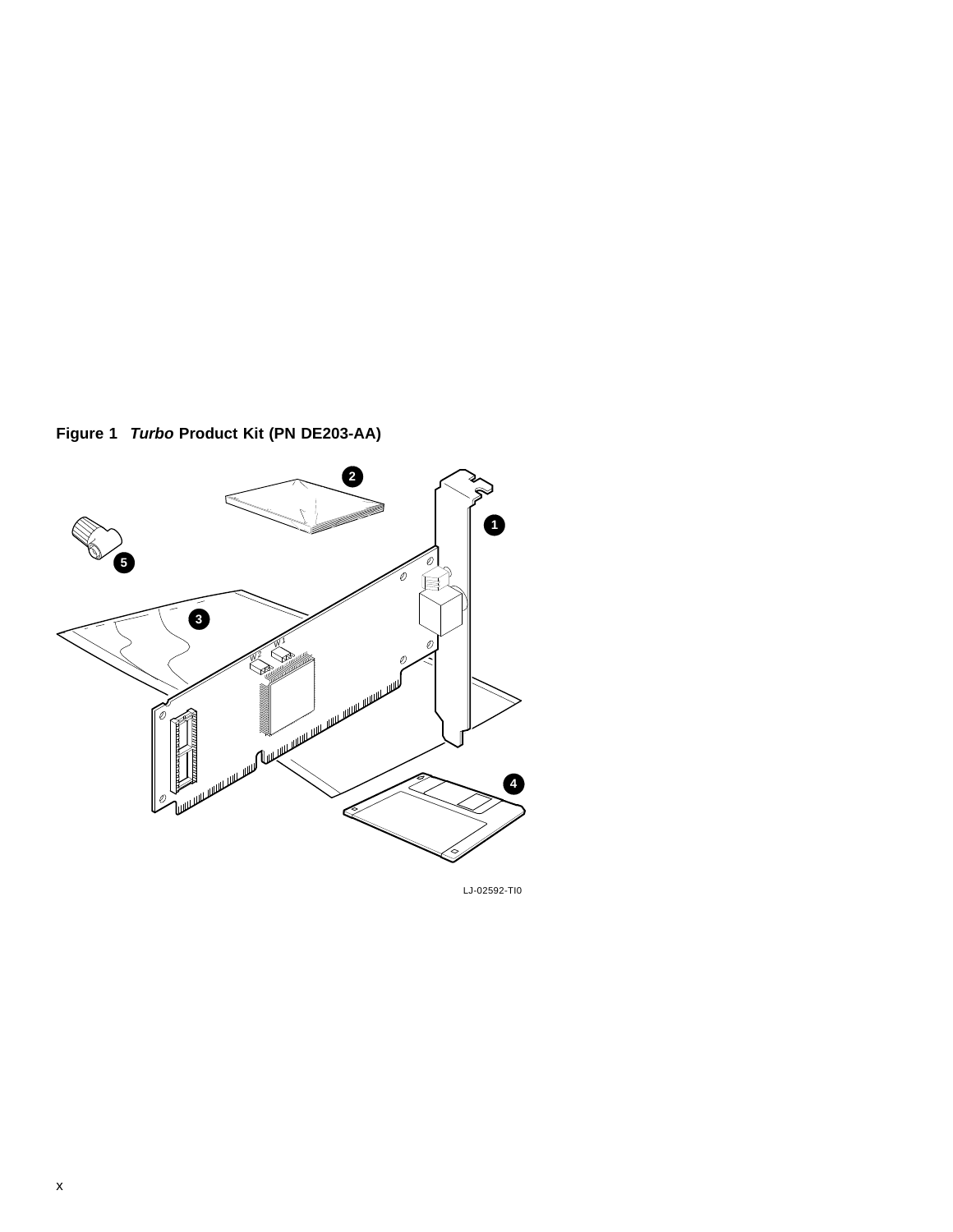**Figure 2 Turbo TP Product Kit (PN DE204-AA)**



LJ-02621-TI0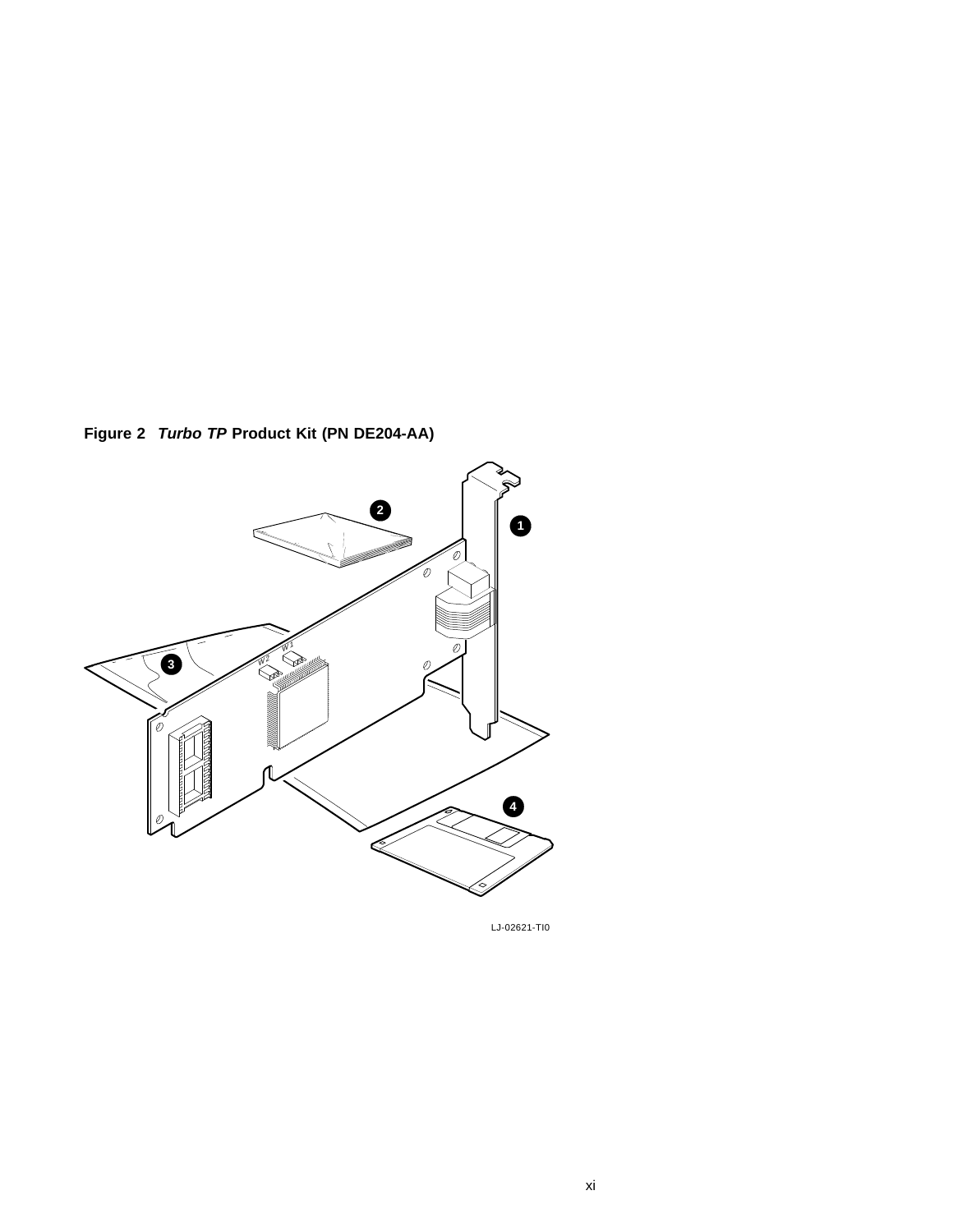

**Figure 3 Turbo PLUS Product Kit (PN DE205-AA)**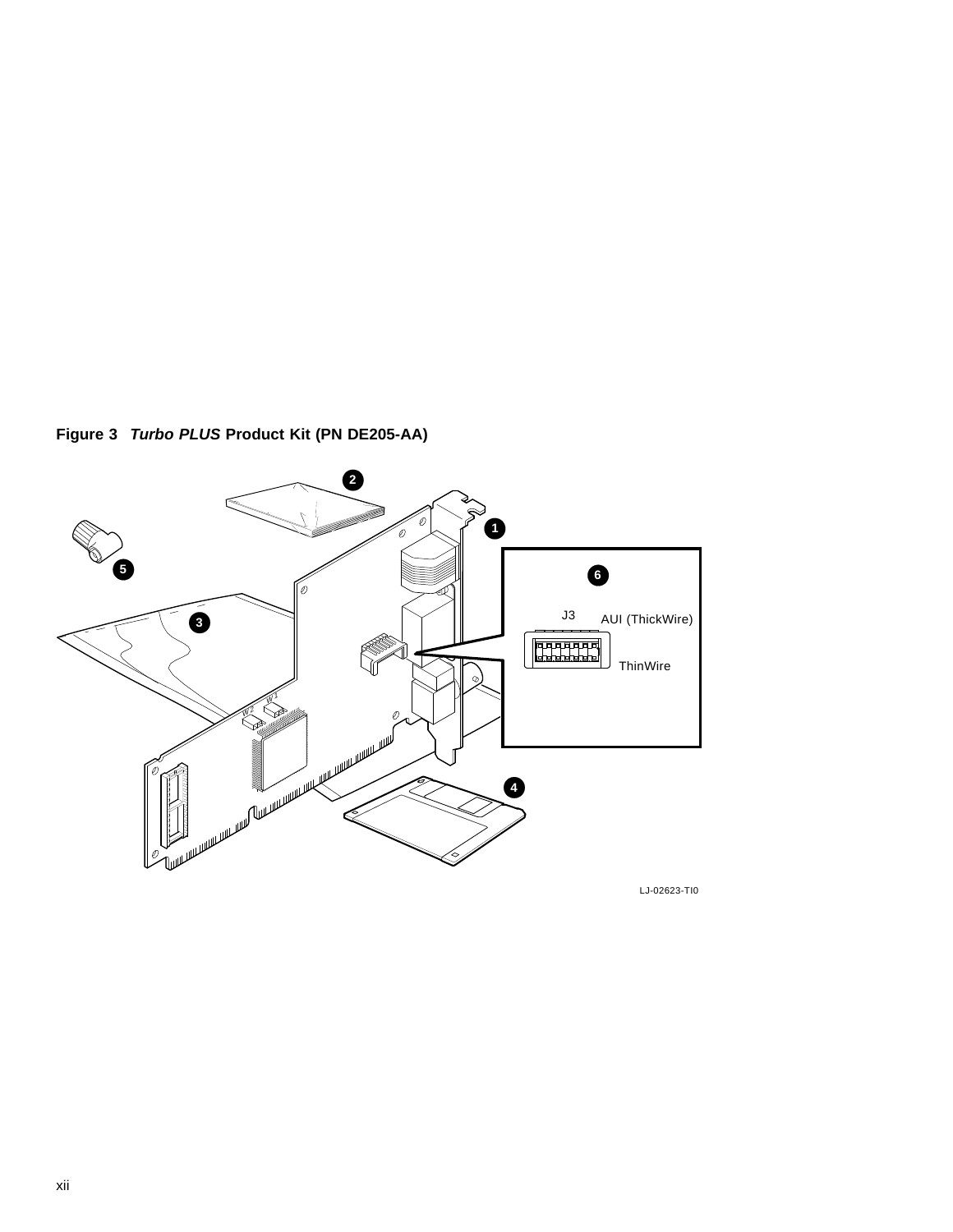# **1**

## **Introduction**

This chapter describes the Digital EtherWORKS 3 *Turbo* boards and briefly summarizes the boards' features.

The *Turbo* boards are high-performance controllers that enable PCs to reach file, disk, application, print, and network services from Ethernet networks. The *Turbo* boards support Digital's PATHWORKS network operating system as well as multivendor PC network operating systems through NDIS, ODI, and IPX-compliant software device drivers.

#### **Features**

The main features of the *Turbo* boards are as follows:

- Supports Ethernet and IEEE 802.3 industry standards.
- Provides shared memory architecture with dynamic buffer management to ensure maximum performance during heavy network traffic.
- Provides driver and diagnostic programs on a  $3\frac{1}{2}$  inch distribution diskette.
- Provides boot ROM option.
- Provides 128 KB onboard RAM, but uses only 2 KB of PC system memory.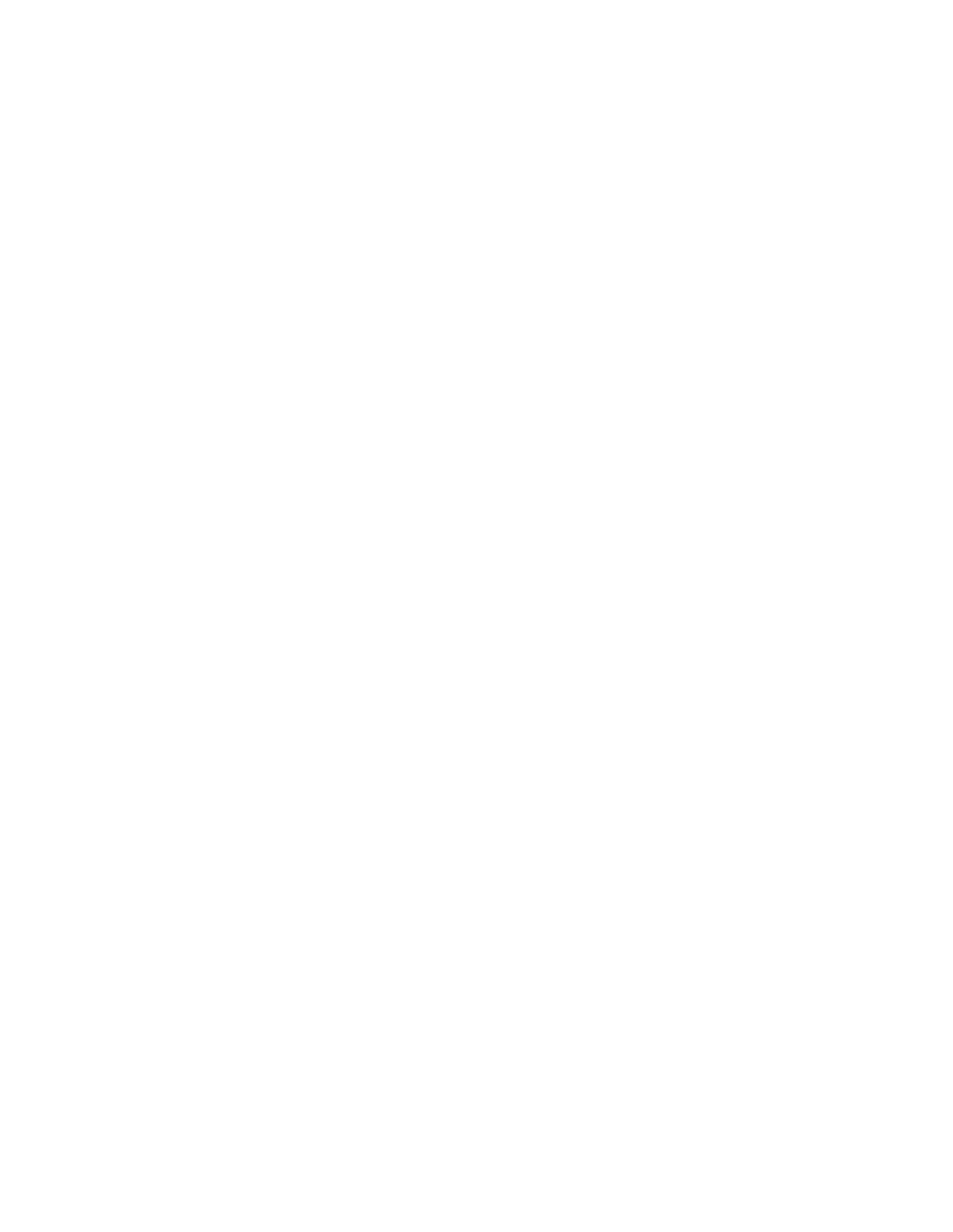# **2 Board Installation**

This chapter explains how to install a Digital EtherWORKS 3 *Turbo* board into your PC. The only tool you need is either a flat-head or Phillips head screwdriver. For instructions on how to disassemble your PC to install the *Turbo* board, refer to the documentation that came with your PC.

**Note**

Before you begin, make a back-up copy of the diskette that came in the product kit.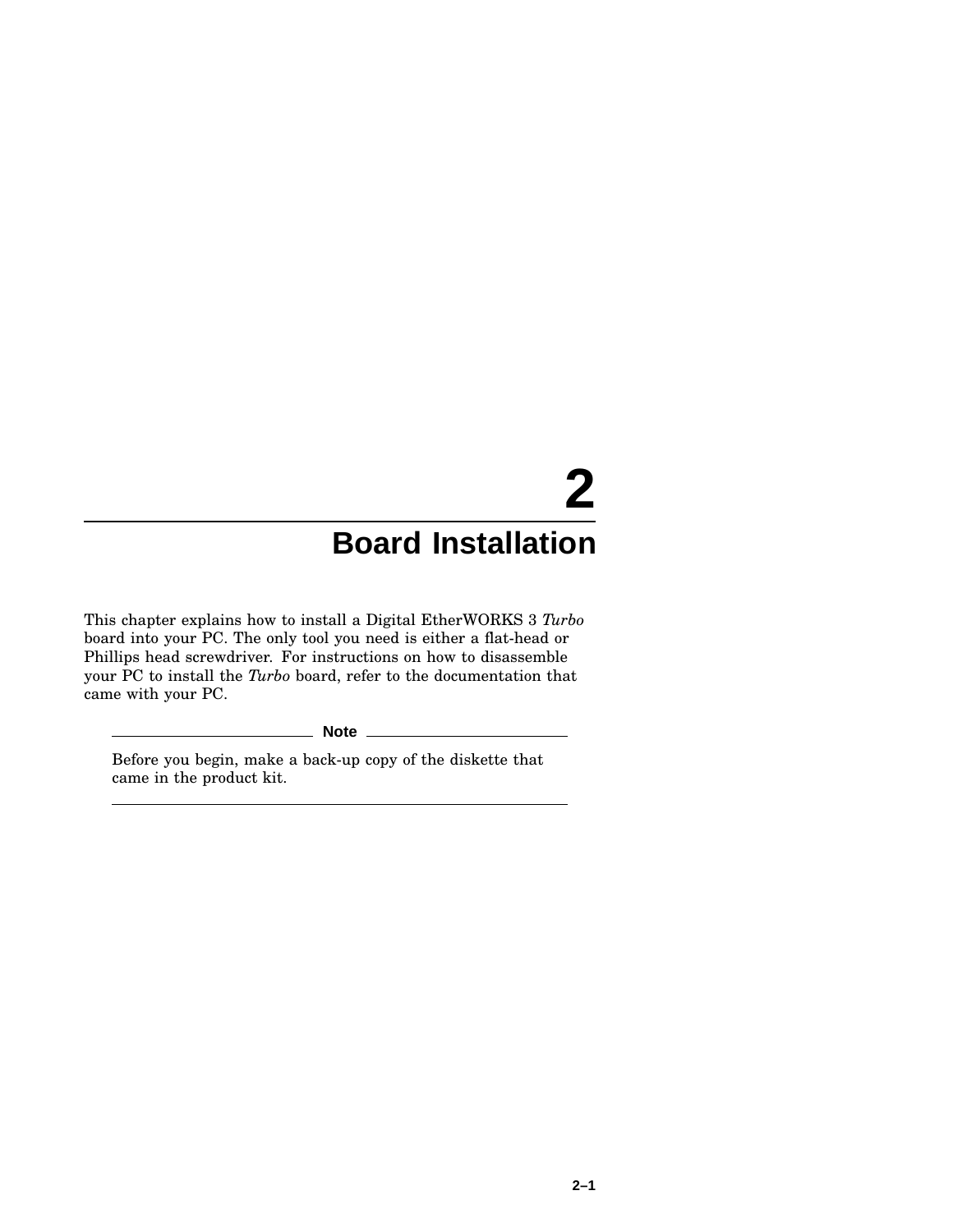## **Preparing your PC**

To prepare your PC for installing the *Turbo* board, perform the following procedure.

**Caution**

Static electricity can damage printed circuit boards and chips. It is strongly recommended that you use a grounded wrist strap and grounded work-surface-to-earth ground when working with these components.

- 1. Remove any diskettes from the diskette drives.
- 2. Set all power switches to O (off).
- 3. Unplug the power cord from the wall socket, then disconnect the cord from the rear of the system unit.
- 4. Unplug the keyboard connector from the rear of the system unit.
- 5. Disconnect any option cables and the monitor cable from the rear of the system unit.

**Note**

Note where the cables are connected, so you can reconnect them correctly.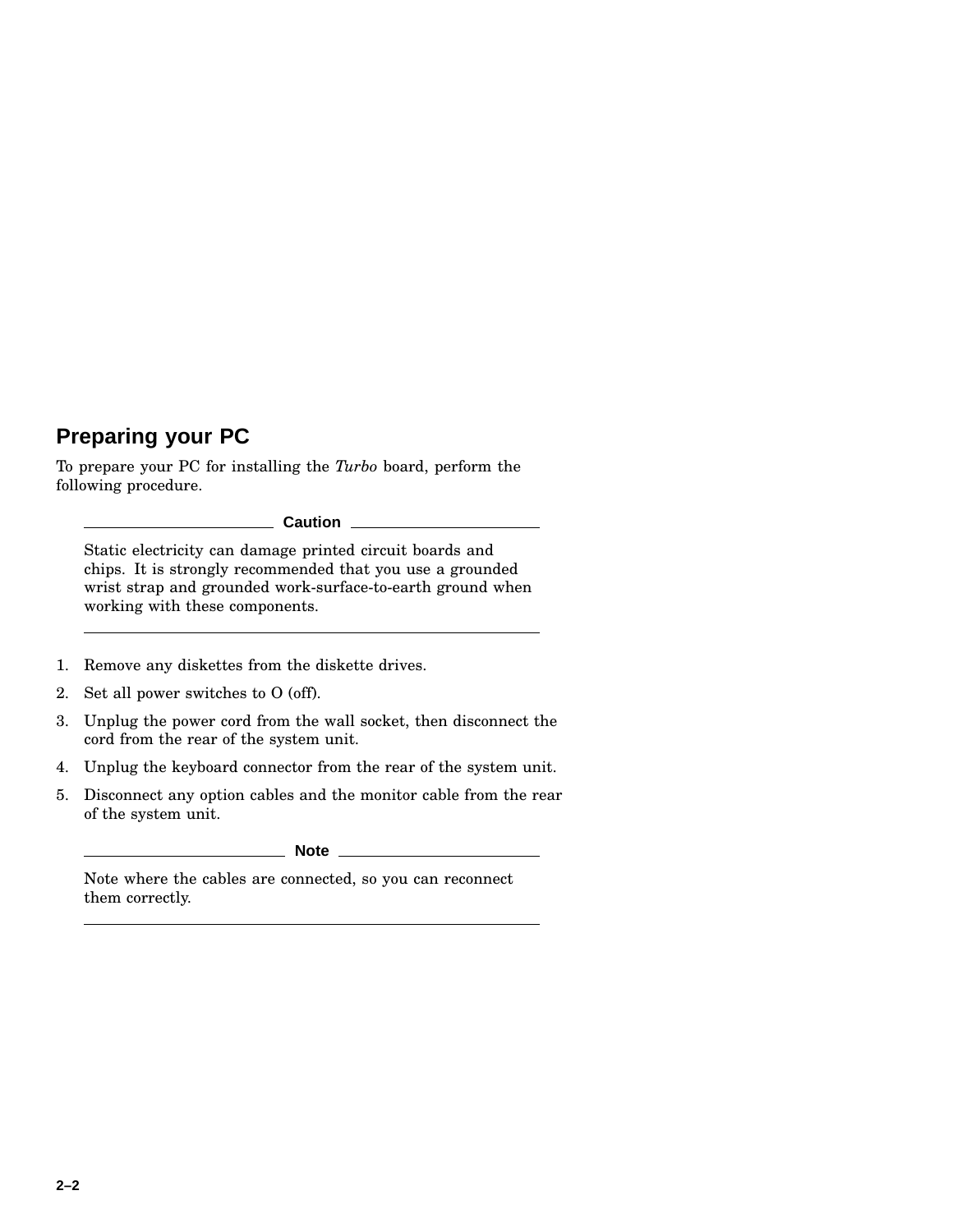- 6. Remove the screws from the rear of the system unit.
- 7. Slide the cover toward the front of the system unit until the cover is free (Figure 2–1).

**Figure 2–1 Removing the System Unit Cover**

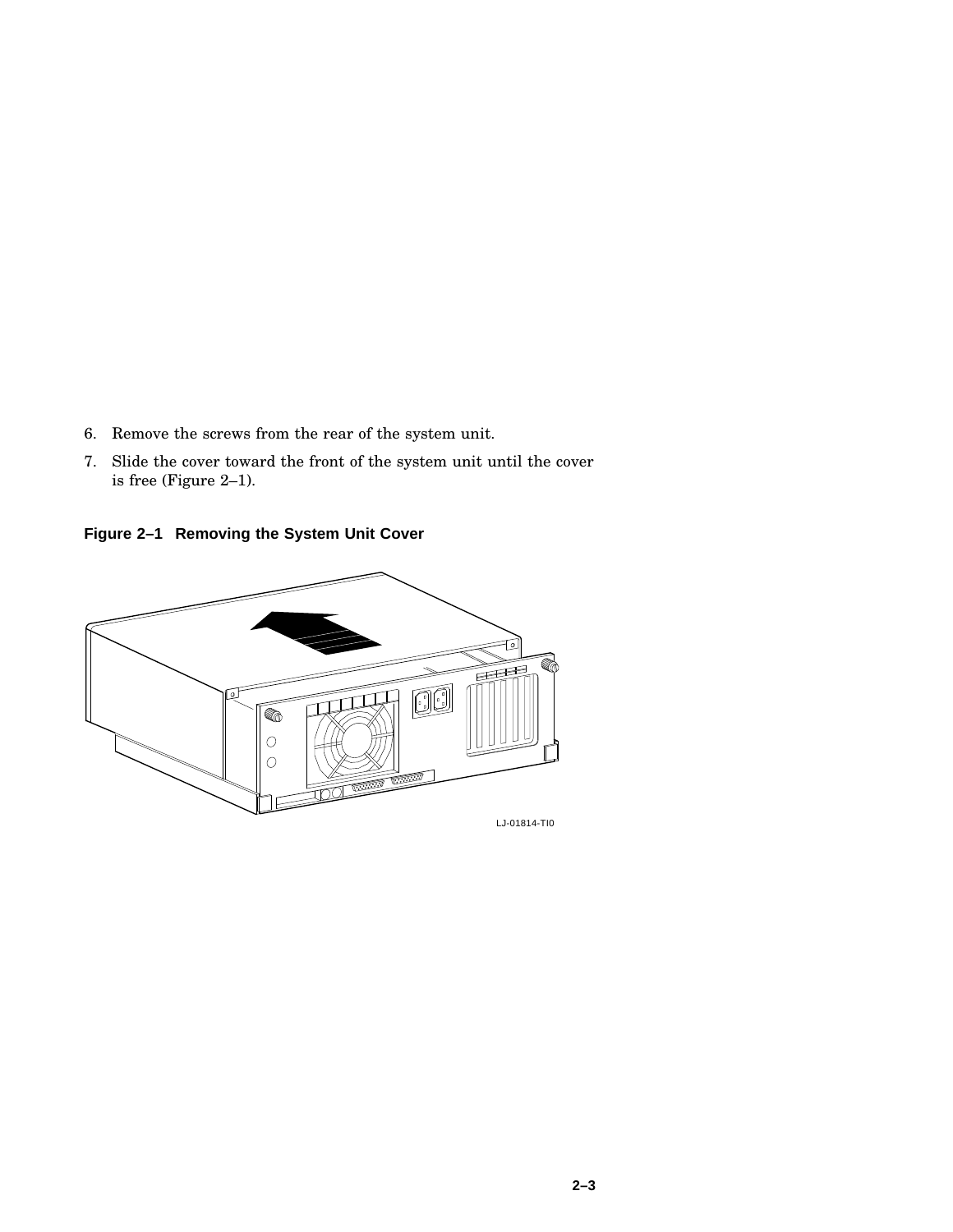## **Installing a Turbo Board**

Install a *Turbo* board as follows.

#### **Warning**

Ensure that there are no missing slot covers when you complete the installation.

1. Remove the option slot cover from the slot you plan to use (Figure 2–2).

#### **Figure 2–2 Removing the Slot Cover**



LJ-00462-TI0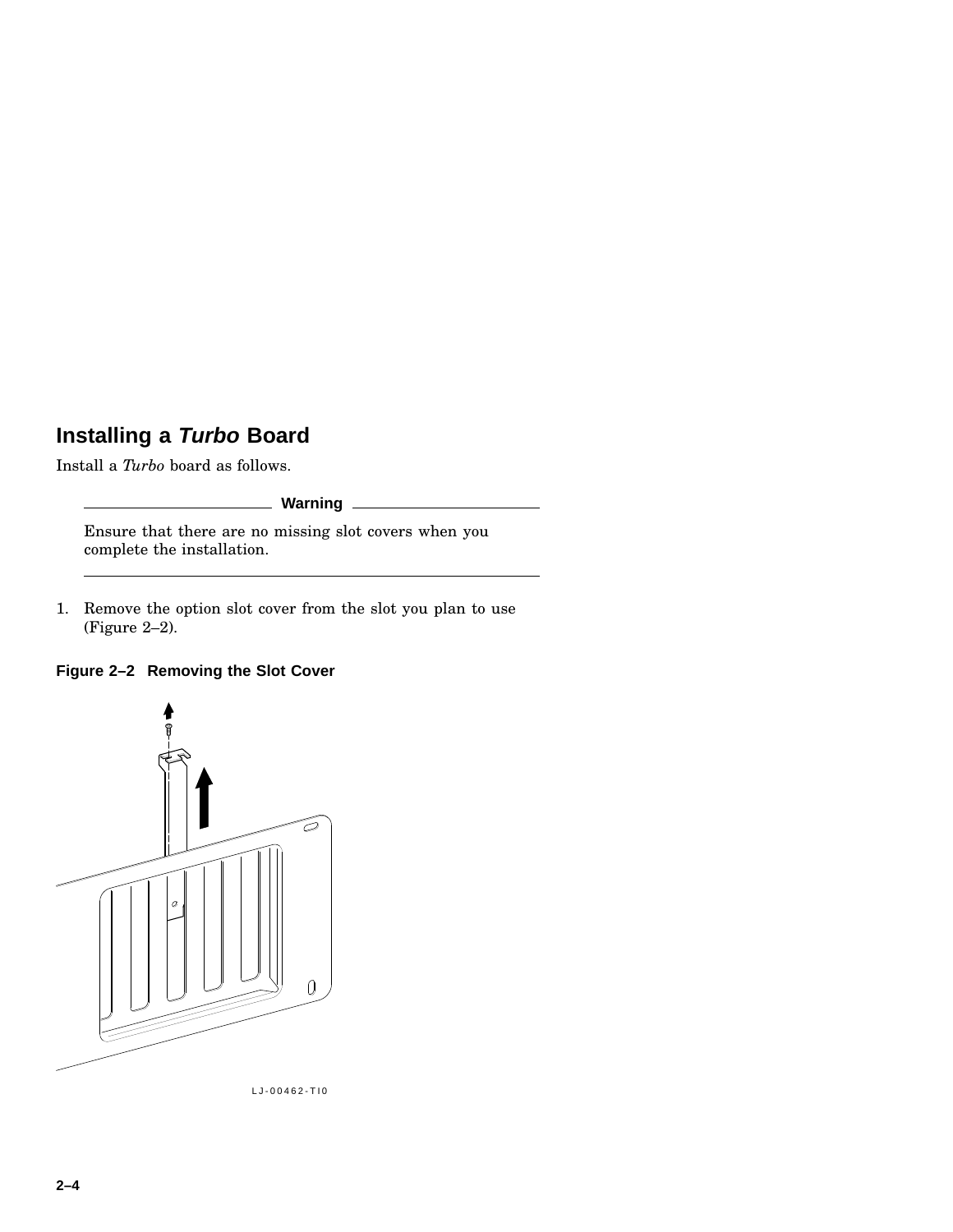2. Place the board into the option slot (Figure 2–3).

- a. Firmly press the board into place until it is securely seated.
- b. Replace the screw on the slot cover.

**Figure 2–3 Installing a Board**



LJ-02590-TI0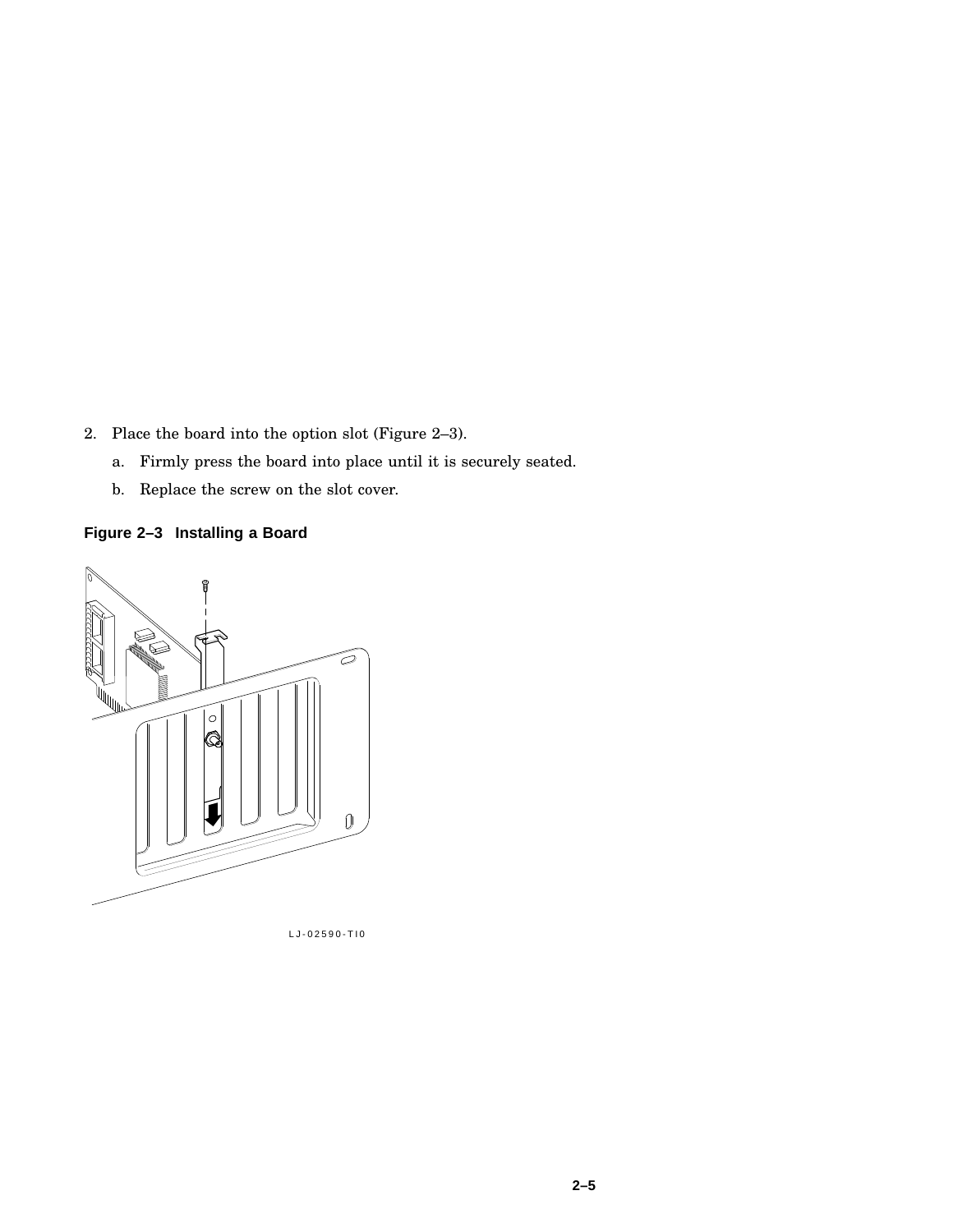3. Replace the system unit cover (Figure 2–4).

- a. Slide the cover toward the rear of the system unit.
- b. Replace the screws at the rear of the system unit.

#### **Figure 2–4 Replacing the Cover**



- 4. Reconnect all cables and connectors.
	- a. Plug the keyboard connector into the rear of the system unit.
	- b. Connect any option cables and the monitor cable to the rear of the system unit.
	- c. Connect the power cord to the rear of the system unit, then plug the other end into the wall socket.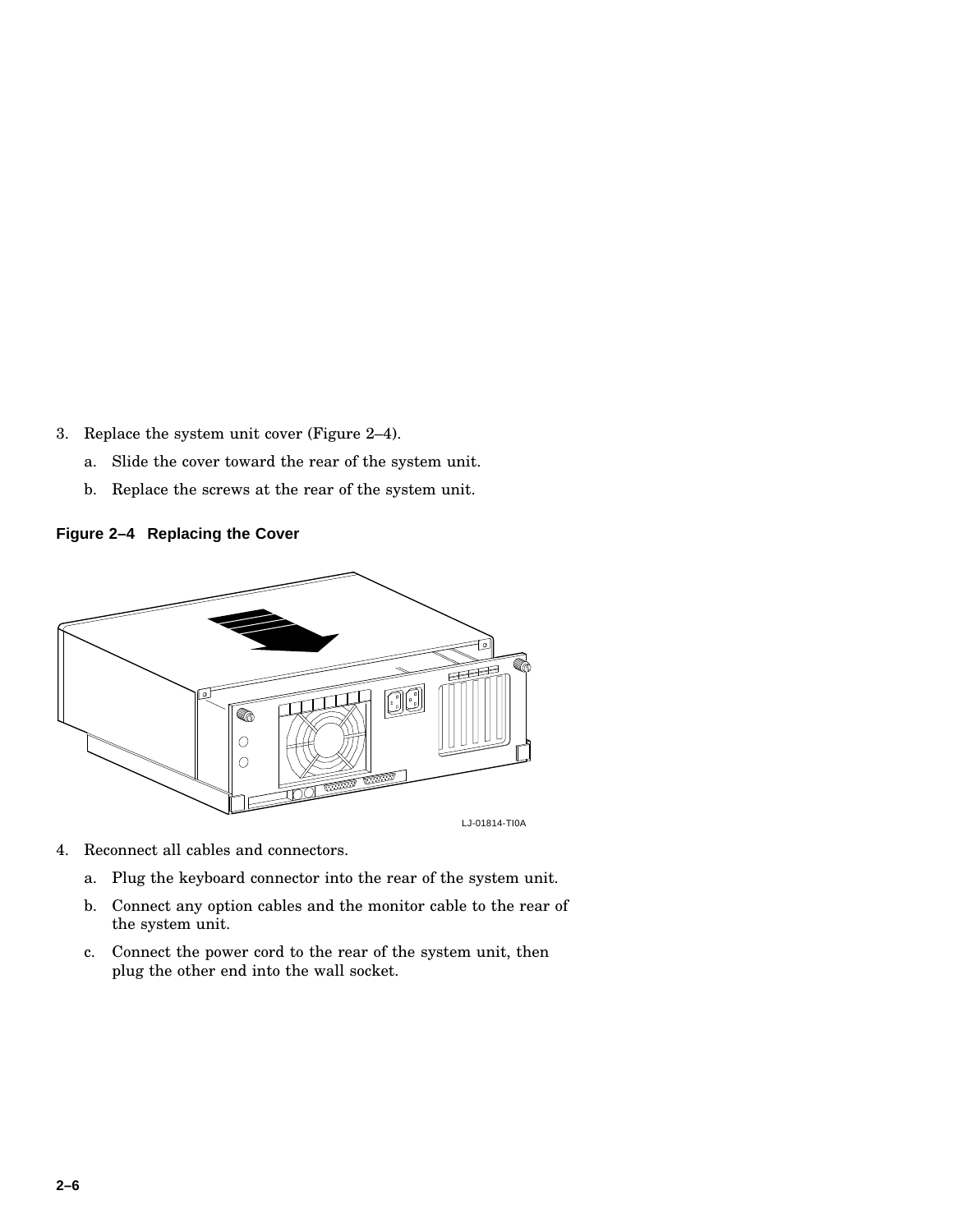#### **Connecting to an Ethernet Network**

Figure 2–5 shows how to connect the following three types of Ethernet cables to the connectors on the *Turbo* boards:

- The *Turbo* board connected to ThinWire.
- The *Turbo TP* board connected to twisted-pair.
- The *Turbo PLUS* board connected to AUI thick wire (use cable PN BNE4G-xx where xx means cable length in meters).

When using an AUI cable connector, be sure to tighten the two screws on the connector to lock the connector in place.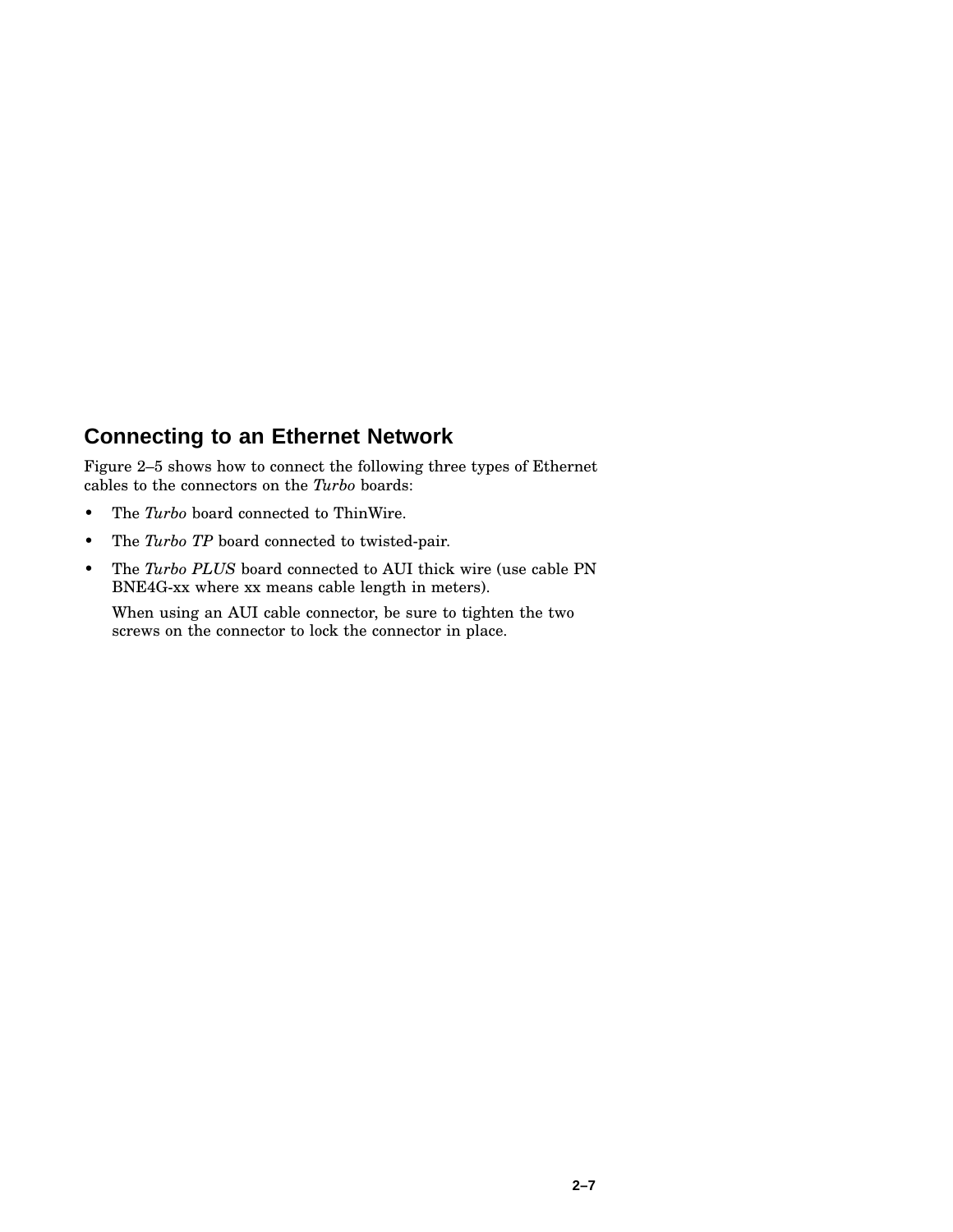

**Figure 2–5 Connecting to ThinWire, Twisted-Pair, and ThickWire Ethernet**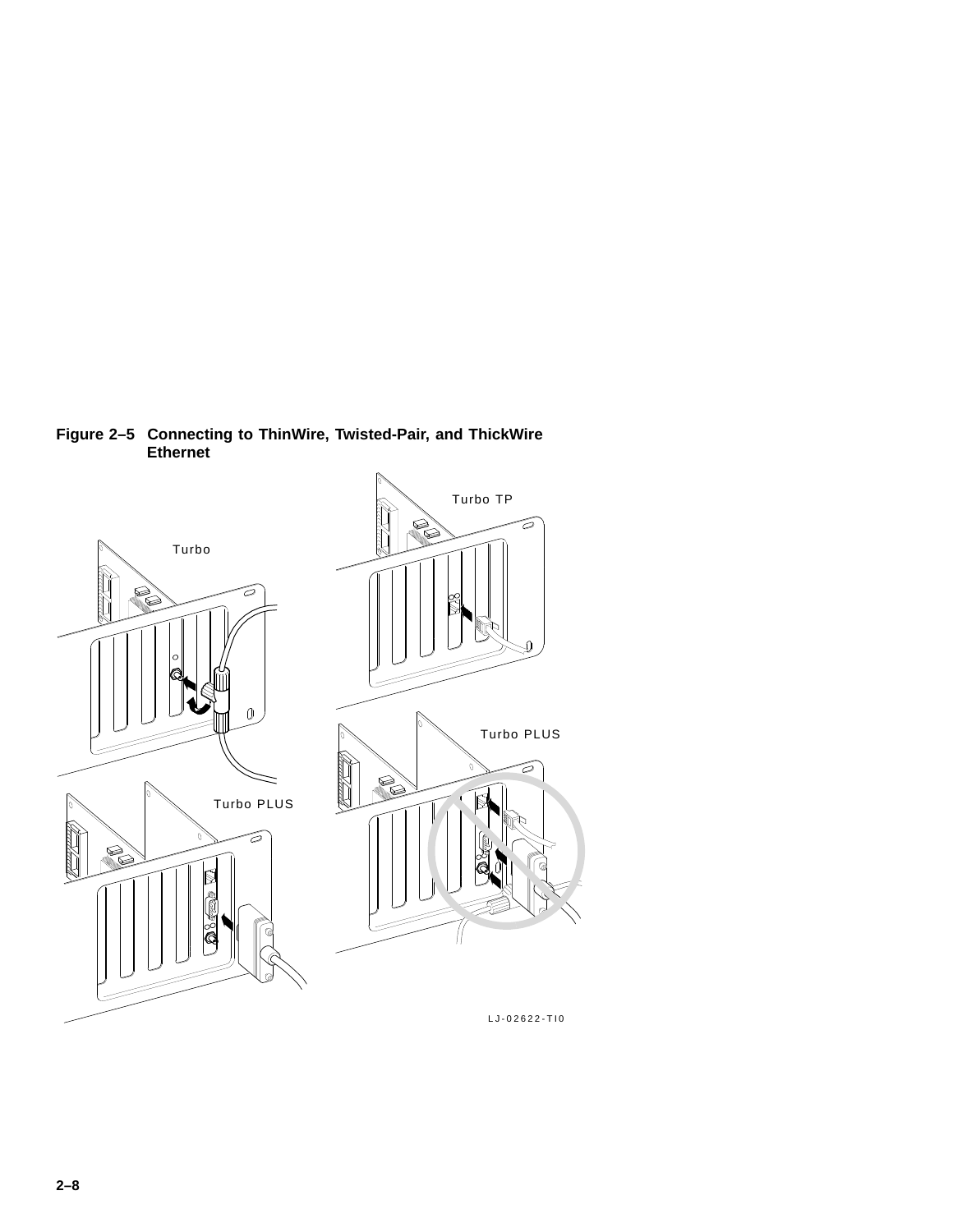#### **Selecting the ThinWire and Thick Wire Network Interface**

The *Turbo* board has a *shunt connector* (J3) that selects the ThinWire or thick-wire network interface. The shunt connector has a 3-row jumper arrangement. The default setting of the shunt connector automatically selects either ThinWire or twisted-pair interface. If AUI connectivity is needed, the shunt connector settings need to be changed.

Table 2–1 summarizes the shunt connector settings. Figure 3 in Product Kit Contents shows the shunt connector settings  $\Theta$  and also the AUI thick wire and ThinWire settings that are printed on the board.

| If You Want To                | Then $\dots$                              |  |
|-------------------------------|-------------------------------------------|--|
| Connect to a ThinWire or      | Leave the top row of pins on the shunt    |  |
| twisted-pair Ethernet network | connector open (the default setting).     |  |
| Connect to an AUI Ethernet    | Leave the bottom row of pins on the shunt |  |
| network (thick wire)          | connector open.                           |  |

|  |  | Table 2-1 Shunt Connector Settings |  |
|--|--|------------------------------------|--|
|--|--|------------------------------------|--|

#### **Caution**

Static electricity can damage printed circuit boards and chips. It is strongly recommended that a grounded wrist strap and grounded work-surface-to-earth ground be used when handling these components.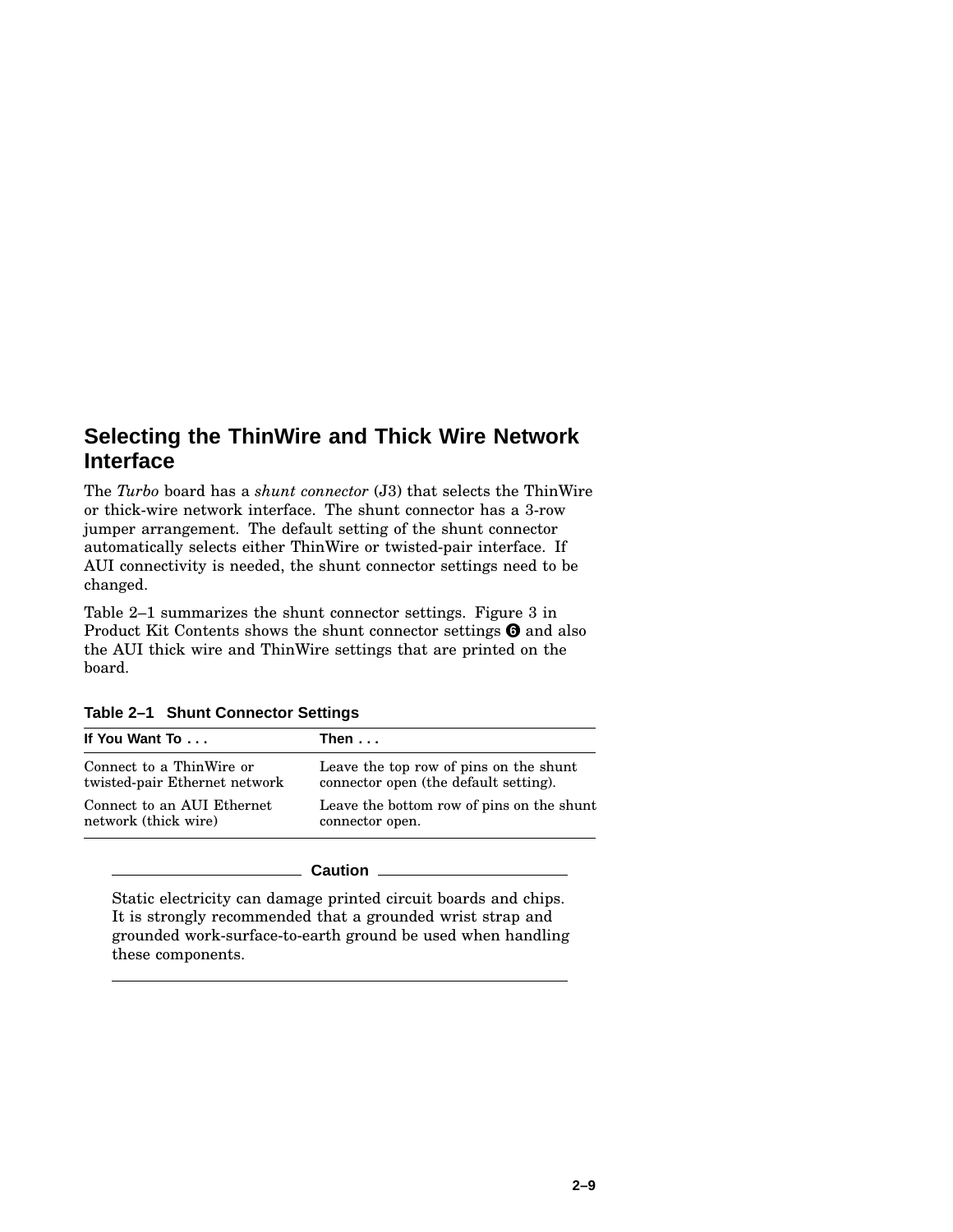### **Resolving BUS Conflicts on ISA and EISA Systems**

Once you have installed the *Turbo* board, you are ready to turn on the system and begin the setup and software device driver installation.

The *Turbo* board is shipped with the following pre-programmed factory-default settings:

- Memory address: D0000h D07FFh (2-KB mode)
- I/O Base address: 300h
- Interrupt value: 5

If a setting conflicts with a resource in the system, the system may not operate correctly. If this occurs, you may need to use jumpers to cover either the W1 and/or W2 posts to override the factory default settings. (This is called a "hardstrap override.")

Table 2–2 lists the available jumper selections. Figure 2–6 shows the factory-default (Out position) default jumper settings  $\bullet$  for W1 and W2 on the *Turbo*, *Turbo TP*, and *Turbo PLUS* boards.

**Note**

If a hardstrap override does not resolve the system conflict, contact your local Digital Service Representative.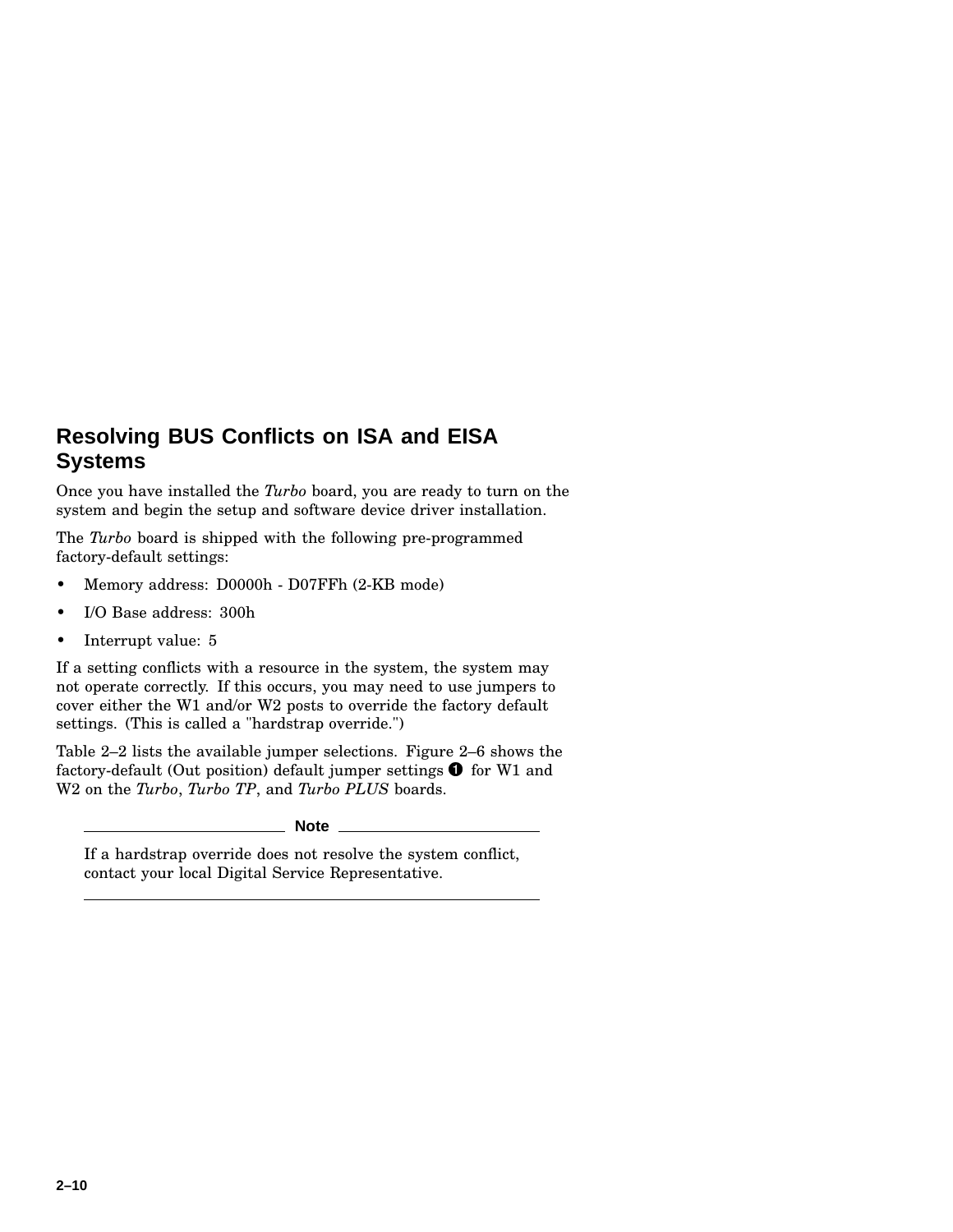**Table 2–2 Hardstrap Override for the Turbo, Turbo TP, and Turbo PLUS Boards**

| Jumper |     |                            |                                                               |  |
|--------|-----|----------------------------|---------------------------------------------------------------|--|
| W1     | W2  | I/O Base<br><b>Address</b> | Mode                                                          |  |
| In     | In  | 200 <sub>h</sub>           | I/O only, no memory address assigned,<br>no IRQ assigned      |  |
| In     | Out | 280h                       | I/O only, no memory address assigned,<br>no IRQ assigned      |  |
| Out    | In  | <b>EISA</b>                | I/O only, no memory address assigned,<br>no IRQ assigned      |  |
| Out    | Out |                            | User defined from the NICSETUP<br>utility or factory defaults |  |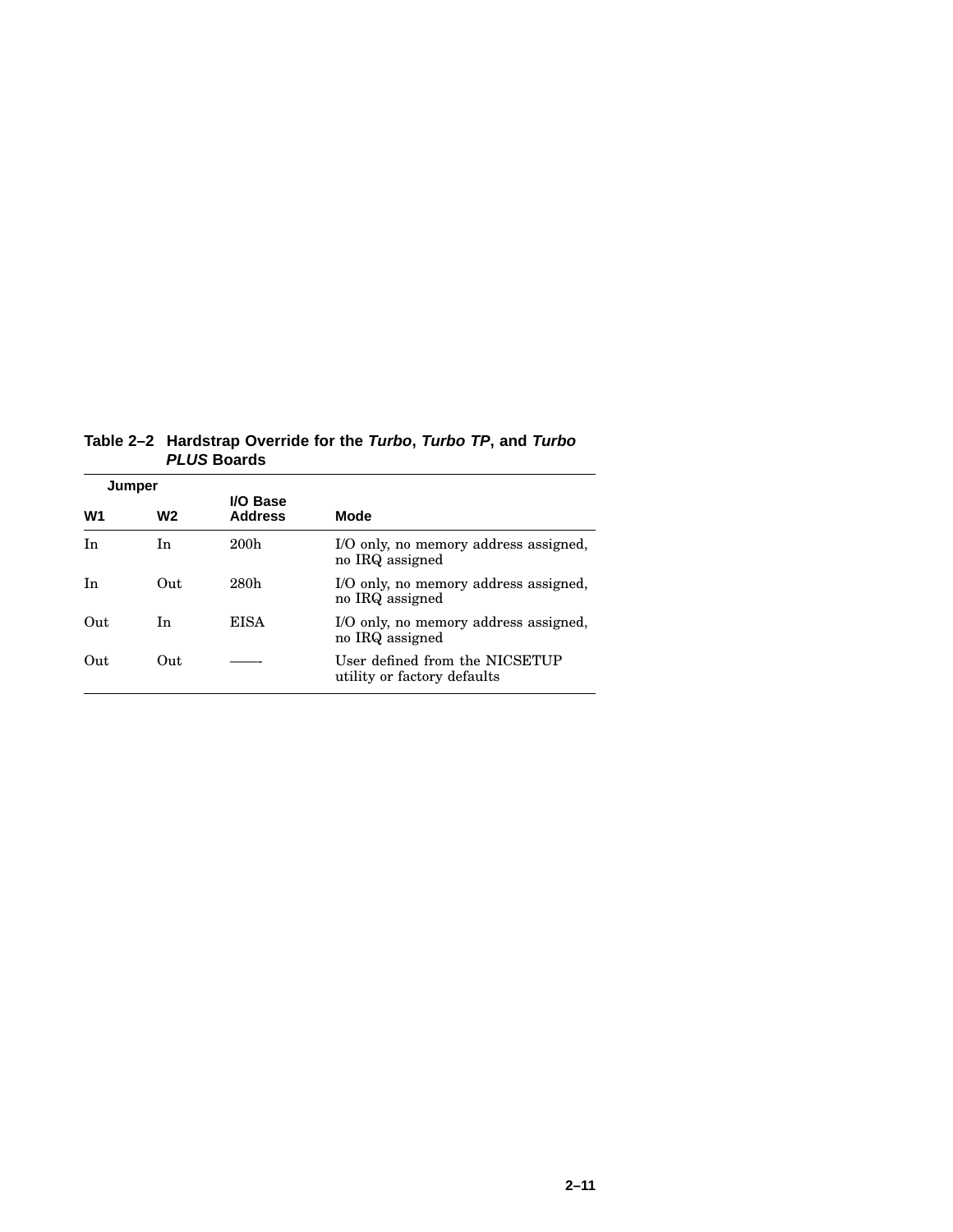**Figure 2–6 Hardstrap Jumpers**



LJ-02796-TI0

Once a hardstrap override resolves the system conflict, you can continue setting up the *Turbo* board, as described in Chapter 3.

To resolve bus conflicts:

- 1. Turn off the PC power.
- 2. Hardstrap the board by inserting one or both W1 and W2 jumpers on the *Turbo* board.
- 3. Turn on the PC power and run NICSETUP to change the board setup to resolve the conflict.
- 4. Select the Save Setup option to ensure that you save the setup parameters.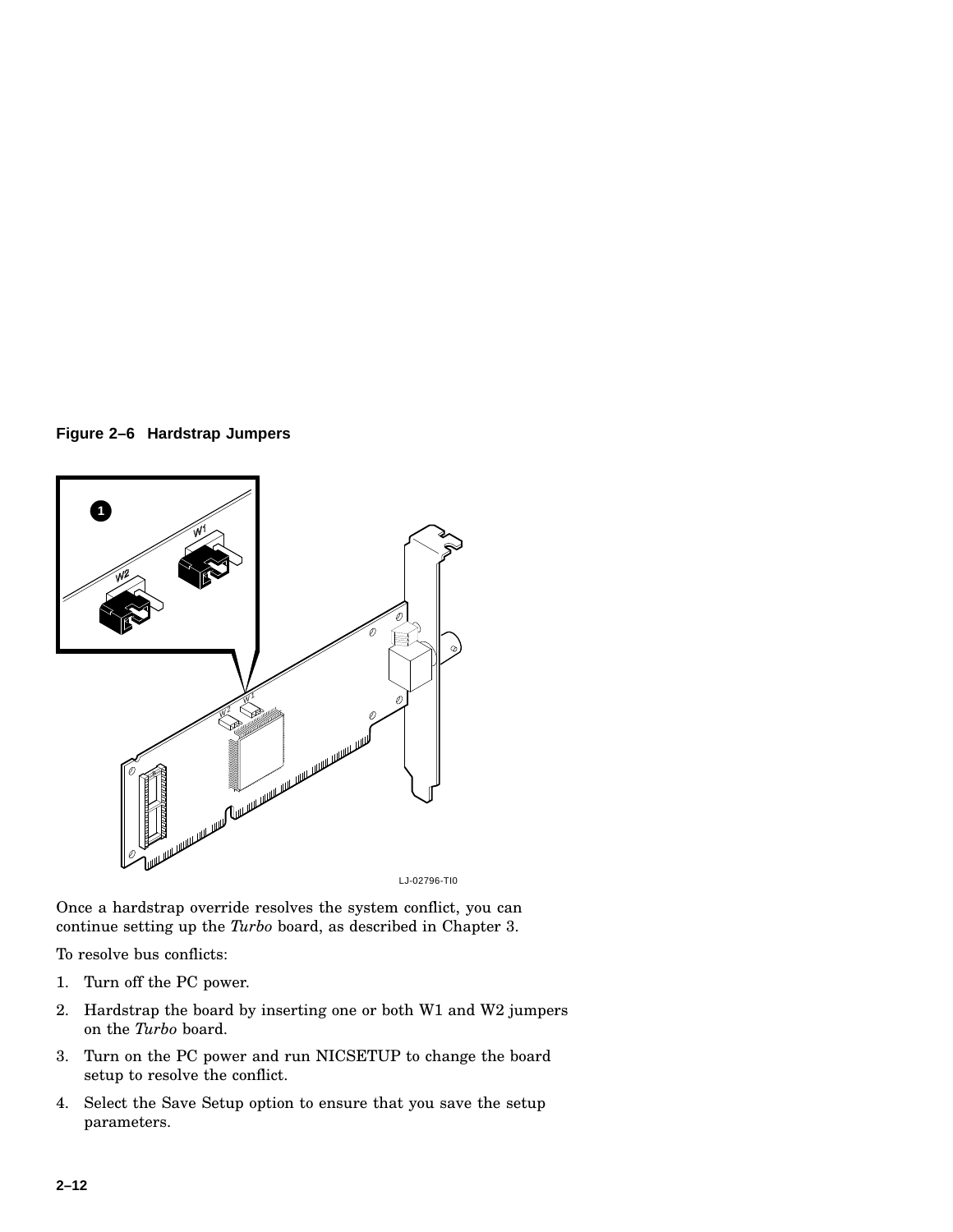- 5. Turn off the PC power. Remove the W1 and/or W2 jumpers (see Figure 2–6).
- 6. Turn on the PC power. If the conflict is not resolved, repeat the procedure.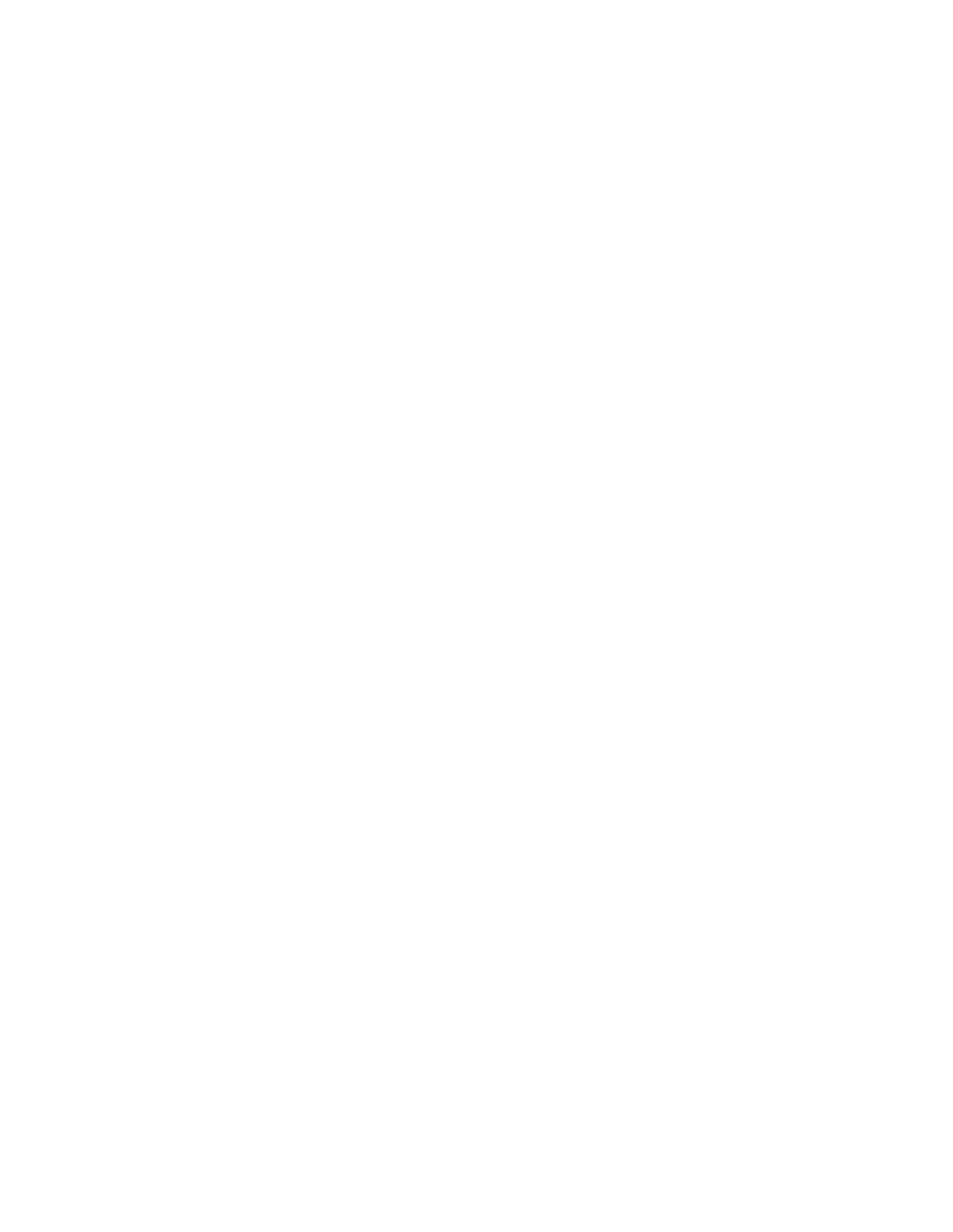# **3**

## **Configuration**

This chapter explains how to run the Setup/Diagnostic utility, customize the *Turbo* board configuration, and view the board status.

#### **Setup/Diagnostic Utility**

The Digital EtherWORKS 3 *Turbo* distribution diskette contains a Setup/Diagnostic utility to help you configure the *Turbo* boards to operate without interference from other resources. It is recommended that you run the utility after initial installation to ensure that the board is set up to meet your system requirements and to verify module functionality.

The NICSETUP utility can configure and display setup options for up to four *Turbo* boards in a system. When you run NICSETUP diagnostics, make sure the RAMDIAG.COM file is in the same directory.

When the *Turbo* and *Turbo PLUS* boards are connected to ThinWire, it is necessary for the BNC T-connector to be terminated with two 50-ohm terminators; otherwise, NICSETUP will display a Loopback Error message. You will also receive Loopback Error messages if you run full diagnostics including Loopback on a *live* network.

NICSETUP will not allow diagnostics to be run when it detects that the *Turbo* board is *active*. The board is considered active if a network device driver was loaded. It may be necessary to remove the statement that loads the device driver in the CONFIG.SYS or other files, and cold boot the PC to deactivate the board.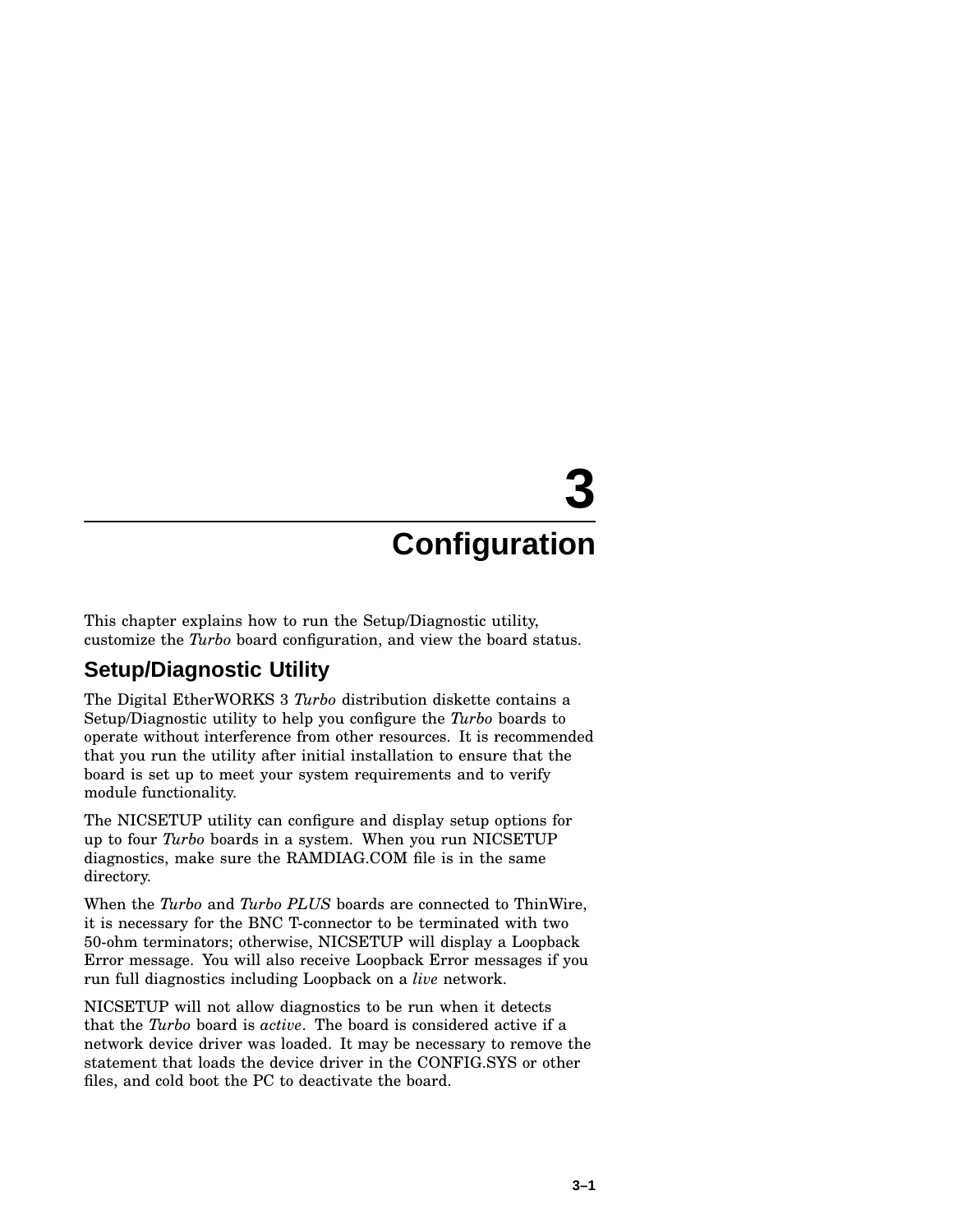**Note**

The Setup utility is based on DOS. If you are using another operating system, you need to boot your system from a DOSbased diskette and complete the Setup. Then, reboot the system to the operating system of your choice.

## **Accessing the Setup/Diagnostic Utility**

To access the Setup/Diagnostics utility:

- 1. Insert the Digital EtherWORKS 3 *Turbo* distribution diskette into the disk drive.
- 2. Set the system to the disk drive being used.
- 3. Type NICSETUP at the DOS prompt.

An introductory window appears. Follow the instructions on each succeeding screen to set up the *Turbo* board.

#### **Setup Conventions**

The *Turbo* Setup/Diagnostic utility uses the conventions listed in Table 3–1.

|  | Table 3-1 Setup/Diagnostic Conventions |  |
|--|----------------------------------------|--|
|--|----------------------------------------|--|

| If you want to $\ldots$               | Then $\dots$                                     |
|---------------------------------------|--------------------------------------------------|
| Select an option or menu              | Highlight the option or menu and press<br>Enter. |
| Return to the previous window         | Press Esc.                                       |
| Move from one selection to<br>another | Use the arrow keys.                              |

Help on any option or menu item is always available while using the Setup utility.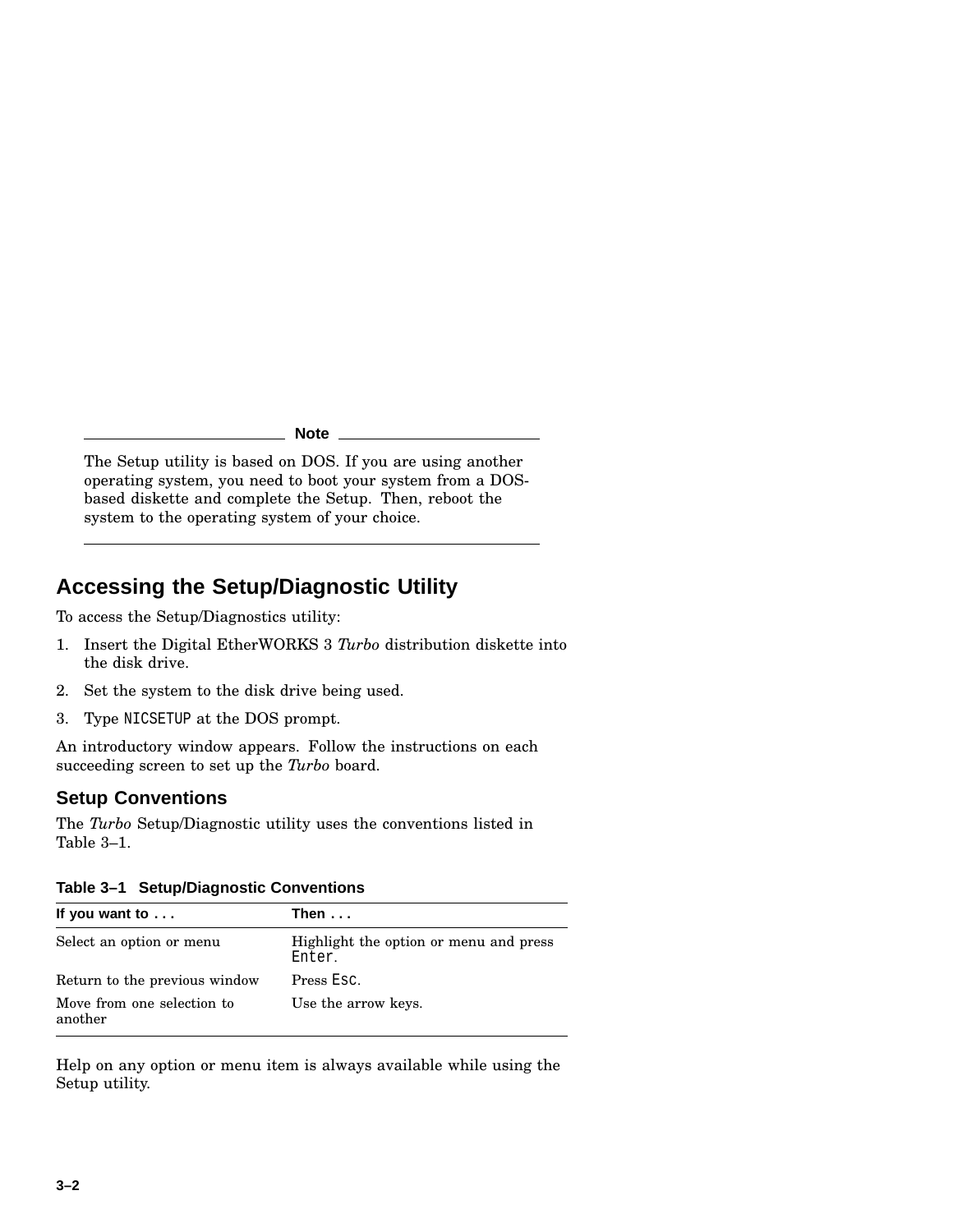#### **Default Settings**

The *Turbo* board is preconfigured to work in most installations. If the default settings are appropriate for your installation, you do not need to change them. The default settings are summarized in Table 3–2.

**Table 3–2 Default Settings**

| Turbo, Turbo TP, and Turbo PLUS |
|---------------------------------|
| 300 <sub>h</sub>                |
| $2$ KB                          |
| D0000h                          |
| D0000 - D07FFh                  |
| IRQ5                            |
| Disabled                        |
| Enabled                         |
|                                 |

**Note**

If a *Turbo* board is set to use a setting that another installed board or resource uses, your computer or other boards may not operate correctly when you boot the system. If you do not know the settings for the other boards, check with your system administrator for a list of the settings.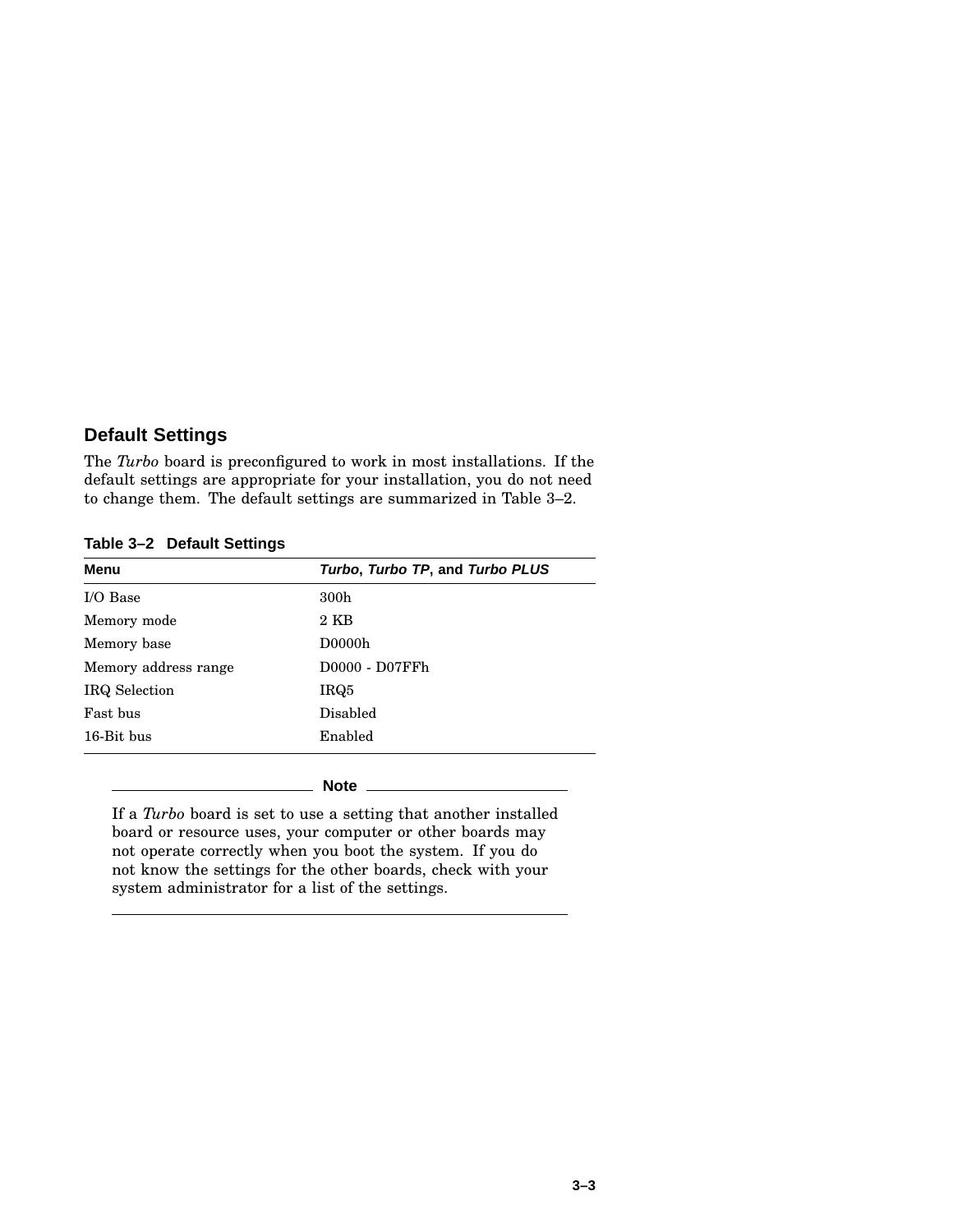#### **Making Selections from the Setup Menu**

The Setup menu enables you to change the settings for the following parameters:

• I/O Base—The I/O base address is the I/O address where the network interface board is located. It is important that the I/O base address does not conflict with other devices on the system.

The default address range is 300h-31fh. If this does not work, you have to hardstrap the *Turbo* board. If you need to select a different I/O address range, refer to the Resolving BUS Conflicts on ISA and EISA Systems section in Chapter 2 before running the NICSETUP utility.

• Memory mode — The memory mode is the amount of actual memory utilized and owned by the NIC card. There are three selections:

| $2~\mathrm{KB}$ |       |
|-----------------|-------|
|                 | 32 KB |
|                 | 64 KB |

In most cases, it is recommended that the 2-KB mode be used leaving a maximum amount of high memory for other application programs.

• Memory base — The memory base address is the given memory address where the network interface board is located.

Only one device can use a given memory address range. Check the documentation supplied with your PC and other installed products to determine memory address requirements and availability. If other products use a memory range that conflicts with the *Turbo* board, select a range that is not used. Depending upon the memory mode selected, the *Turbo* board can be in any unused high memory area.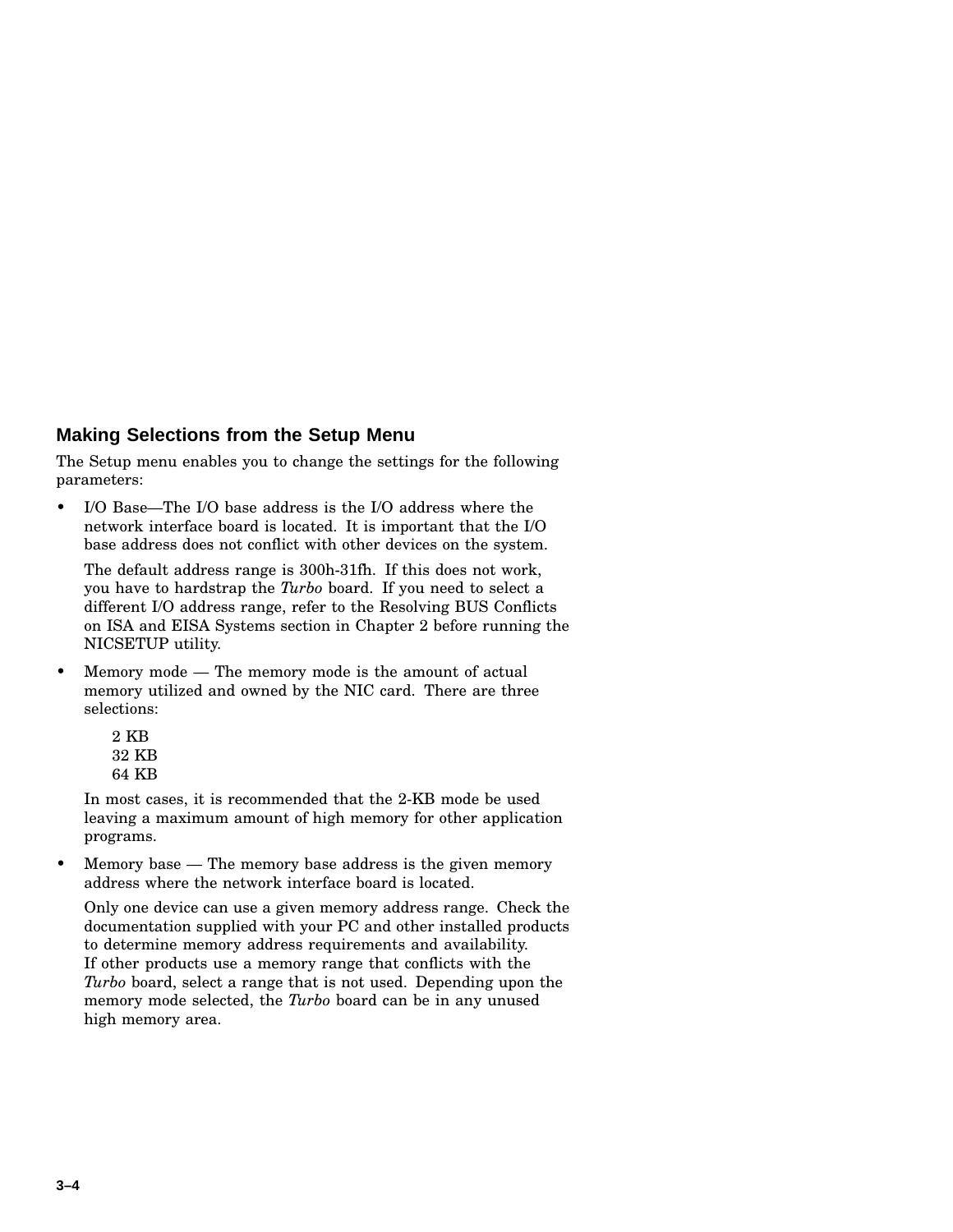#### **Note**

Selecting a memory mode address in the A0000 to C7FFF range may cause a conflict with some system video adapters. Likewise, selecting a memory mode address in the F0000 to FFFFF range may cause a conflict with the system area of some PCs. In both cases, it is recommended that you select an address in the C8000 to EFFF range.

 $IRQ$  (Interrupt Request line) — The IRQ value is the specific line that the network interface board uses to interrupt the CPU.

It is important that this line not be used by any other device in the system. Each device requires its own unique interrupt line. The default interrupt line is set to IRQ5. Other possible settings are IRQ10, IRQ11, or IRQ15.

- Fast\_Bus—If the bus clock speed is greater than the standard 8.33 MHz, then enable the Fast\_Bus parameter from the NICSETUP Custom Configuration menu. Fast\_Bus does not yield any performance improvements, but allows the *Turbo* board to interoperate with a system with a fast bus. A typical fast bus speed is 10 MHz.
- 16-Bit transfers—Tells the *Turbo* board that 16-bit memory transfers should be used. The 16-Bit transfer is the default mode and allows for best performance.

**Note**

If either the memory base address, I/O base address, and IRQ values are changed while executing the NICSETUP utility, you must also edit the appropriate configuration file (NET.CFG for NetWare ODI client; PROTOCOL.INI for NDIS client) using a standard text editor (such as EDIT or EDLIN) to reflect the change.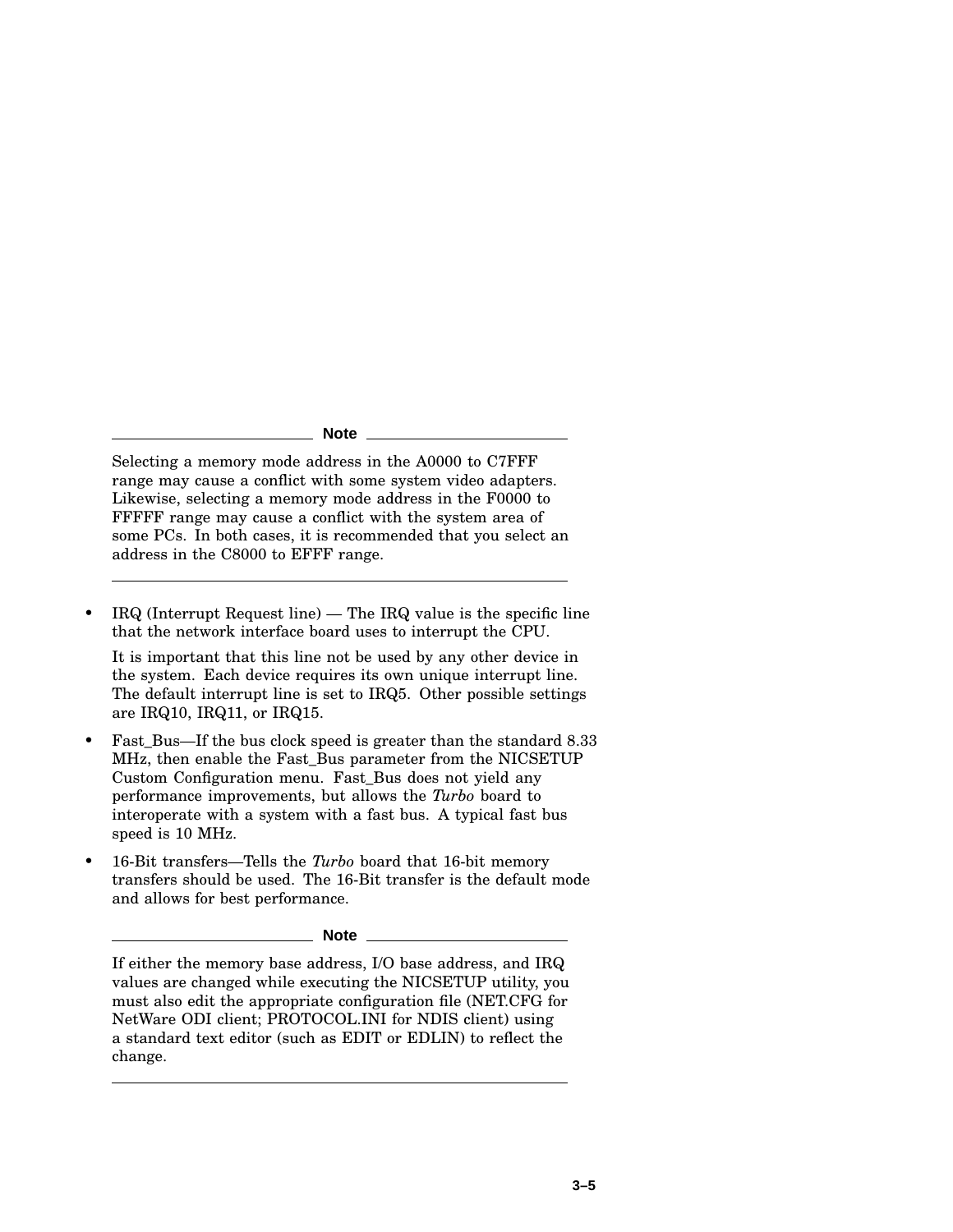## **EISA Configuration**

When the *Turbo* board is used as an EISA device in an EISA system, the boards' EISA configuration files are used in conjunction with your system EISA Configuration Utility (ECU) to configure the board.

The following EISA configuration files are located in the \EISA directory on the *Turbo* distribution diskette:

- !DEC2030.CFG for use with the DE203-AA or -AB *Turbo* board
- !DEC2040.CFG for use with the DE204-AB (only) *Turbo* board
- !DEC2050.CFG for use with the DE205-AA or -AB *Turbo* board

#### **EISA Mode Setup**

This section describes how to set up your *Turbo* board configuration prior to running your system ECU software.

To set up the *Turbo* board for EISA mode, perform the following procedure:

- 1. Install the *Turbo* board in an EISA system.
- 2. Insert the *Turbo* distribution diskette into the PC disk drive and set the default directory to the drive being used (for example, drive A).
- 3. Type NICSETUP at the DOS system prompt, then follow the screen instructions to display the Main Menu.
- 4. Select the Setup option, then press Enter twice to display the User Selected Value screen. The I/O base address (for example, 300H) is highlighted. Press Enter again to display a list of the system I/O addresses.
- 5. Use the down-arrow key to scroll to the EISA mode option (bottom of list), then press Enter. Note that the I/O base now reads  $I/O$  Base =  $EISA$ .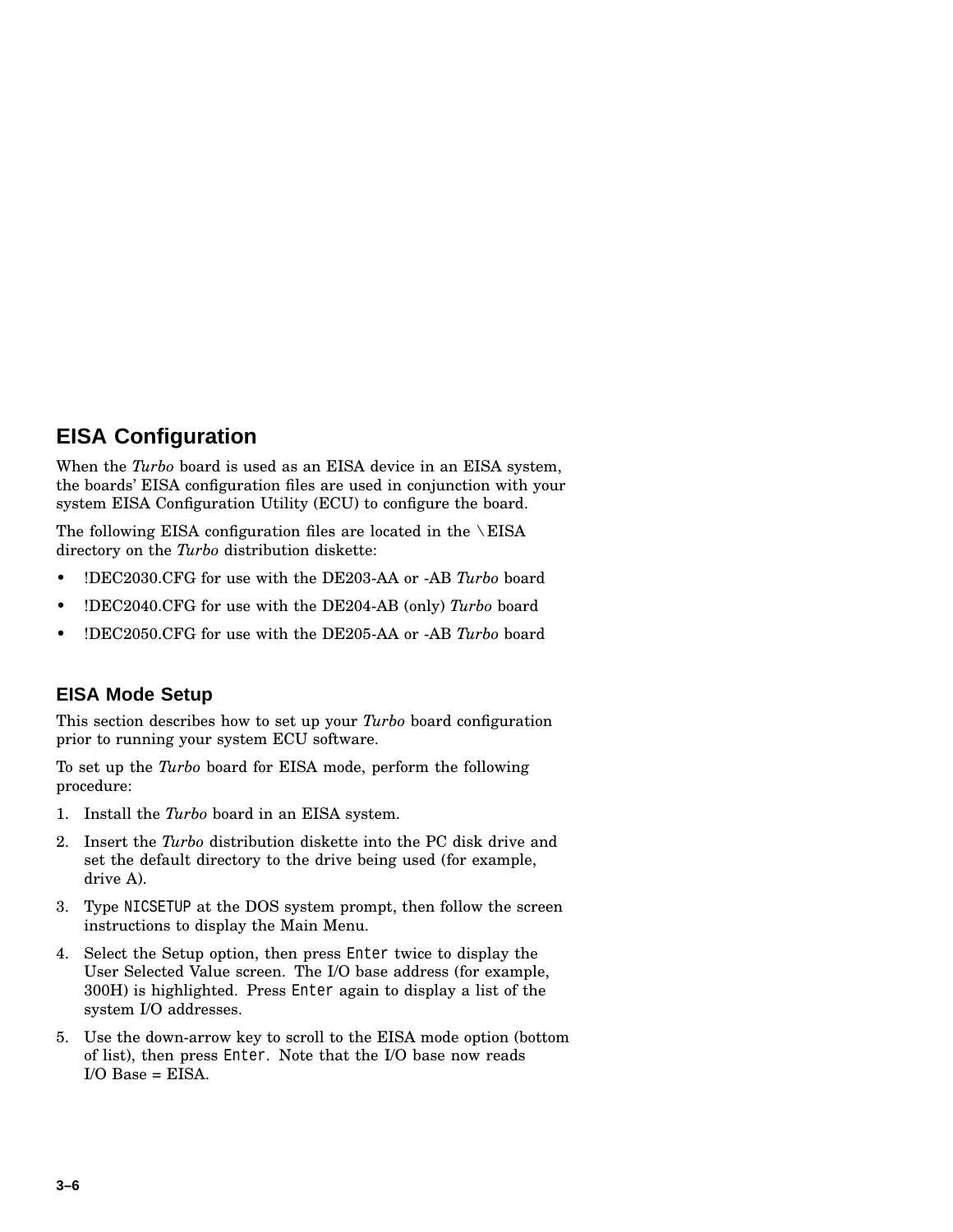**Note**

The EISA I/O base will only appear if the system you are using is an EISA PC.

- 6. Change any other settings (for example, Memory Mode, Memory Base address, IRQ, etc.) that are required by your PC operating environment.
- 7. Select the Save Setup Data option to save your changes, then press Enter. Press Enter again to write the data.
- 8. Press Esc twice to exit NICSETUP and return to the DOS prompt.
- 9. Turn the system power off and then on again. The changes you make in NICSETUP take effect only after a cold boot.

You can now run the system ECU to add your *Turbo* board to the EISA system configuration. Refer to your PC documentation for information on how to install a board using your system ECU.

If the board fails diagnostics with an FF error, it is because the correct !DEC20x0.CFG file was not used to configure the *Turbo* board.

**Note**

It is *not* necessary to hardstrap the *Turbo* board for EISA mode operation. Hardstrapping the board for that setting will prevent the ECU from finding the board and cause a slot error message.

Hardstrapping the board to EISA mode is needed only when a configured board causes a conflict and the PC is inoperable. The hardstrapping will allow the board to be reconfigured to correct the conflict.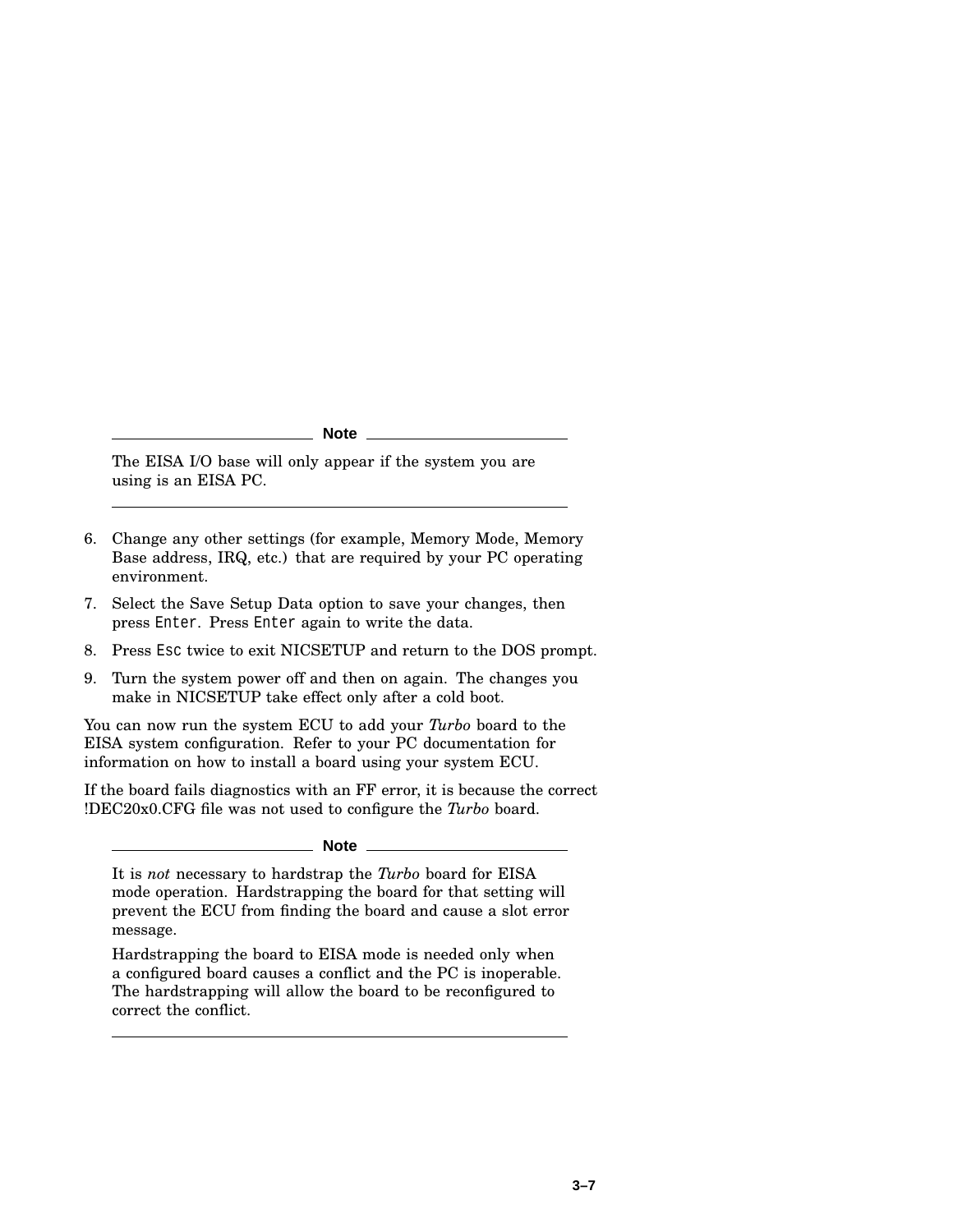### **Custom Configuration**

The *Turbo* NICSETUP utility Custom Configuration menu allows you to select certain operational parameters that are unique to the module that the Setup utility is run against. These parameters are listed in Table 3–3.

| Custom<br>Parameter                    | <b>Function</b>                                                                                                                                                                                                                                      | <b>Default</b> |
|----------------------------------------|------------------------------------------------------------------------------------------------------------------------------------------------------------------------------------------------------------------------------------------------------|----------------|
| Less aggressive<br>backoff (LAB)       | When enabled, the backoff slot<br>timer stops counting when<br>there is activity on the network.<br>This helps smooth out network<br>congestion on a busy network,<br>but may in turn slightly degrade<br>the network throughput of this<br>station. | Disabled       |
| Signal quality<br>error check<br>(SQE) | When enabled, transmissions are<br>expected to be followed by an<br>SQE (heartbeat) signal. This is<br>a network management feature.                                                                                                                 | Enabled        |
| Remote boot<br>timeout <sup>1</sup>    | Controls the time-out period<br>for attempting a remote boot<br>operation.                                                                                                                                                                           | 30 seconds     |
| Remote boot<br>enable <sup>1</sup>     | Determines whether the remote<br>boot feature is enabled or<br>disabled.                                                                                                                                                                             | Disabled       |

#### **Table 3–3 Custom Parameters**

<sup>1</sup>This feature requires that an optional remote boot ROM chip be installed.

To change the configuration parameters:

1. Select the Custom Configuration menu.

The NICSETUP utility displays the parameters for up to four boards and highlights the Current Configuration dialog box, displaying the customized parameters for the selected board.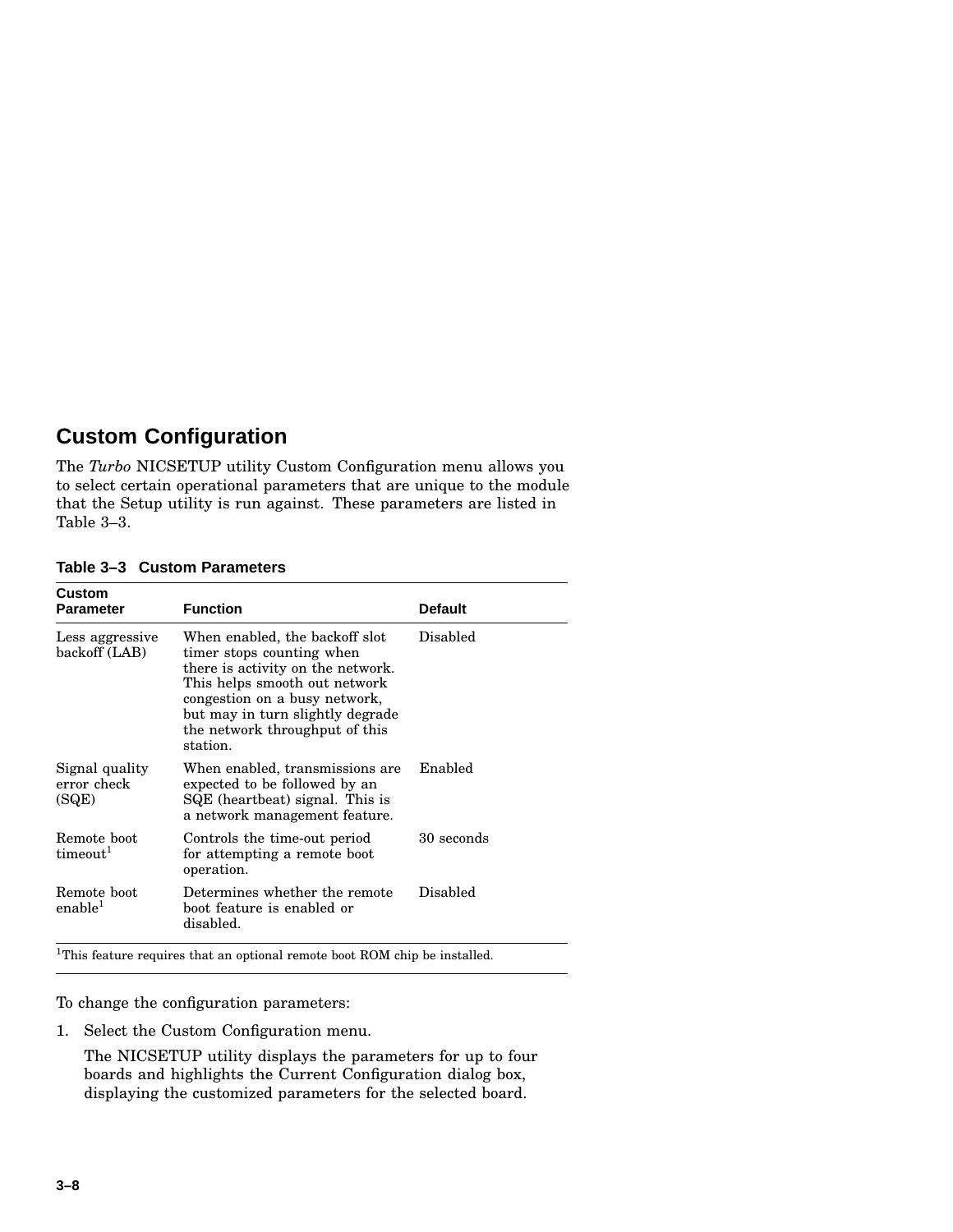- 2. If you need to change the parameters for a different board, use the arrow keys to move to the board number you want to configure, and then press Enter. The selected board is highlighted.
- 3. The *Turbo* NICSETUP utility displays the User Selected Configuration dialog box, which lists all the parameters that are user-definable for the selected board. It also lists two options for writing the new parameters to *Turbo* memory:
	- Write configuration data
	- Write default configuration data
- 4. Change the parameters using one of the following:
	- If you wish to change all parameters to the default, select Write Default Configuration Data and press Enter.

The default values are reflected in the User Selected Configuration dialog box by an asterisk (\*).

A confirmation window appears. Press Enter to confirm that you wish to change all the parameters to the default settings.

If you need to change one or more of the parameters from the current settings, use the arrow key to highlight the parameter and press Enter.

The NICSETUP utility lists all the acceptable settings for the selected parameter.

To change the parameter, use the arrow keys to highlight the appropriate parameter and press Enter.

The new value appears in the User Selected Configuration dialog box.

To write the new parameters to memory, select Write Configuration Data.

5. Exit the NICSETUP utility and turn off power to the PC. The new configuration data takes effect the next time the system is turned on. If the PC does not operate correctly, you may have set one of the *Turbo* board parameters to the same setting as another module or system resource. Refer to the Resolving BUS Conflicts on ISA and EISA Systems section for more information.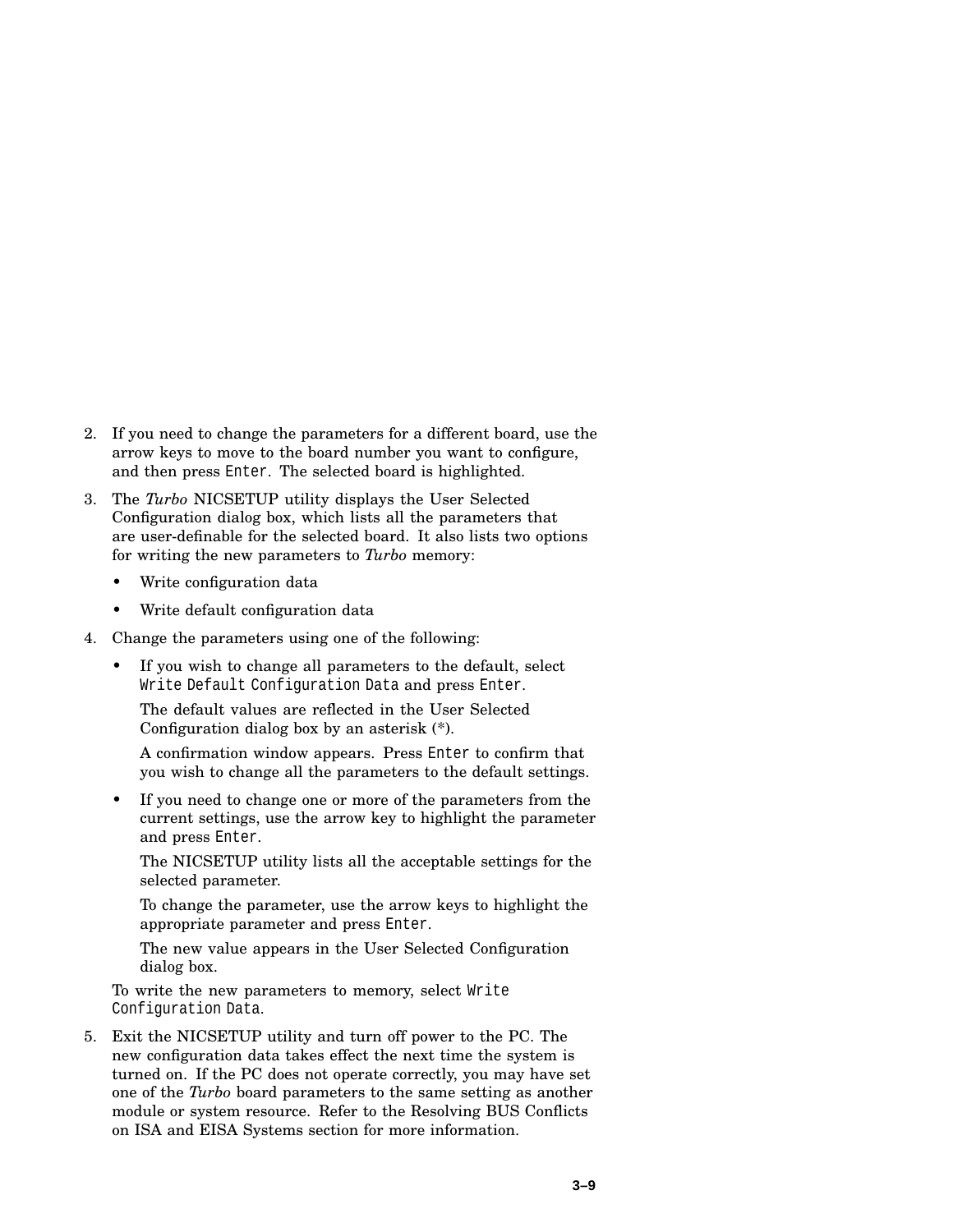#### **Module Status**

When you select the Module Status menu option, a listing of all the parameters for the selected module is provided.

To view the status of a module:

- 1. Select the Module Status option from the Main menu. The NICSETUP utility highlights the settings for the first board.
- 2. To change boards, select the board and press Enter.

## **Exiting NICSETUP**

To exit NICSETUP, select the Exit option from the Main menu.

The following warning message appears:

Do you really want to quit? (Y/N)

Press Y to exit NICSETUP, or press any other key to return to the Main window.

**Note**

If you do not Write Configuration Data or Write Default Data, no information is updated to the *Turbo* board when you exit NICSETUP.

Once you have completed the NICSETUP utility procedure and modified, if necessary, a configuration file (see Chapter 4), you must reboot the system for any changes that were made to take effect.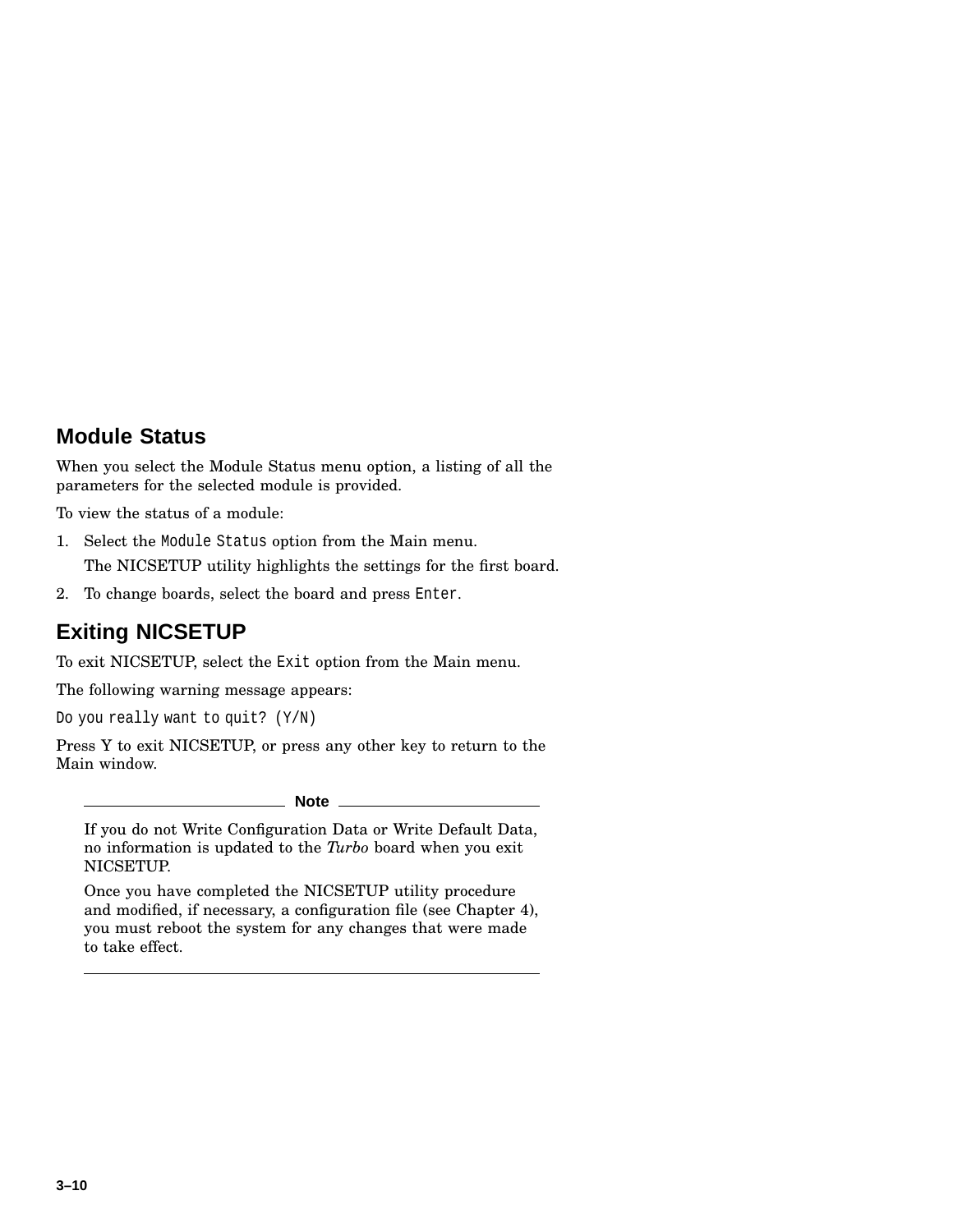# **4**

## **Software Device Driver Installation**

This chapter explains how to install the Digital EtherWORKS 3 *Turbo* (EWRK3) software device driver files required for PATHWORKS, LAN Manager-based, and NetWare network operating systems. These files (NDIS and ODI) are contained on the EWRK3 distribution diskette.

The NICSETUP.EXE diagnostic utility will execute automatically during device driver installation. Refer to Appendix A if any problems occur during the installation. Refer to the ERROR.TXT file in the top-level directory of the distribution diskette for a description of the error messages and the suggested corrective action. If the error cannot be corrected, contact your local Digital service representative for further assistance.

If you do not wish to execute the diagnostics each time the driver is loaded, edit the PROTOCOL.INI file to read Diagnostic = 0.

Figure 4–1 provides the format and contents on the distribution media.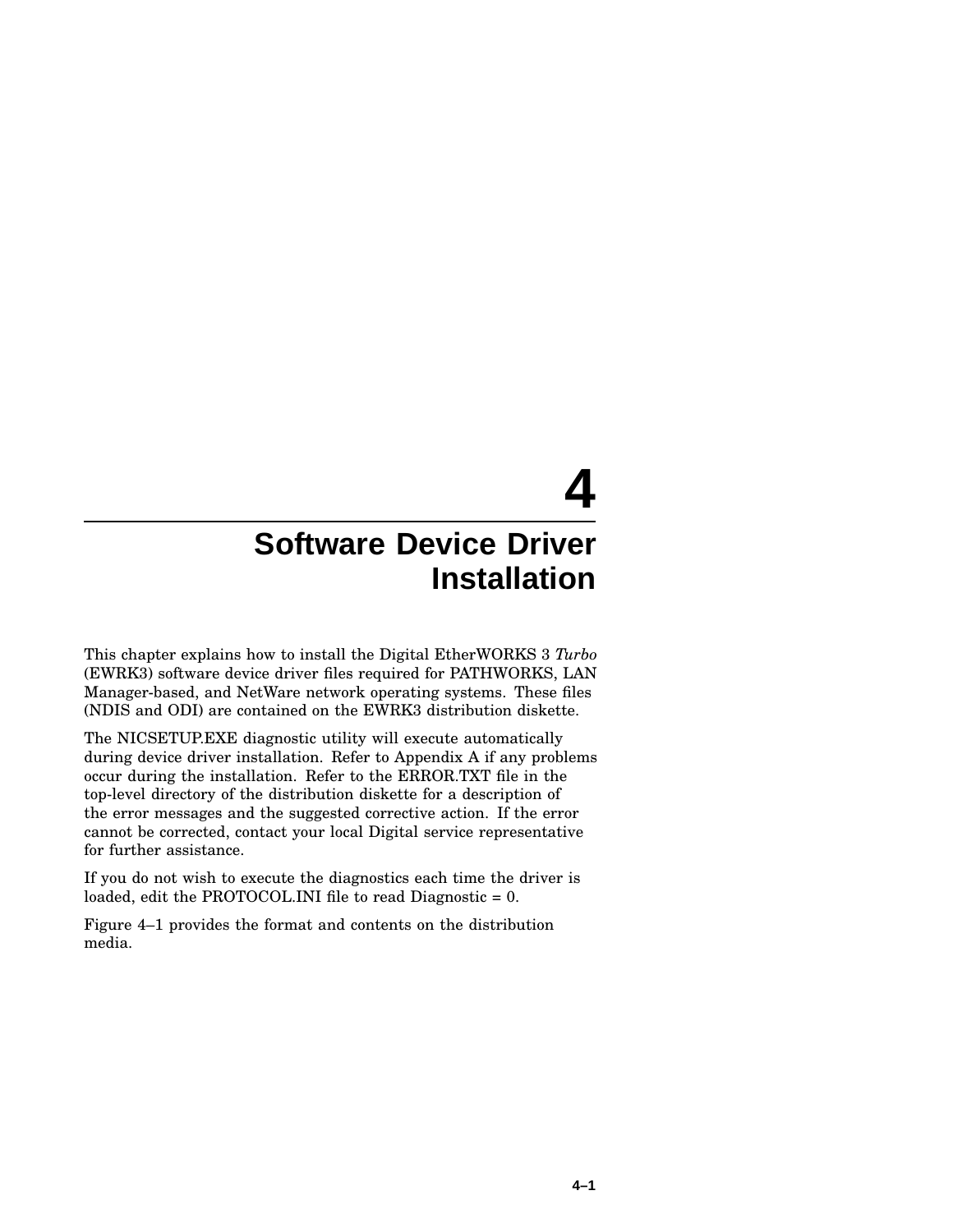

#### **Figure 4–1 Distribution Media (Format and Contents)**

#### **NDIS-DOS Device Driver Installation**

Use the following procedures to install the NDIS driver in either a PATHWORKS or non-PATHWORKS environment. To change or view the *Turbo* board settings (for example, Memory range, I/O range, or IRQ line) required by your PC operating environment, run the NICSETUP utility prior to the board installation.

- To install the NDIS-DOS device driver in a PATHWORKS environment:
	- 1. Insert the distribution diskette into the disk drive (for example, drive A) and run NETSETUP to automate the network installation procedure.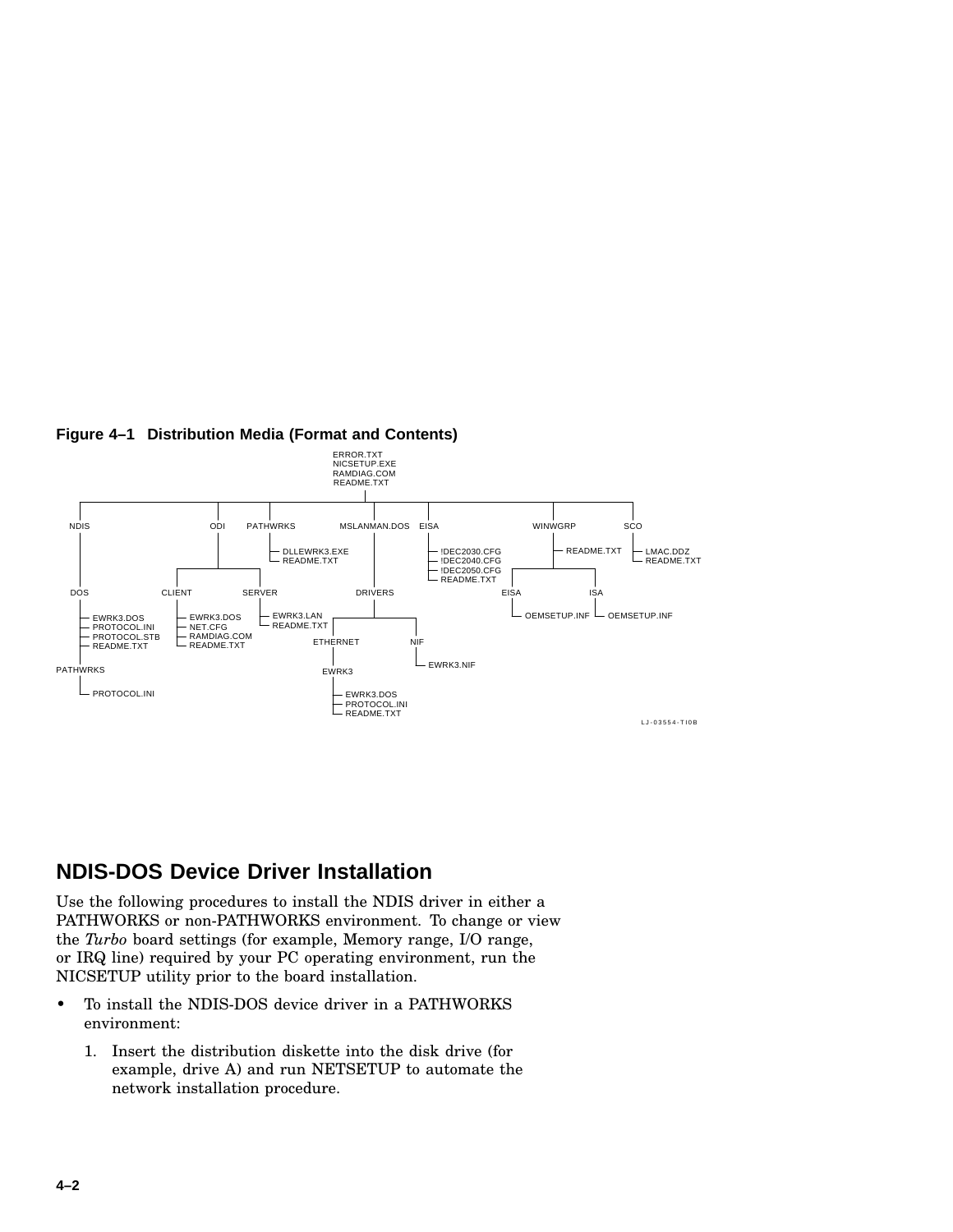2. When prompted for the network adapter type, select the Other NDIS option.

**Note**

PATHWORKS, version 5.0 or greater, includes a menu option to allow selection of the EtherWORKS 3 *Turbo* board in NETSETUP. For those versions, the selection of Other NDIS is inappropriate.

3. When prompted for the full pathname of the NDIS driver, enter the following:

A:\NDIS\DOS\EWRK3.DOS

4. When prompted for the full pathname of the PROTOCOL.INI stub file, enter the following:

A:\NDIS\DOS\PATHWRKS

NETSETUP will display the configuration parameters read from the PROTOCOL.INI file. Make sure the parameters match those of the *Turbo* board configuration. By default, the parameters will match those of the *Turbo* board unless you changed a setting in NICSETUP.

5. The EtherWORKS 3 NDIS driver installation is complete. Reboot the system.

NETSETUP will update your CONFIG.SYS, AUTOEXEC.BAT, PROTOCOL.INI, and network-specific files automatically.

- To install the NDIS-DOS device driver in a non-PATHWORKS environment:
	- 1. Insert the distribution diskette into the disk drive (for example, drive A) and copy the following file to your network directory:

COPY A:\NDIS\DOS\EWRK3.DOS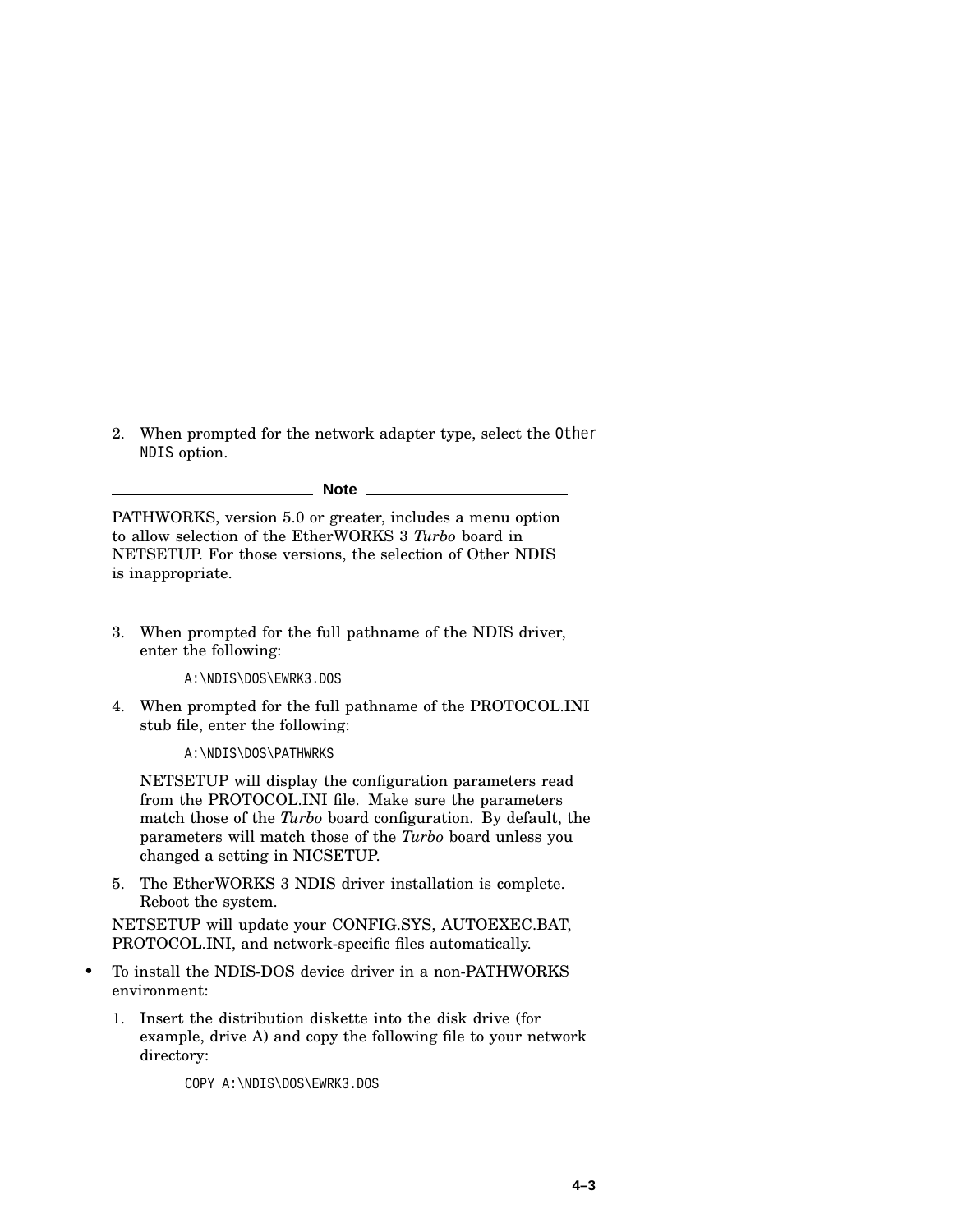2. When prompted for the network adapter type, select the Other NDIS option.

**Note**

PATHWORKS, version 5.0 or greater, includes a menu option to allow selection of the EtherWORKS 3 *Turbo* board in NETSETUP. For those versions, the selection of Other NDIS is inappropriate.

3. When prompted for the full pathname of the NDIS driver, enter the following:

A:\NDIS\DOS\EWRK3.DOS

4. When prompted for the full pathname of the PROTOCOL.INI stub file, enter the following:

A:\NDIS\DOS\PATHWRKS

5. If the CONFIG.SYS file is not updated automatically, edit the file to install the PROTMAN.SYS and EWRK3.DOS device drivers as follows:

> DEVICE=C:\PROTMAN.SYS DEVICE=C:\EWRK3.DOS

6. The EtherWORKS 3 NDIS driver installation is complete. Reboot the system.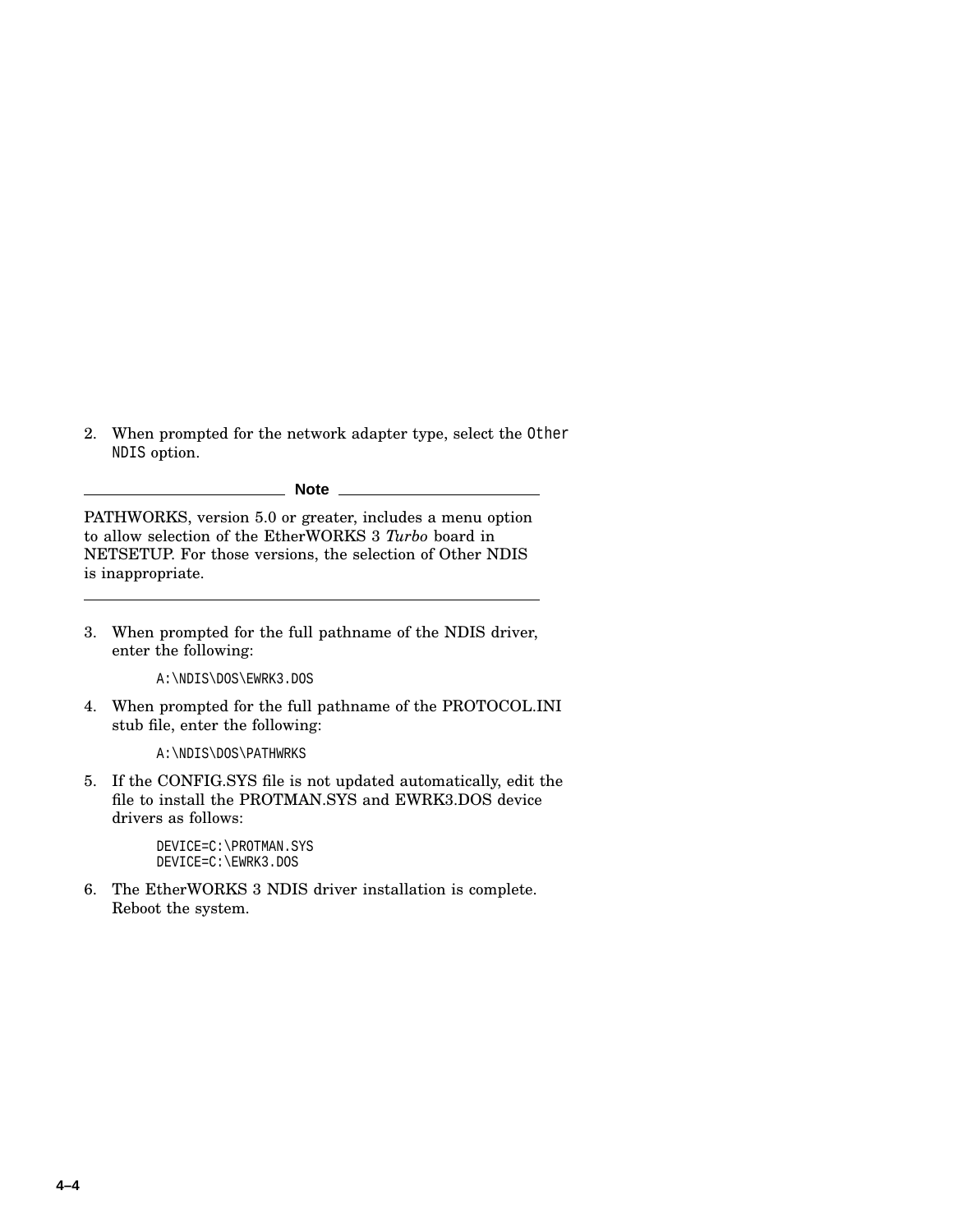### **Using Extended Memory Manager**

If you use a memory manager such as EMM386 or QEMM in either a PATHWORKS or non-PATHWORKS environment, you must exclude the memory space that the *Turbo* board is using to prevent it from being mapped as high memory. The following is an example of the text to add to your CONFIG.SYS file if you use a memory manager:

DEVICE=C:\DOS\EMM386.EXE x=D000-D07F frame=E000

This line is used to exclude the default memory space of the *Turbo* board at D0000 to D07FF in 2K mode. If the board is configured for 32K mode at the same memory base address, add the following text to your CONFIG.SYS file:

DEVICE=C:\DOS\EMM386.EXE x=D000-D77F frame=E000

Consult your memory manager documentation for further information.

**Note**

If you receive an error message during diagnostics such as Memory Queue Test Failed, ensure that your extended memory manager has excluded the EtherWORKS 3 *Turbo* board memory region in the CONFIG.SYS file.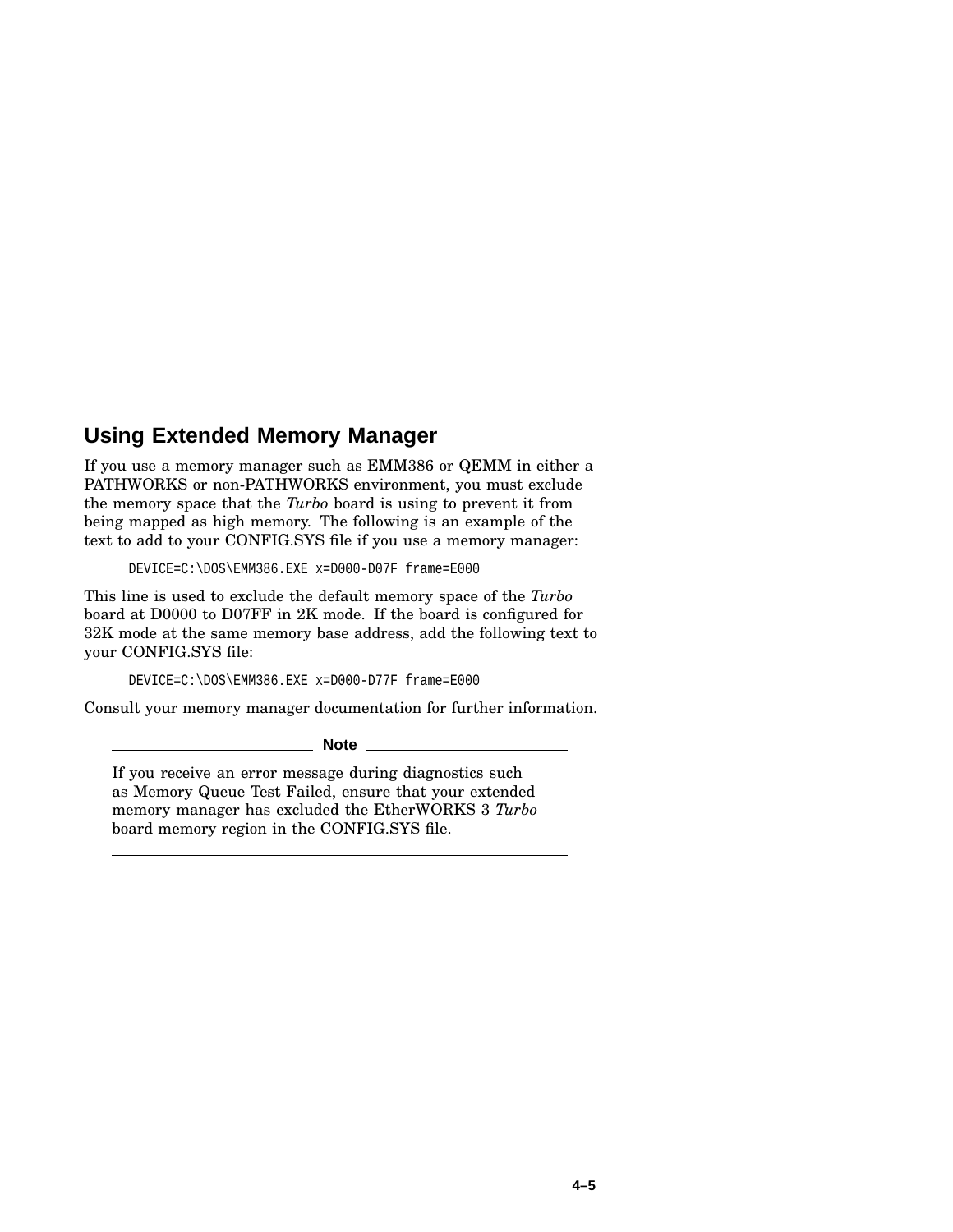#### **ODI Client Device Driver Installation**

The EWRK3.COM device driver file is used in conjunction with the LSL.COM, IPXODI.COM, and NETX.COM files that are provided on the NetWare DOS/ODI service diskette.

If this is a first-time installation, check with your NetWare system manager to ensure that your PC has been properly configured as a NetWare client.

To install the ODI client device driver:

1. Create a subdirectory from which to execute the client driver. Copy the files located in the directory  $A:\ODI\setminus\text{CLIENT}$  from the EWRK3 distribution diskette into this subdirectory and set the default to this directory. (The following assumes the root directory of the  $C$ :  $>$  disk drive is being used.)

```
C:\rangle> MD NETWARE
C:\rangle > CD NETWARE
```
2. Copy the necessary files from the EWRK3 distribution diskette to the login directory:

```
C:\NETWARE> COPY A:\ODI\CLIENT\*.*
```
3. The EWRKS3 ODI driver installation is complete. Reboot the system.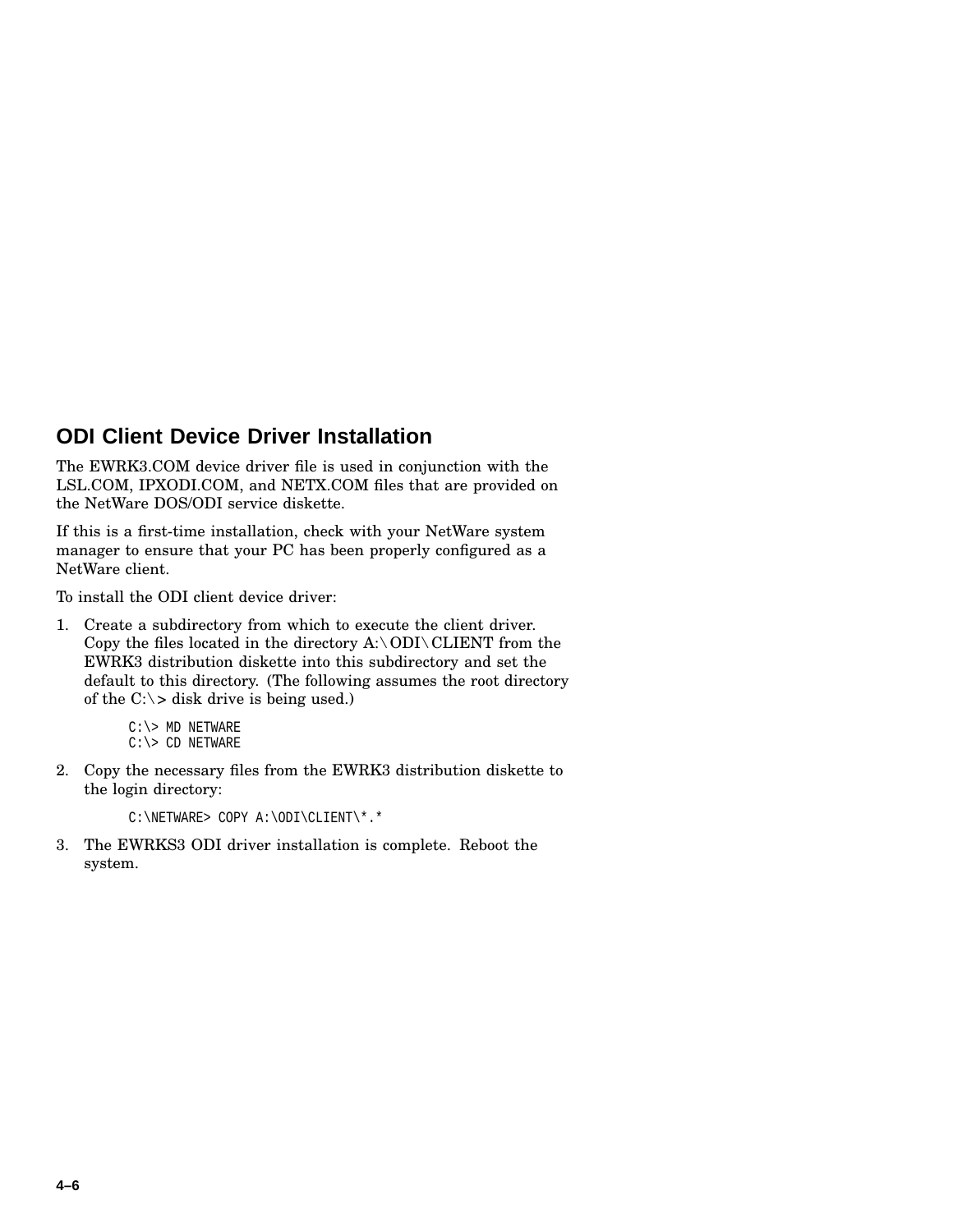#### **ODI Server Device Driver Installation**

To install the ODI server device driver:

1. On the server, change your current directory to where the file SERVER.EXE resides. (NetWare is used as an example.)

 $C:\rangle > CD$  NETWARE

2. Copy the necessary files from the distribution diskette into this directory.

C:\NETWARE> COPY A:\ODI\SERVER\\*.\*

3. Access the NetWARE server software.

C:\NETWARE> SERVER

4. At the prompt (:), install the device driver.

LOAD C:\NETWARE\EWRK3

5. After answering the configuration questions, bind the driver to the protocol stack. (IPX is used in this example.)

> BIND IPX EWRK3 Network Number: <Your choice>

> > **Note**

When answering the configuration questions, your responses must match the settings selected during the NICSETUP process.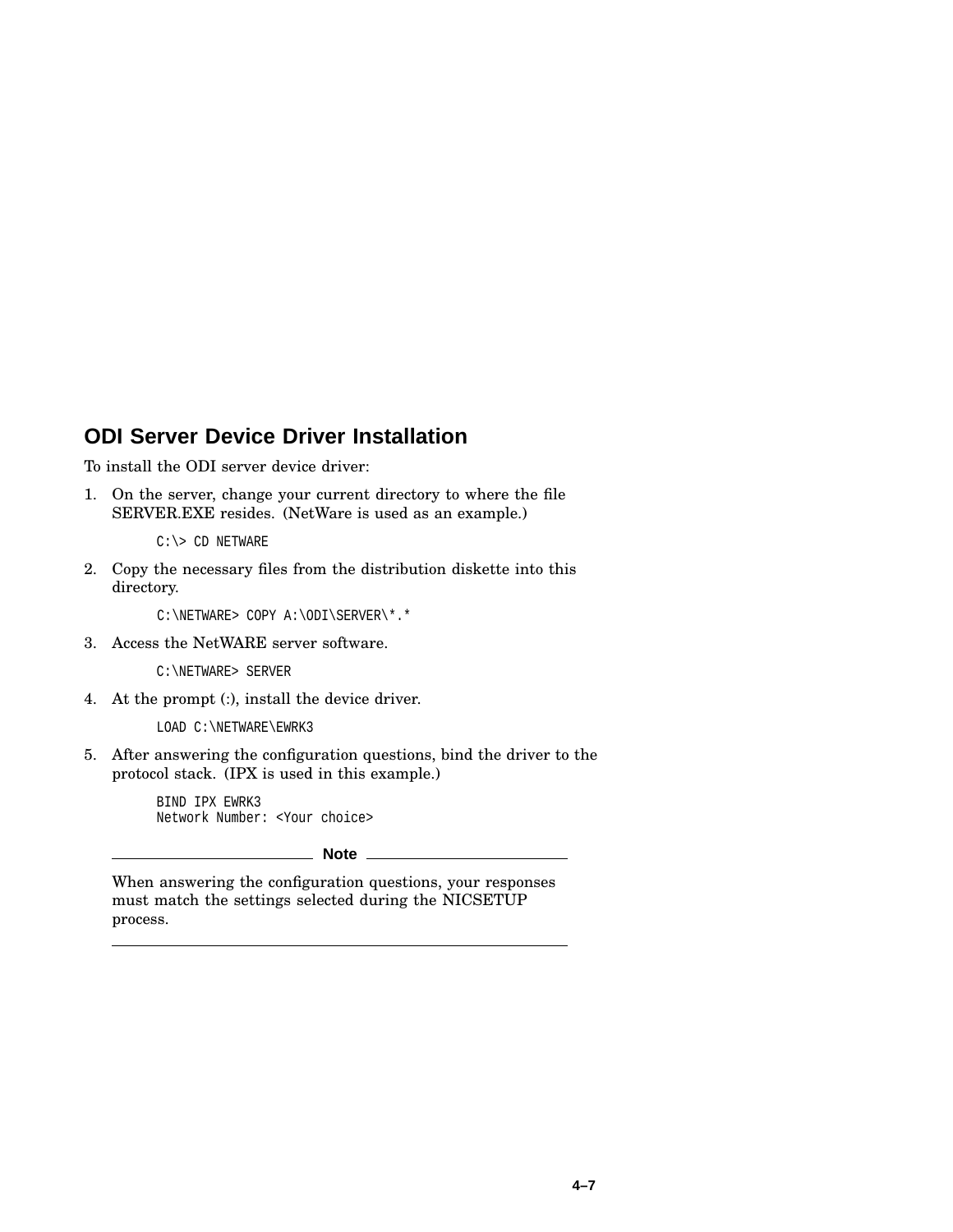### **PATHWORKS Native Datalink Installation**

To install the DLLEWRK3.EXE file, use the following procedure:

- 1. Enter NICSETUP to change the *Turbo* board configuration from 2K mode (the default) to 32K or 64K mode.
- 2. If you are using an Extended Memory Manager, ensure that the board memory range is excluded (for example, x=D000-D7FF).
- 3. For users of PATHWORKS version 4.1 or earlier, run NETSETUP to automate the Native Datalink driver installation. Select the EtherWORKS Native Datalink as the Ethernet adapter type.
- 4. After NETSETUP completes, change the %B00T%\dlldepca.exe line in STARTNET.BAT to %BOOT%\decnet\dllewrk3.exe.
- 5. Once this change is complete, copy the DLLEWRK3.EXE driver from the distribution diskette \PATHWRKS directory to the \DECNET directory on your hard drive.
- 6. For users of PATHWORKS version 5.0 or later, select the EtherWORKS 3 Native Datalink menu option during NETSETUP to automate the installation.

#### **Note**

Unlike the Native Datalink driver for earlier EtherWORKS products, DLLEWRK3 does not require changing the command line. If you need to alter the *Turbo* board configuration parameters, execute the NICSETUP utility included on the board distribution diskette. When the DLLEWRK3 driver is invoked, it will automatically read the board's internal settings.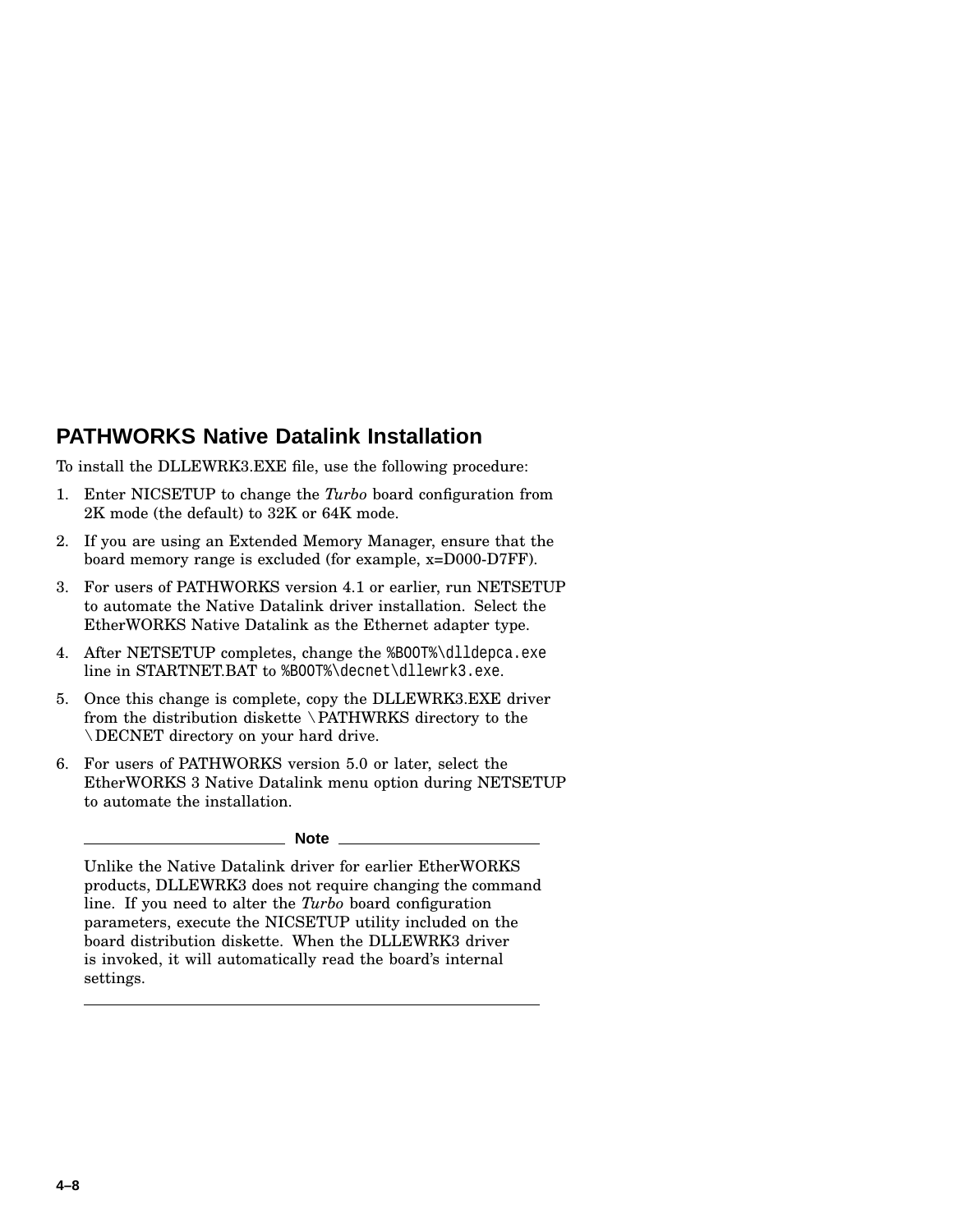# **A Problem Solving**

This appendix describes problems you could encounter with the Digital EtherWORKS 3 *Turbo* board and suggests possible causes and solutions.

The *Turbo* board diagnostics are normally executed prior to the driver being loaded to ensure the hardware is functional before connecting to the network. If any of the diagnostic tests fail, the driver will not load and the network connection cannot be made. A diagnostic failure may be the result of an incorrect software or hardware installation, a resource conflict, or a defective board.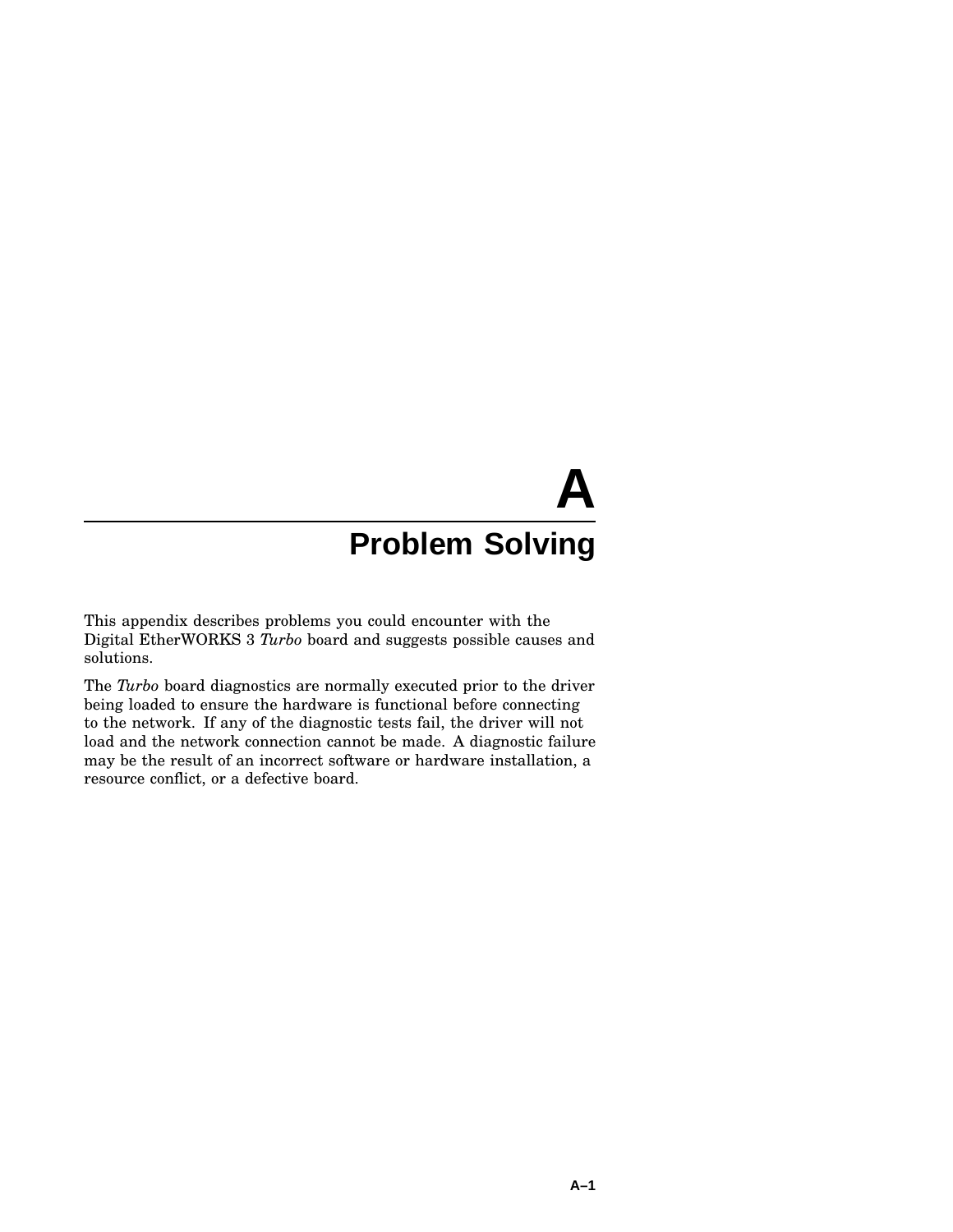## **Isolating Faults**

Table A–1 describes how to isolate faults by the symptoms that are occurring.

| Symptom                                                                                                                                    | <b>Possible Cause</b>                                                        | <b>Recommended Action</b>                                                                                                                                            |
|--------------------------------------------------------------------------------------------------------------------------------------------|------------------------------------------------------------------------------|----------------------------------------------------------------------------------------------------------------------------------------------------------------------|
| The system is on,<br>but there is no<br>display.                                                                                           | The monitor is not on or<br>it is not connected to the<br>video board.       | Be sure the monitor<br>cable is firmly connected<br>to the video board. Set<br>the monitor power<br>switch to ON.                                                    |
|                                                                                                                                            | The <i>Turbo</i> board is not<br>seated firmly.                              | Turn off power to the<br>computer. Remove<br>and reinsert the board<br><b>firmly</b> into the option<br>slot (Figure $2-3$ ).                                        |
|                                                                                                                                            | The <i>Turbo</i> board is<br>conflicting with another<br>device.             | See the Resolving BUS<br>Conflicts on ISA and<br>EISA Systems section<br>in Chapter 2.                                                                               |
| The system is<br>on, but nothing<br>happens. The<br>amber LED is on<br>for longer than<br>30 seconds. The<br>keyboard does not<br>respond. | The <i>Turbo</i> board is<br>preventing the CPU from<br>operating correctly. | Turn the computer<br>power off and reseat the<br>board. Disconnect the<br>ThinWire cable from the<br><i>Turbo</i> board, then turn<br>the computer power<br>back on. |
|                                                                                                                                            |                                                                              | (continued on next page)                                                                                                                                             |

**Table A–1 Fault Isolation By Symptom**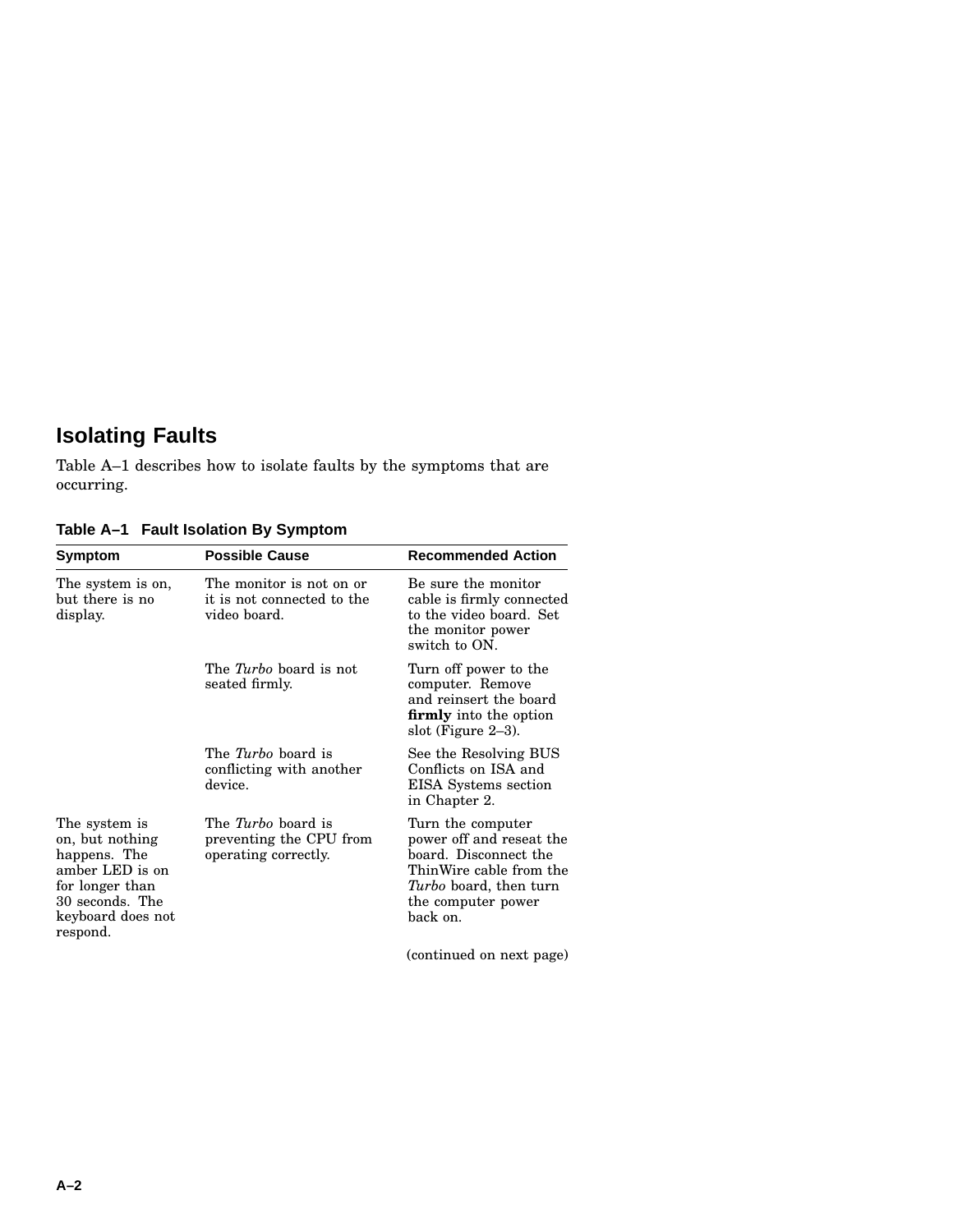|  | Table A–1 (Cont.) Fault Isolation By Symptom |  |  |
|--|----------------------------------------------|--|--|
|--|----------------------------------------------|--|--|

| Symptom                             | <b>Possible Cause</b>                                                                                              | <b>Recommended Action</b>                                                                                                                                                                                                                                                                                                                           |
|-------------------------------------|--------------------------------------------------------------------------------------------------------------------|-----------------------------------------------------------------------------------------------------------------------------------------------------------------------------------------------------------------------------------------------------------------------------------------------------------------------------------------------------|
|                                     | The memory address, I/O<br>address, or IRQ setting is<br>incorrect or is causing a<br>conflict with another board. | Check the setup values<br>and reset if necessary.<br>A conflict could exist<br>between the Turbo<br>board and another<br>installed board. See<br>the Resolving BUS<br>Conflicts on ISA and<br>EISA Systems section<br>in Chapter 2. If the<br>problem persists,<br>contact your system<br>administrator or<br>authorized service<br>representative. |
|                                     | The software driver is not<br>being installed properly.                                                            | Check that the Turbo<br>board setup agrees<br>with the software<br>installation settings.<br>Check that the software<br>installation syntax is<br>correct in CONFIG.SYS,<br>AUTOEXEC.BAT, or<br>another system file.                                                                                                                                |
| The system does<br>not remote boot. | The Turbo board is not<br>configured for remote boot.                                                              | <b>Run NICSETUP</b><br>and ensure that the<br>remote boot feature is<br>enabled in the Custom<br>Configuration Menu.                                                                                                                                                                                                                                |
|                                     | The default remote<br>boot time out could be<br>insufficient for a busy<br>network.                                | Run NICSETUP and<br>change the remote boot<br>timeout period to 2.5<br>minutes.<br>(continued on next page)                                                                                                                                                                                                                                         |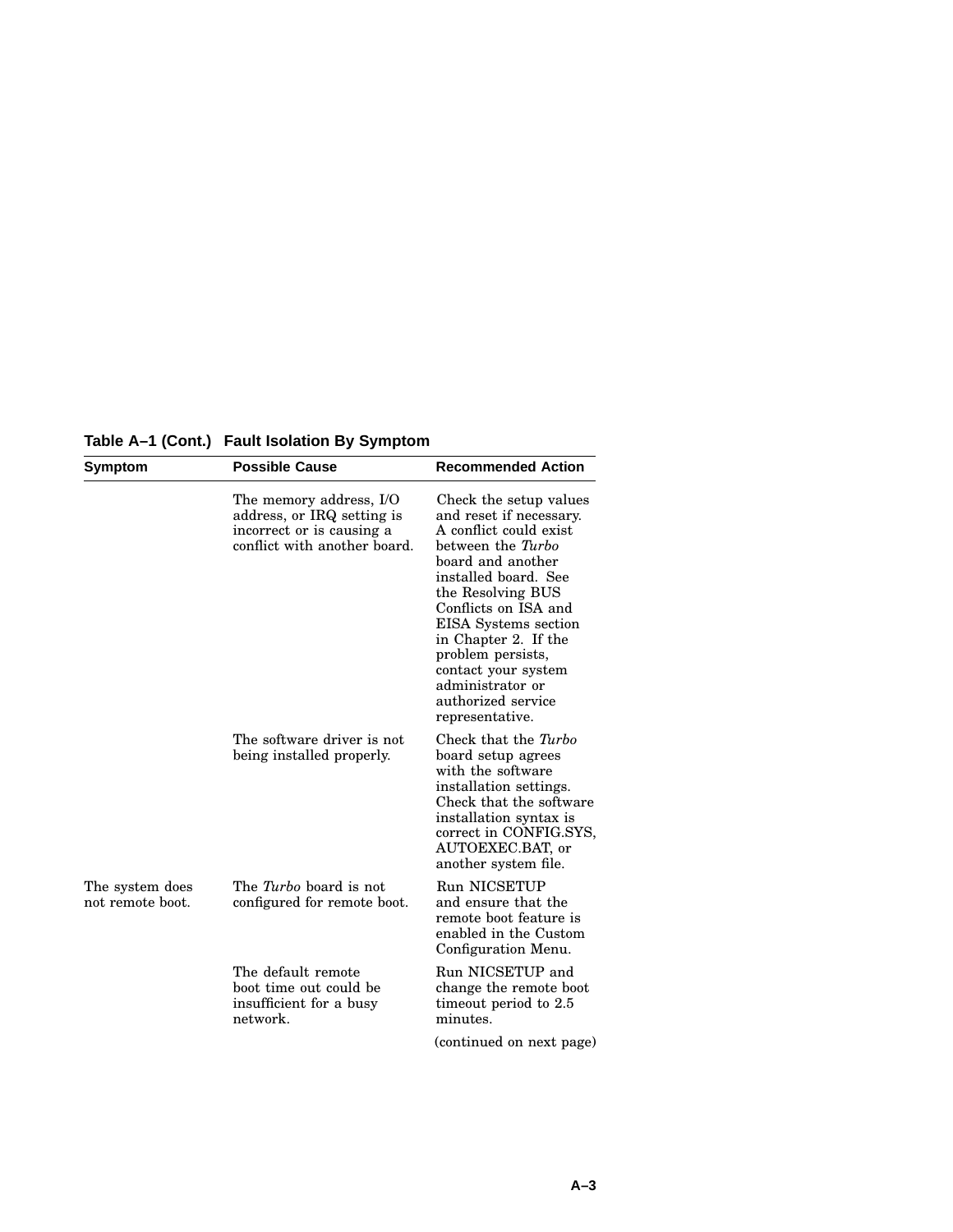**Table A–1 (Cont.) Fault Isolation By Symptom**

| Symptom                                                                    | <b>Possible Cause</b>                                                                                                 | <b>Recommended Action</b>                                                                                                                                              |
|----------------------------------------------------------------------------|-----------------------------------------------------------------------------------------------------------------------|------------------------------------------------------------------------------------------------------------------------------------------------------------------------|
|                                                                            | The Ethernet address is not<br>registered with the remote<br>boot server.                                             | Register the Turbo<br>board with the server.<br>If the problem persists,<br>contact your system<br>administrator.                                                      |
|                                                                            | The remote boot ROM<br>chip is not present or is<br>incorrectly installed.                                            | Check the ROM chip<br>installation to ensure<br>the chip is seated firmly<br>and there are no bent<br>pins.                                                            |
|                                                                            | The ThinWire link is not<br>connected correctly.                                                                      | Check to see if<br>the coaxial cable<br>is connected and<br>terminated correctly<br>at each end.                                                                       |
|                                                                            | The twisted-pair (TP) link<br>is down, signaled by the<br>green LED being off on<br>the Turbo TP/Turbo PLUS<br>board. | Verify that the twisted-<br>pair cable is connected<br>and correctly attached<br>to the HUB. A straight-<br>through or cross-over<br>type of cable may be<br>required. |
| The system is on,<br>but the network<br>does not start. The<br>LED is off. | The network cables<br>are loose or terminated<br>incorrectly.                                                         | Secure all cables and<br>terminations.                                                                                                                                 |
|                                                                            | A conflict exists with<br>another board in the<br>system:                                                             |                                                                                                                                                                        |
|                                                                            | • The IRQ settings are<br>incorrect.                                                                                  | Check the setup values<br>and reset if necessary.                                                                                                                      |
|                                                                            | . The I/O address or the<br>memory address range is<br>incorrect.                                                     | Check the setup values<br>and reset if necessary.                                                                                                                      |
|                                                                            |                                                                                                                       | (continued on next page)                                                                                                                                               |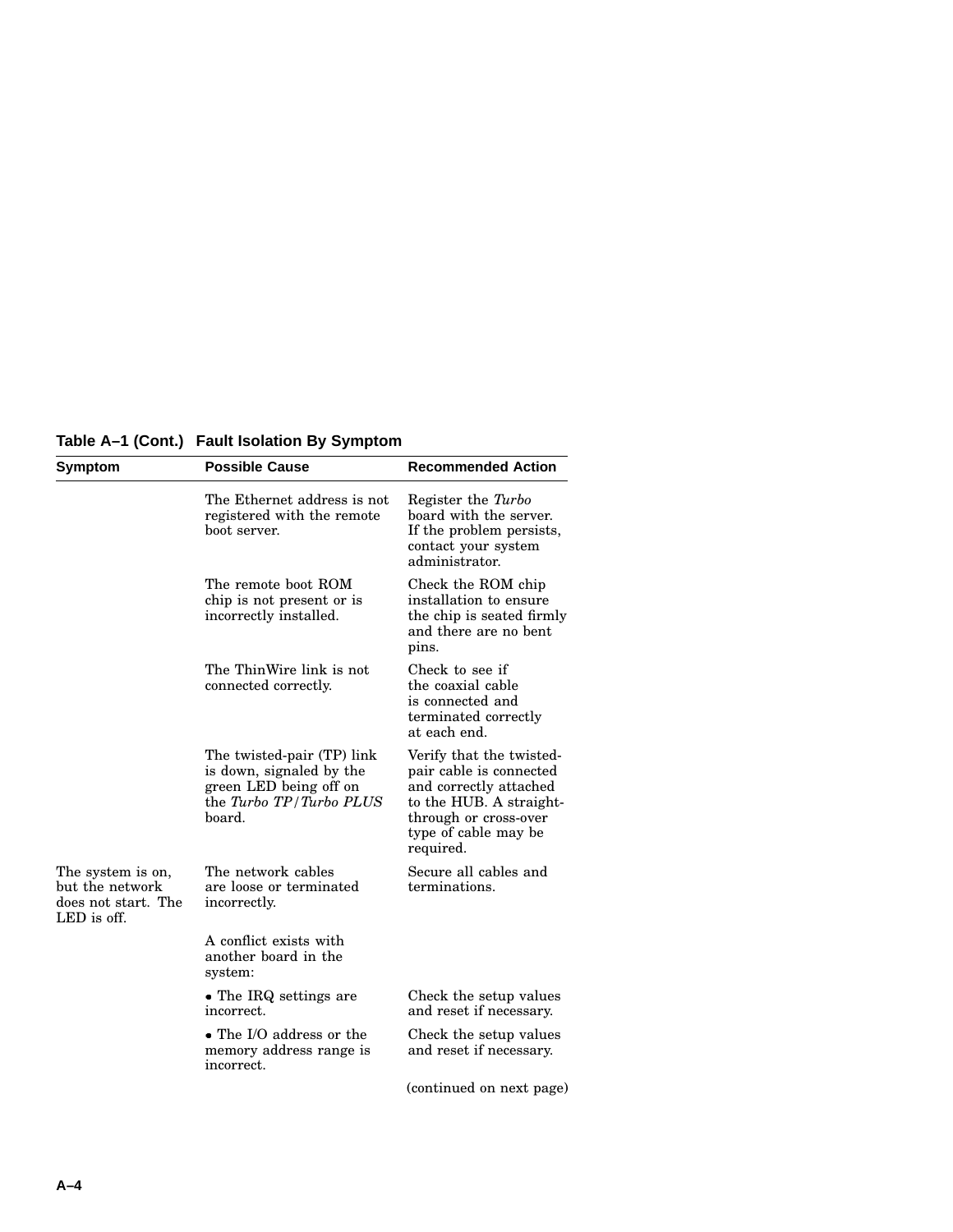**Table A–1 (Cont.) Fault Isolation By Symptom**

| Symptom                                                                                                                   | <b>Possible Cause</b>                                                                                      | <b>Recommended Action</b>                                                                                                                                                    |
|---------------------------------------------------------------------------------------------------------------------------|------------------------------------------------------------------------------------------------------------|------------------------------------------------------------------------------------------------------------------------------------------------------------------------------|
|                                                                                                                           | The Ethernet address is not<br>registered for this address<br>node.                                        | Register the Turbo<br>board with the remote<br>boot server. If the<br>problem persists.<br>contact your system<br>administrator.                                             |
| The system<br>is on and<br>displays Digital<br>EtherWORKS 3<br>and a self-test error<br>message during<br>system startup. | A possible problem exists<br>with the <i>Turbo</i> board or the<br>software is not installed<br>correctly. | Refer to the Turbo board<br>distribution diskette<br>file $A:\ E$ rror.txt for<br>more information and<br>troubleshooting tips<br>regarding the diagnostic<br>error message. |
|                                                                                                                           |                                                                                                            | Replace or reinsert<br>the <i>Turbo</i> board and<br>try starting the system<br>again.                                                                                       |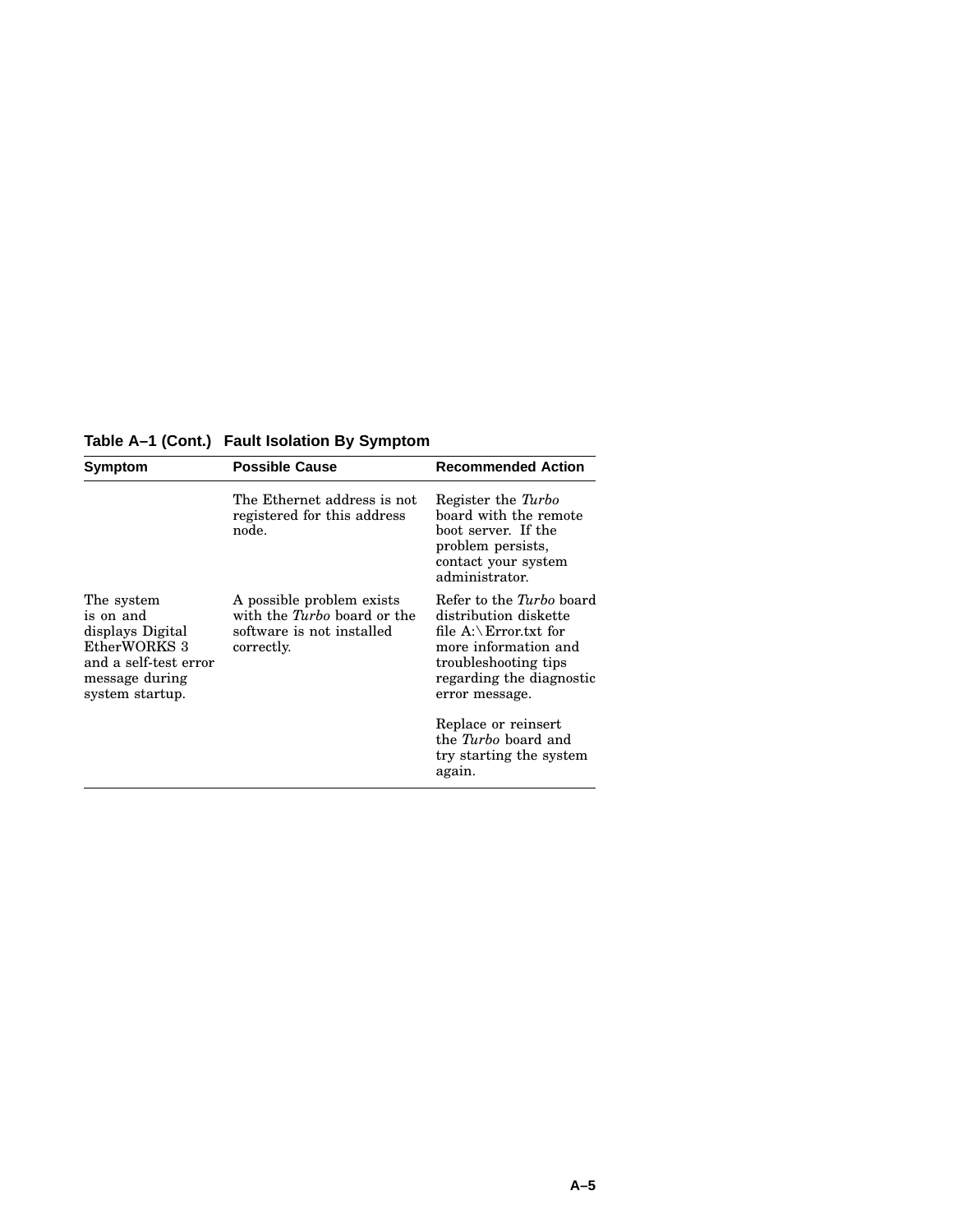## **Error Messages**

Table A–2 describes possible EtherWORKS 3 *Turbo* board error messages and the recommended corrective actions for each group of messages.

**Table A–2 Error Messages**

| Message                                                                                                                                        | <b>Recommended Actions</b>                                                                                                                                                                                                                                                        |
|------------------------------------------------------------------------------------------------------------------------------------------------|-----------------------------------------------------------------------------------------------------------------------------------------------------------------------------------------------------------------------------------------------------------------------------------|
| Unable to determine I/O address<br>Ethernet Address ROM CRC failed<br>Wrong Card ID<br>Register R/W test failed<br>EEPROM Checksum test failed | Ensure network configuration file<br>settings (PROTOCOL.INI for NDIS<br>users, NET.CFG for ODI users) match<br>the settings of the <i>Turbo</i> board.                                                                                                                            |
|                                                                                                                                                | Ensure there is no I/O conflict (that<br>occurs when two boards live in the<br>same I/O space). Try to hardstrap the<br>board and use NICSETUP to program<br>the board to live in another I/O space.<br>Refer to the README file for details<br>about how to hardstrap the board. |
|                                                                                                                                                | Refer to the <i>Turbo</i> board distribution<br>diskette file $A:\$ Error.txt for more<br>information and troubleshooting<br>tips regarding the diagnostic error<br>message.                                                                                                      |
|                                                                                                                                                | If neither corrective action works, you<br>may have a defective board. Contact<br>your Digital Sales Representative.                                                                                                                                                              |
|                                                                                                                                                | (continued on next page)                                                                                                                                                                                                                                                          |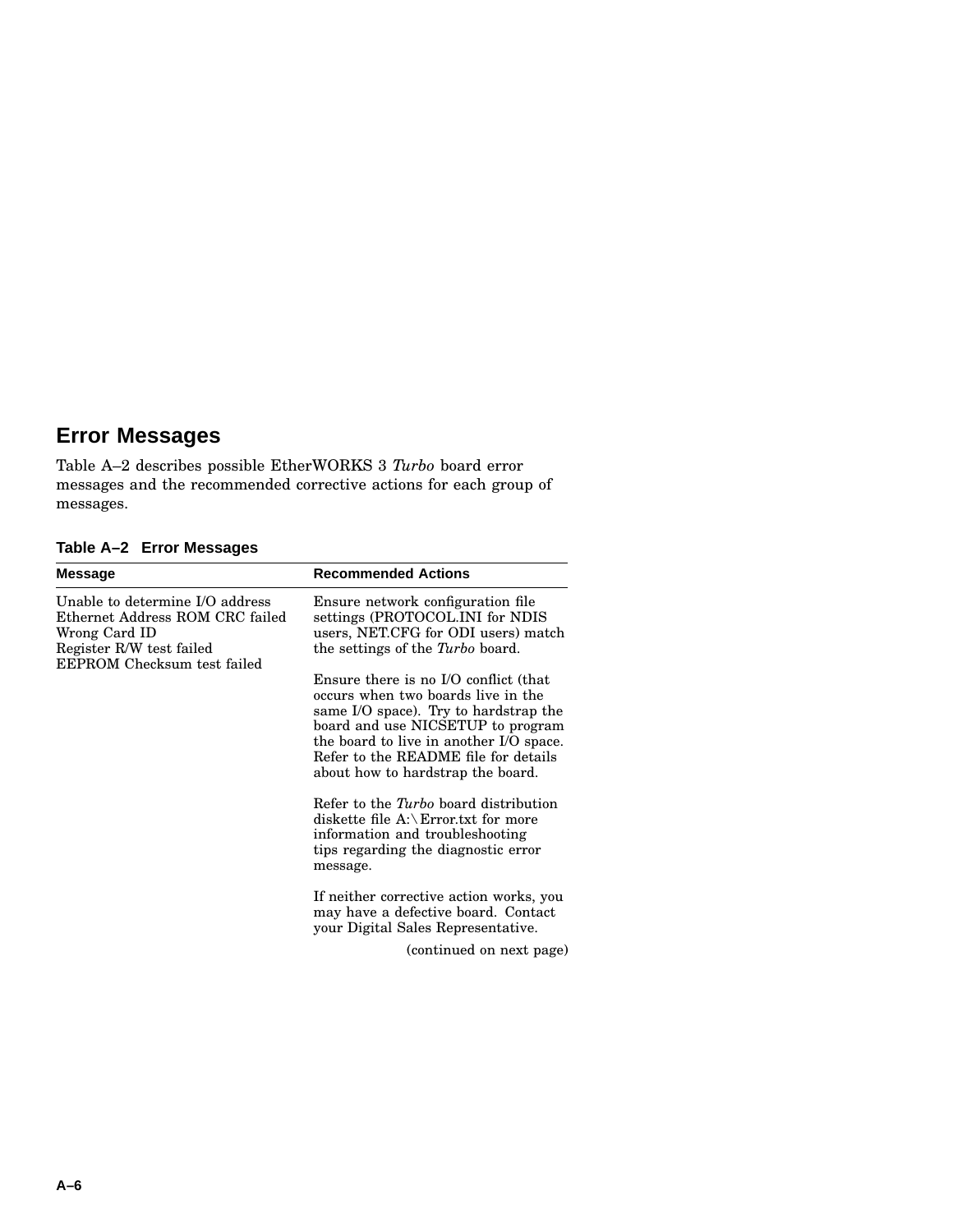**Table A–2 (Cont.) Error Messages**

| <b>Message</b>                                                                                          | <b>Recommended Actions</b>                                                                                                                                                                                   |
|---------------------------------------------------------------------------------------------------------|--------------------------------------------------------------------------------------------------------------------------------------------------------------------------------------------------------------|
| IRQ test failed<br>ICR, Interrupt Enable test failed<br>ICR (TNE, RNE, TXD, or RXD)<br>Mask test failed | Ensure network configuration file<br>settings match settings of Turbo<br>board. Use NICSETUP to view the<br>board settings.                                                                                  |
|                                                                                                         | Refer to the <i>Turbo</i> board distribution<br>diskette file $A:\ E$ rror.txt for more<br>information and troubleshooting<br>tips regarding the diagnostic error<br>message.                                |
|                                                                                                         | Ensure there is no IRQ conflict (that<br>occurs when two devices want to<br>use the same interrupt line). Try<br>to hardstrap the board and use<br>NICSETUP to program the board<br>to use another IRQ line. |

(continued on next page)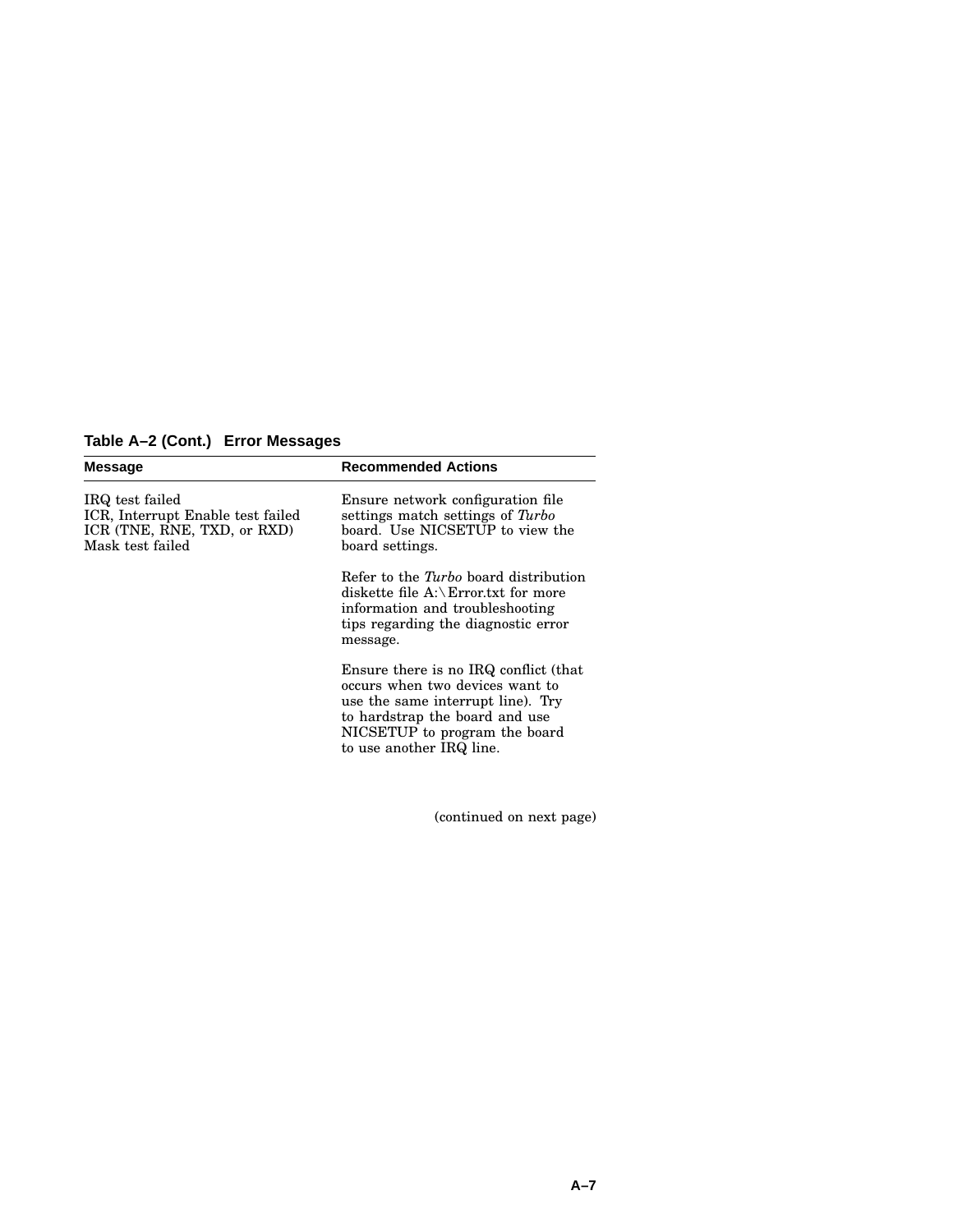#### **Table A–2 (Cont.) Error Messages**

| <b>Message</b>                                                                                                                                                  | <b>Recommended Actions</b>                                                                                                                                                                                                    |
|-----------------------------------------------------------------------------------------------------------------------------------------------------------------|-------------------------------------------------------------------------------------------------------------------------------------------------------------------------------------------------------------------------------|
| Memory Address test failed<br>Memory Knaizuk test failed<br>Memory Bitwalk test failed<br>Queue, Free Memory Queue test<br>failed                               | Ensure network configuration file<br>settings match the settings of the<br>Turbo board. Use NICSETUP to view<br>the board settings.                                                                                           |
| Queue, Receive Queue test failed<br>Queue, Transmit Queue test failed<br>Queue, Transmit Done Queue test<br>failed<br>Queue, Page Index Register test<br>failed | Refer to the <i>Turbo</i> board distribution<br>diskette file $A:\$ Error.txt for more<br>information and troubleshooting<br>tips regarding the diagnostic error<br>message.                                                  |
| Queue, I/O Page Register test failed<br>Queue, Memory Page Register test<br>failed                                                                              | Ensure there is no memory conflict<br>(that occurs when two boards or<br>software want to live in the same<br>memory space). Try to hardstrap the<br>board and use NICSETUP to program<br>the board to live in another memory |

space.

(continued on next page)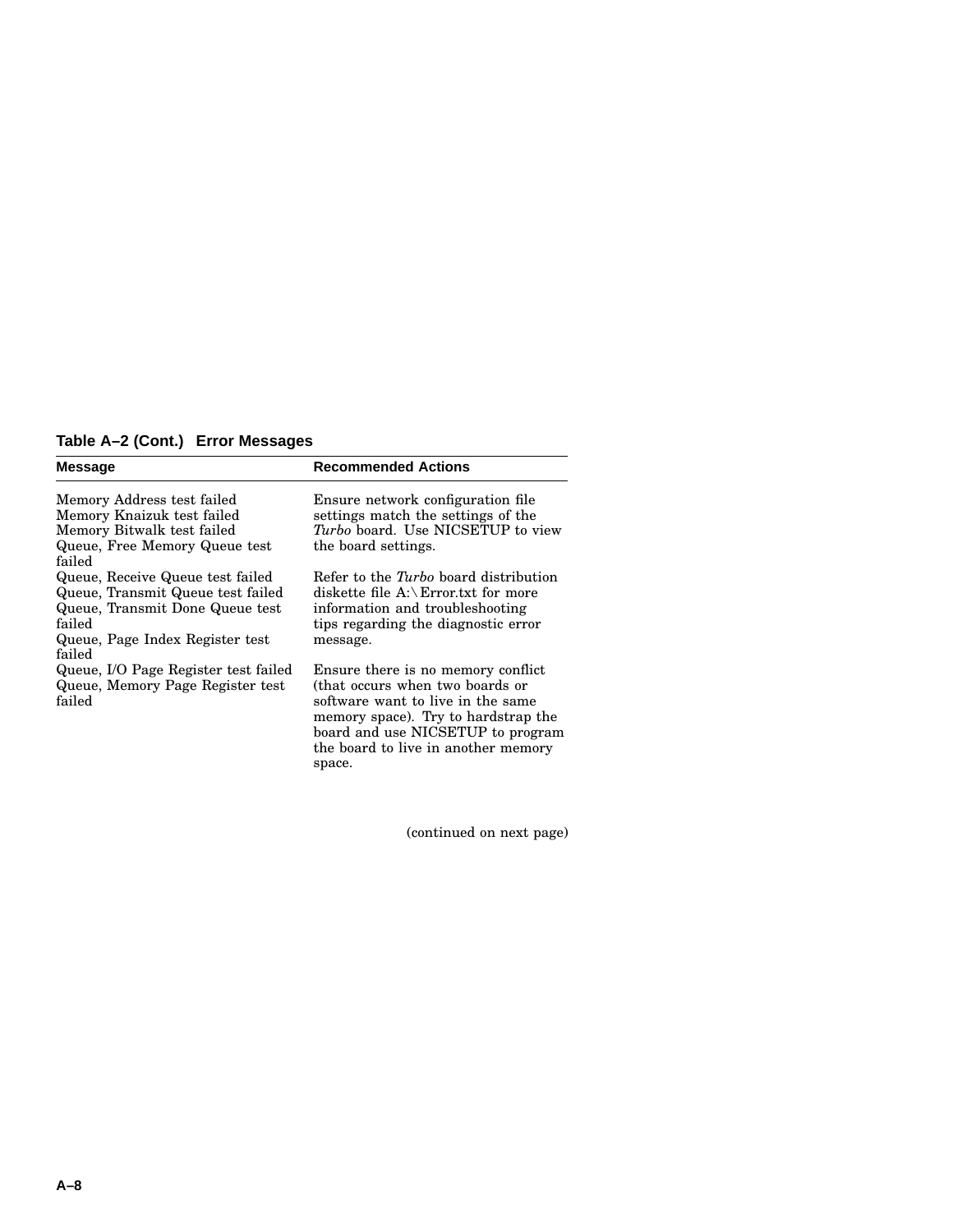**Table A–2 (Cont.) Error Messages**

| <b>Message</b>                      | <b>Recommended Actions</b>             |
|-------------------------------------|----------------------------------------|
| Xmit Status, Xmit Valid bit not set | Refer to the Turbo board distribution  |
| Xmit Status, SQE check failed       | diskette file $A:\$ Error.txt for more |
| Xmit Status, ECL failed             | information and troubleshooting        |
| Xmit Status, LCL failed             | tips regarding the diagnostic error    |
| Xmit Status, ID failed              | message.                               |
| Xmit Status, NCL failed             |                                        |
| Recv Status, IAM failed             | These errors are network-related       |
| Recv Status, MCM failed             | test failures. If your network         |
| Recv Status, PLL failed             | driver was installed before running    |
| Recy Status, CRC failed             | the diagnostics, power down the        |
| Xmit Control, STOP test failed      | PC and start again. If the error       |
| Xmit Control, Q-Mode test failed    | messages persist, board may be         |
| Xmit Control, PAD test failed       | defective. Contact your Digital Sales  |
| Xmit Control, IFC test failed       | Representative.                        |
| Xmit Control, ISA test failed       |                                        |
| CSR, Runt Accept test failed        |                                        |
| CSR, Promiscuous Mode Enable test   |                                        |
| failed                              |                                        |
| CSR, Multicast Enable test failed   |                                        |
| CSR, Transmit Not Empty bit failed  |                                        |
| CSR, Receive Not Empty bit failed   |                                        |
| CSR, Transmit Disable test failed   |                                        |
| CSR, Receive Disable test failed    |                                        |
| Transmit Packet Size over 1514      |                                        |
| Receive Packet Size over 1514       |                                        |
| Transmit Packet Size is zero        |                                        |
| Receive Packet Size is zero         |                                        |
| Transmit Failure                    |                                        |
| Receive Failure                     |                                        |
| Transmit Timeout                    |                                        |
| Receive Timeout                     |                                        |
|                                     | (continued on next page)               |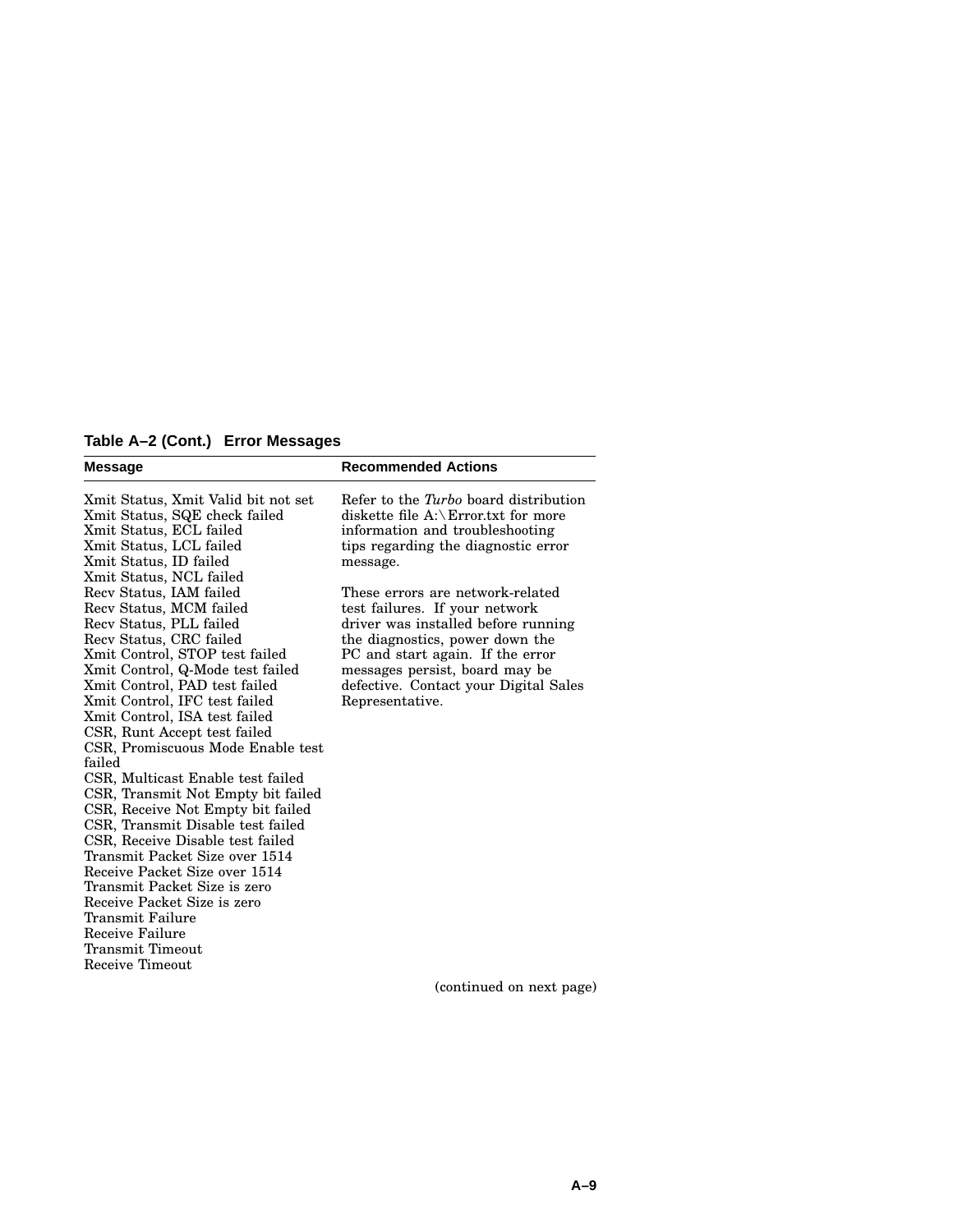|  | Table A-2 (Cont.) Error Messages |  |  |  |
|--|----------------------------------|--|--|--|
|--|----------------------------------|--|--|--|

| <b>Message</b>                                          | <b>Recommended Actions</b>                                                                                                                                                                                                                                                           |
|---------------------------------------------------------|--------------------------------------------------------------------------------------------------------------------------------------------------------------------------------------------------------------------------------------------------------------------------------------|
| CR, Loopback test failed<br>CR, Full Duplex test failed | Refer to the Turbo board distribution<br>diskette file $A:\$ Error.txt for more<br>information and troubleshooting tips<br>regarding the error message.                                                                                                                              |
|                                                         | These errors are supplemental<br>network tests that require loopback<br>connectors for ThinWire or a<br>TP repeater link for TP testing.<br>These tests are only available<br>when diagnostics are run from the<br>NICSETUP Diagnostic menu.                                         |
|                                                         | To test the ThinWire coaxial port<br>(when present), the board must be<br>removed from the live network and<br>the ThinWire connector properly<br>terminated with a T-connector and<br>two terminators. Without proper<br>termination the Loopback or Full<br>Duplex test will fail. |
|                                                         | To test the TP port (when present),<br>the board must have a valid link to a<br>TP repeater. The board that supports<br>TP has a green LED that lights when<br>the link to the TP repeater is good. If<br>the green LED does not light, check<br>TP cabling and TP repeater port.    |
|                                                         | To test the AUI thick wire port, select<br>AUI port using board shunt jumper<br>and connect to AUI repeater. If the<br>error message persists, board may be<br>defective. Contact your Digital Sales<br>Representative.                                                              |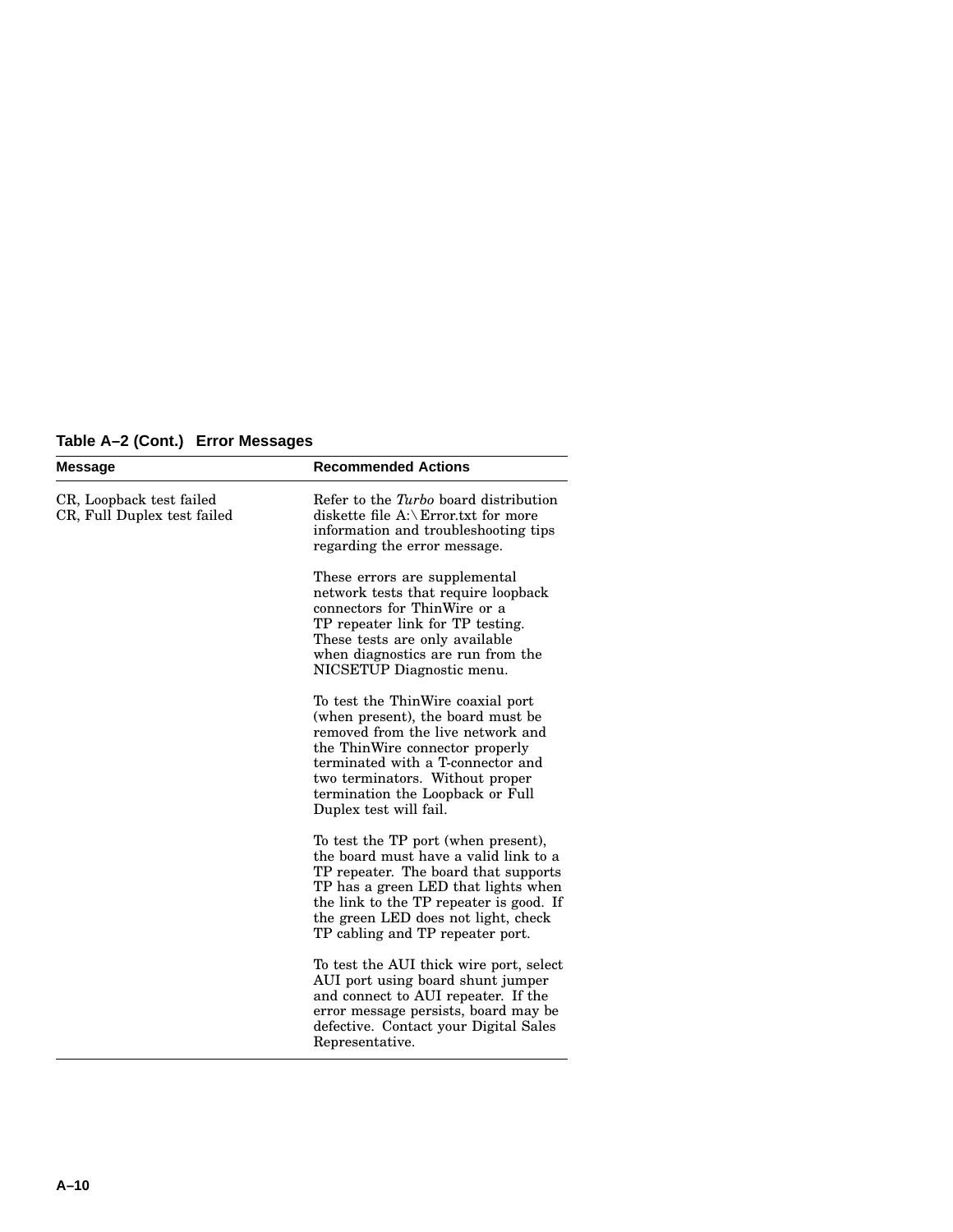# **B**

# **General Information**

This appendix provides some general system specification and cabling requirements for the Digital EtherWORKS 3 *Turbo* board.

## **Functional Components**

The major functional components on the *Turbo* board include the following:

- Digital EtherWORKS 3 *Turbo* bus interface and support registers
- Ethernet network protocol controller (MAC)
- Ethernet media transceiver
- 128 KB Network buffer RAM
- 32 KB Diagnostics and network remote boot firmware ROM (optional)
- Unique Ethernet address ROM
- Non-volatile electrically erasable memory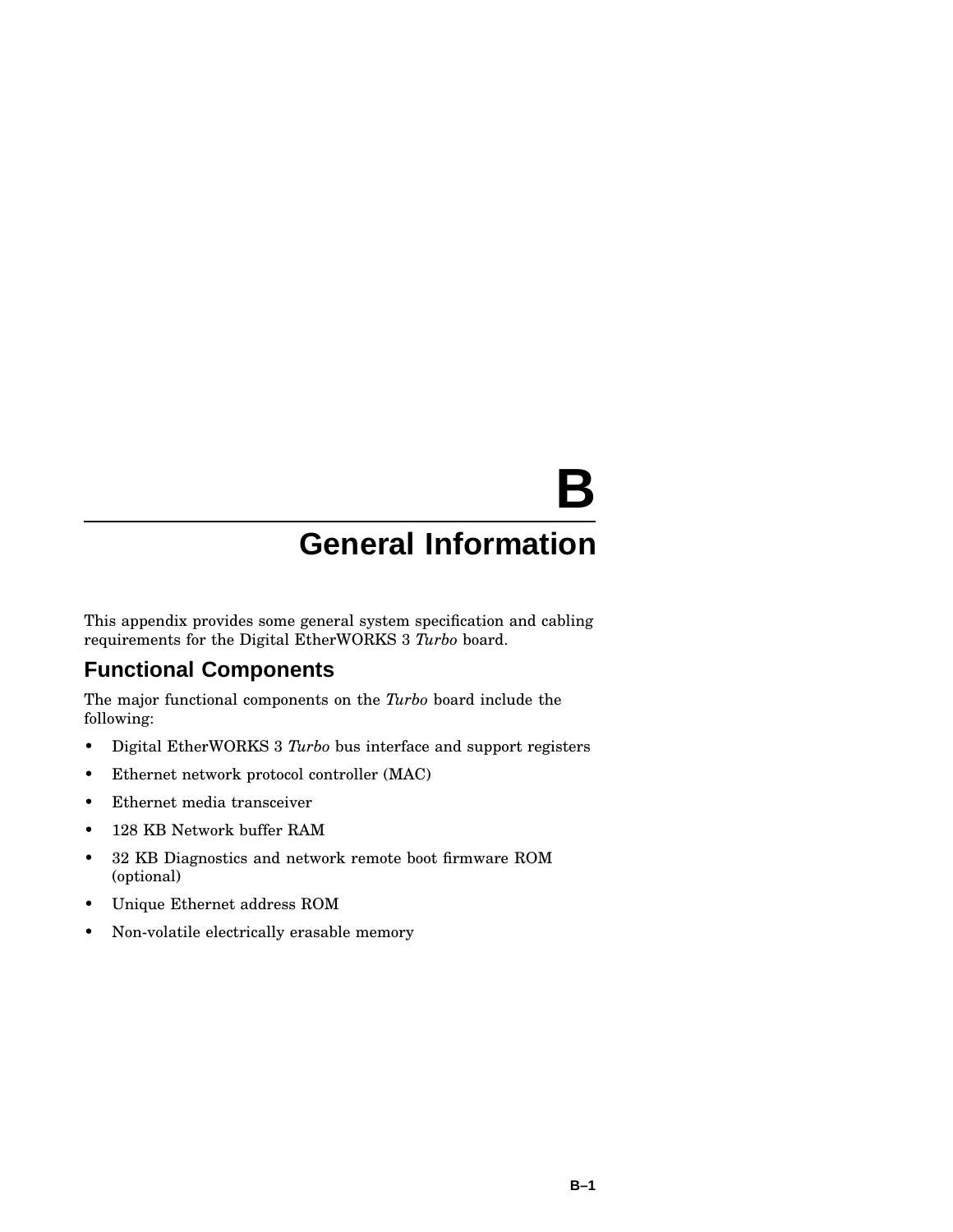## **LEDs**

#### **Table B–1 LED Activity**

| <b>Board</b>                  | Number of<br><b>LEDs</b> | <b>Function</b>         | LED<br>Color |  |
|-------------------------------|--------------------------|-------------------------|--------------|--|
| Turbo/Turbo<br><b>PLUS</b>    |                          | Self-test or<br>traffic | Amber        |  |
| Turbo TP/Turbo<br><b>PLUS</b> | $\boldsymbol{2}$         | Self-test or<br>traffic | Amber        |  |
|                               |                          | TP Link                 | Green        |  |

## **System Specifications**

This section lists the system specifications for the Digital EtherWORKS 3 *Turbo* board.

- Memory modes
- Memory mode addresses
- I/O base addresses
- IRQ lines
- Power requirements
- PC operating Environment

**Note**

Default settings are signified by an asterisk (\*).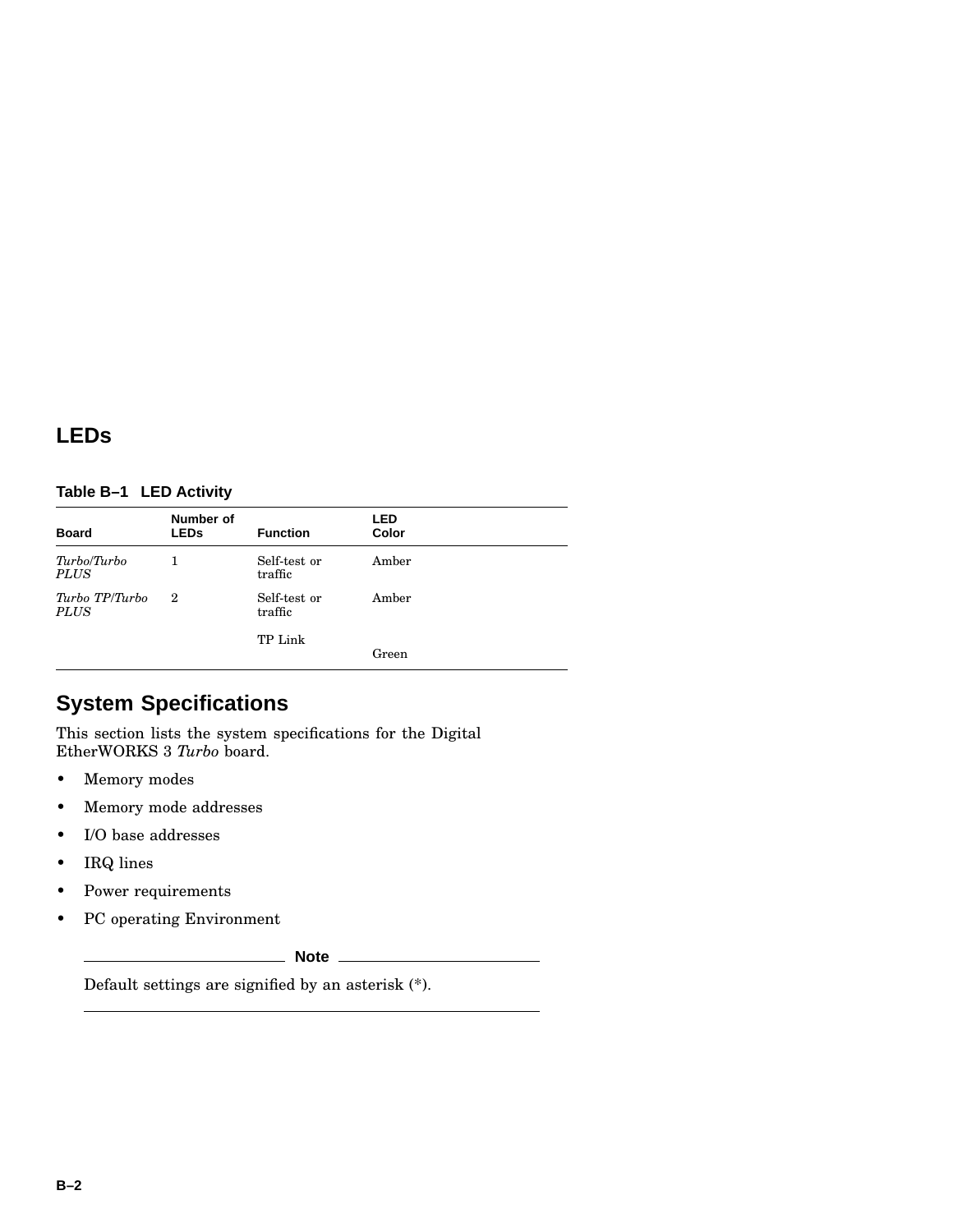#### **Memory Modes**

The memory modes for the Digital EtherWORKS 3 *Turbo* boards include the following:

- $\bullet$  2 KB\*
- 32 KB
- 64 KB

#### **Memory Mode Addresses**

Selecting a memory mode address in the A0000 to C7FFF range may cause a conflict with some system video adapters. Likewise, selecting a memory mode address in the F0000 to FFFFF range may cause a conflict with the system area of some PCs. In both cases, it is recommended that you select an address in the C8000 to EFFF range.)

The memory mode addresses for the Digital EtherWORKS 3 *Turbo* boards are listed in Table B–2.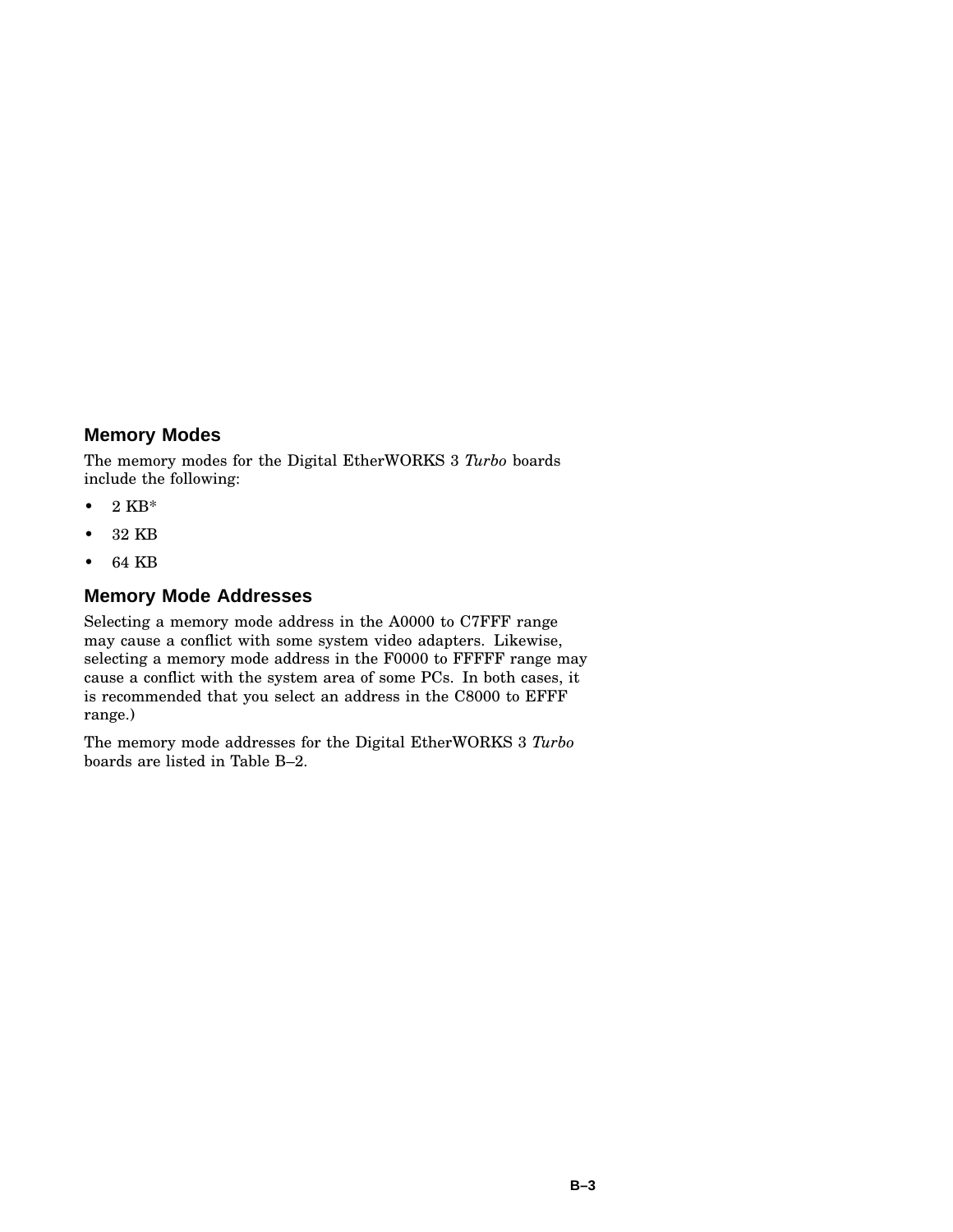**Table B–2 Memory Mode Addresses**

| <b>Memory Buffer</b><br><b>Size</b> | <b>Memory Address Range</b>                                                                                                                |
|-------------------------------------|--------------------------------------------------------------------------------------------------------------------------------------------|
| 64 KB                               | A0000-AFFFF, B0000-BFFFF, C0000-CFFFF, D0000-DFFFF,<br>E0000-EFFFF, F0000-FFFFF                                                            |
| 32 KB                               | A0000 - A7FFF, A8000 - AFFFF,                                                                                                              |
|                                     | B0000 - B7FFF, B8000 - BFFFF,                                                                                                              |
|                                     | C0000 - C7FFF, C8000 - CFFFF,                                                                                                              |
|                                     | D0000 - D7FFF, D8000 - DFFFF,                                                                                                              |
|                                     | E0000 - E7FFF, E8000 - EFFFF,                                                                                                              |
|                                     | F0000 - F7FFF, F8000 - FFFFF                                                                                                               |
| $2 \text{ KB}^1$                    | A0000 - A07FF, A0800 - A0FFF, A1000 - A17FF, A1800 - A1FFF,<br>A2000 - A27FF, A2800 - A2FFF, A3000 - A37FF, A3800 -<br>A3FFF               |
|                                     | B0000 - B07FF, B0800 - B0FFF, B1000 - B17FF, B1800 - B1FFF,<br>B2000 - B27FF, B2800 - B2FFF, B3000 - B37FF, B3800 -<br>B3FFF,              |
|                                     | C0000 - C07FF, C0800 - C0FFF, C1000 - C17FF, C1800 - C1FFF,<br>C2000 - C27FF, C2800 - C2FFF, C3000 - C37FF, C3800 -<br>$C3$ $F$ $F$ $F$ $$ |
|                                     | D0000 - D07FF, D0800 - D0FFF, D1000 - D17FF, D1800 -<br>D1FFF, D2000 - D27FF, D2800 - D2FFF, D3000 - D37FF, D3800<br>$-$ D3FFF $\dots$     |
|                                     | E0000 - E07FF, E0800 - E0FFF, E1000 - E17FF, E1800 - E1FFF,<br>E2000 - E27FF, E2800 - E2FFF, E3000 - E37FF, E3800 -<br>E3FFF               |
|                                     | F0000 - F07FF, F0800 - F0FFF, F1000 - F17FF, F1800 - F1FFF,<br>F2000 - F27FF, F2800 - F2FFF, F3000 - F37FF, F3800 -<br>FFFFF               |
| $1 - 1$<br>1.1                      | 0.77D.1<br>$0.00$ TT                                                                                                                       |

 $^1$ Each address range increases by 800 Hex. Any 2-KB boundary in the listed segments can be used. Not all address ranges are listed.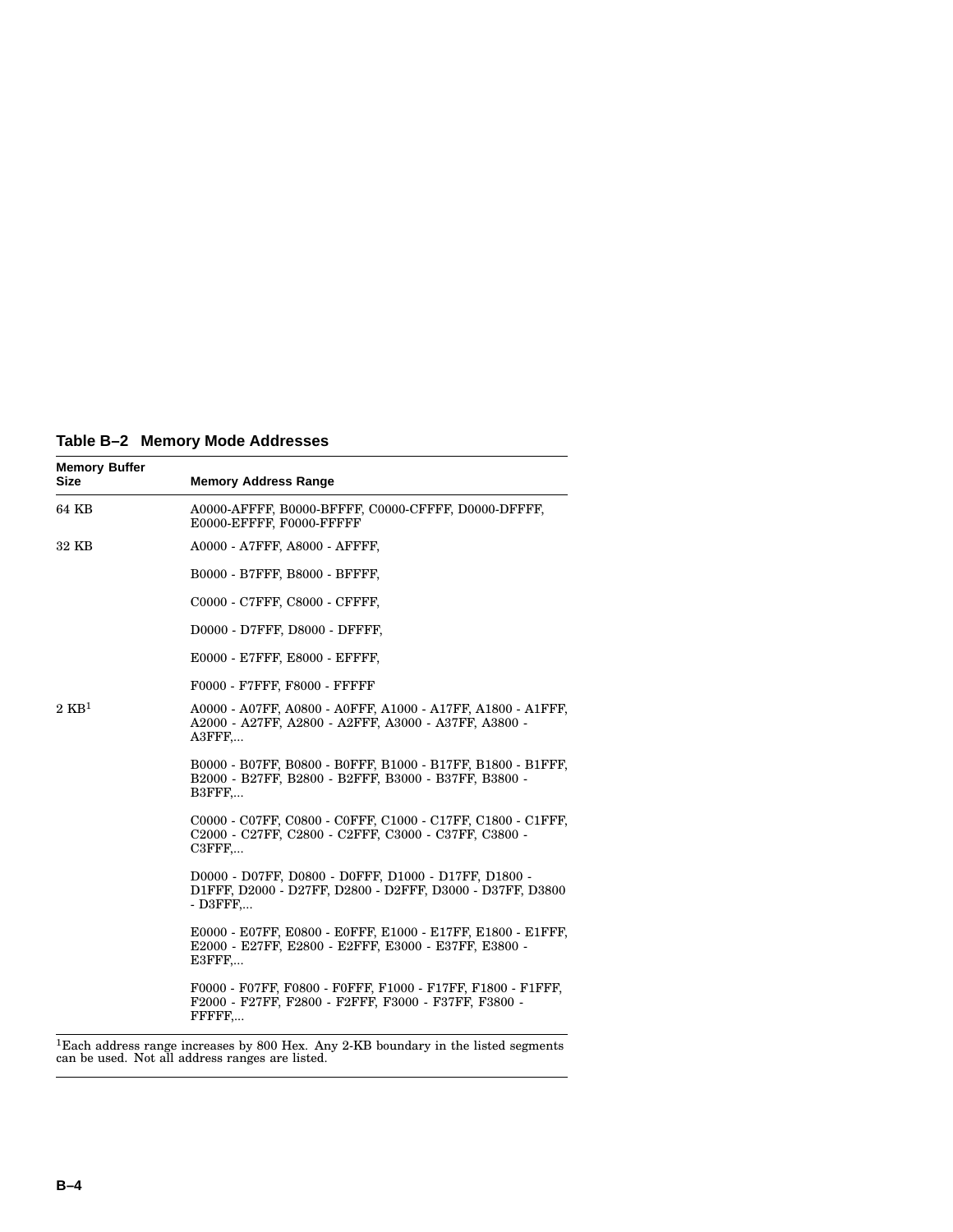#### **I/O Base Addresses for the Turbo Boards**

The I/O base addresses for the Digital EtherWORKS 3 *Turbo* boards are as follows. Each I/O address range takes up 1fh location.

| 100H              | 200H | 300H <sup>1</sup> |
|-------------------|------|-------------------|
| 120H              | 220H | 320H              |
| 140H              | 240H | 340H              |
| 160H              | 260H | 360H              |
| 180H              | 280H | 380H              |
| A0H               | 2A0H | 3A0H              |
| 1C <sub>0</sub> H | 2COH | 3C <sub>0</sub> H |
| 1E0H              | 2EOH | 3E0H              |
|                   |      | EISA <sup>1</sup> |
|                   |      |                   |

 $^1\rm EISA$  mode is a slot dependent I/O address range.

#### **IRQ Values**

The IRQ values for the Digital EtherWORKS 3 *Turbo* boards include the following.

- $5*$
- 10
- 11
- 15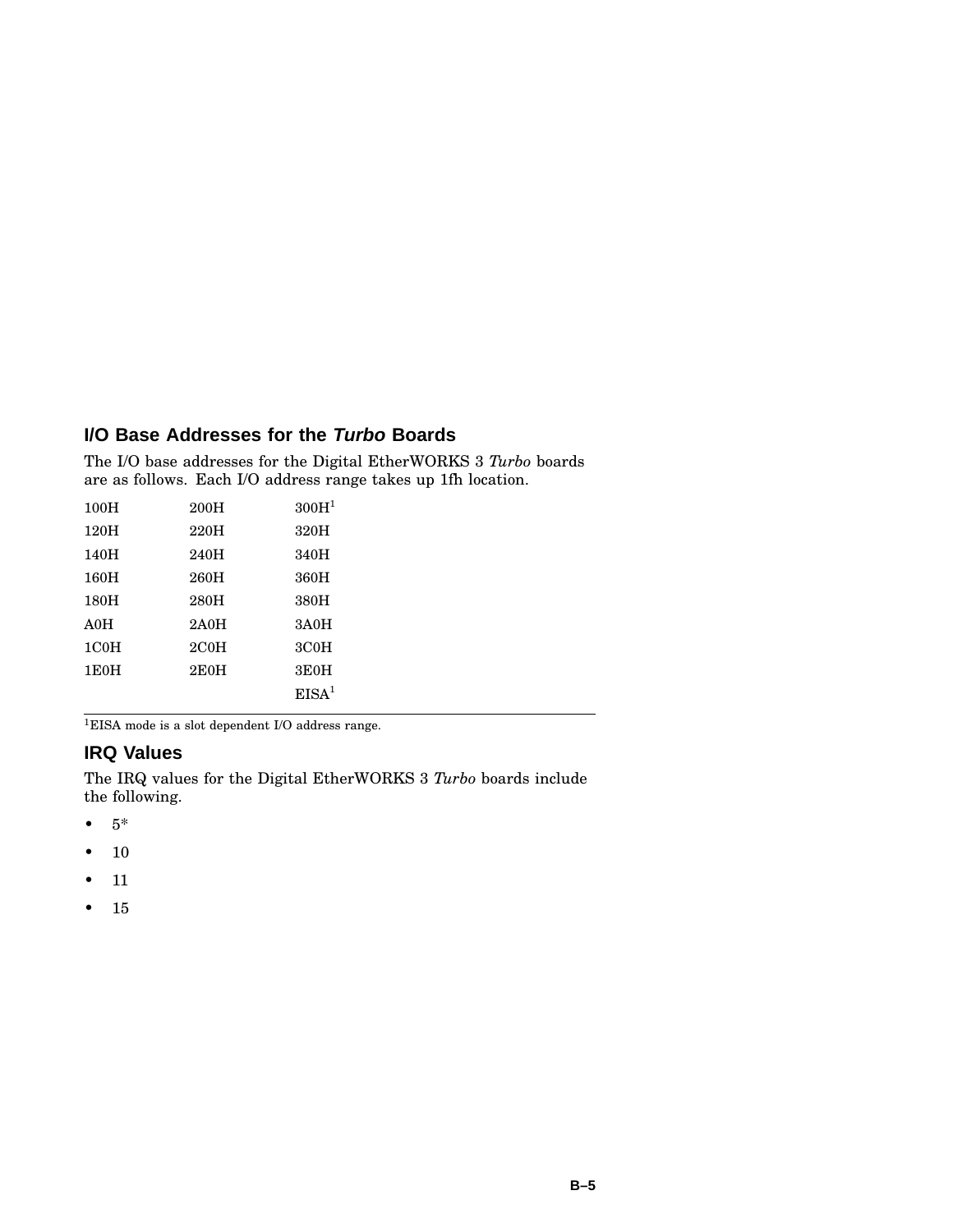#### **Power Requirements**

Table B–3 lists the electrical parameters for the Digital EtherWORKS 3 *Turbo* boards.

**Table B–3 Electrical Parameters**

| <b>Board</b>      | <b>Power</b><br>(Maximum) | <b>DC Amps</b><br>(+5.0 V)<br>(Maximum) | <b>DC Amps</b><br>(+12.0 V)<br>(Maximum) | <b>Bus Loads</b> |
|-------------------|---------------------------|-----------------------------------------|------------------------------------------|------------------|
| Turbo             | 6.1 W                     | 0.5A                                    | 0.30 A                                   | 1 CMOS           |
| Turbo TP          | 3.5 W                     | 0.7A                                    | 0.00 A                                   | 1 CMOS           |
| Turbo PLUS        |                           |                                         |                                          |                  |
| ThinWire<br>or TP | 7.1 W                     | 0.7A                                    | 0.30 A                                   | 1 CMOS           |
| Thick Wire        | 9.5 W                     | 0.7A                                    | 0.5A                                     | 1 CMOS           |

#### **PC Operating Environment**

The operating environment for the Digital EtherWORKS 3 *Turbo* boards is as follows.

- Temperature (at sea level): 10°C to 40°C (50°F to 104°F)
- Relative humidity: 10% to 90% (noncondensing)
- Radiated emissions: FCC Class B, VDE Class B

**Caution**

When adding any boards to your computer, verify that the combined power (wattage) required for all boards in your computer does not exceed the power supply rating. Check your PC documentation for this information.